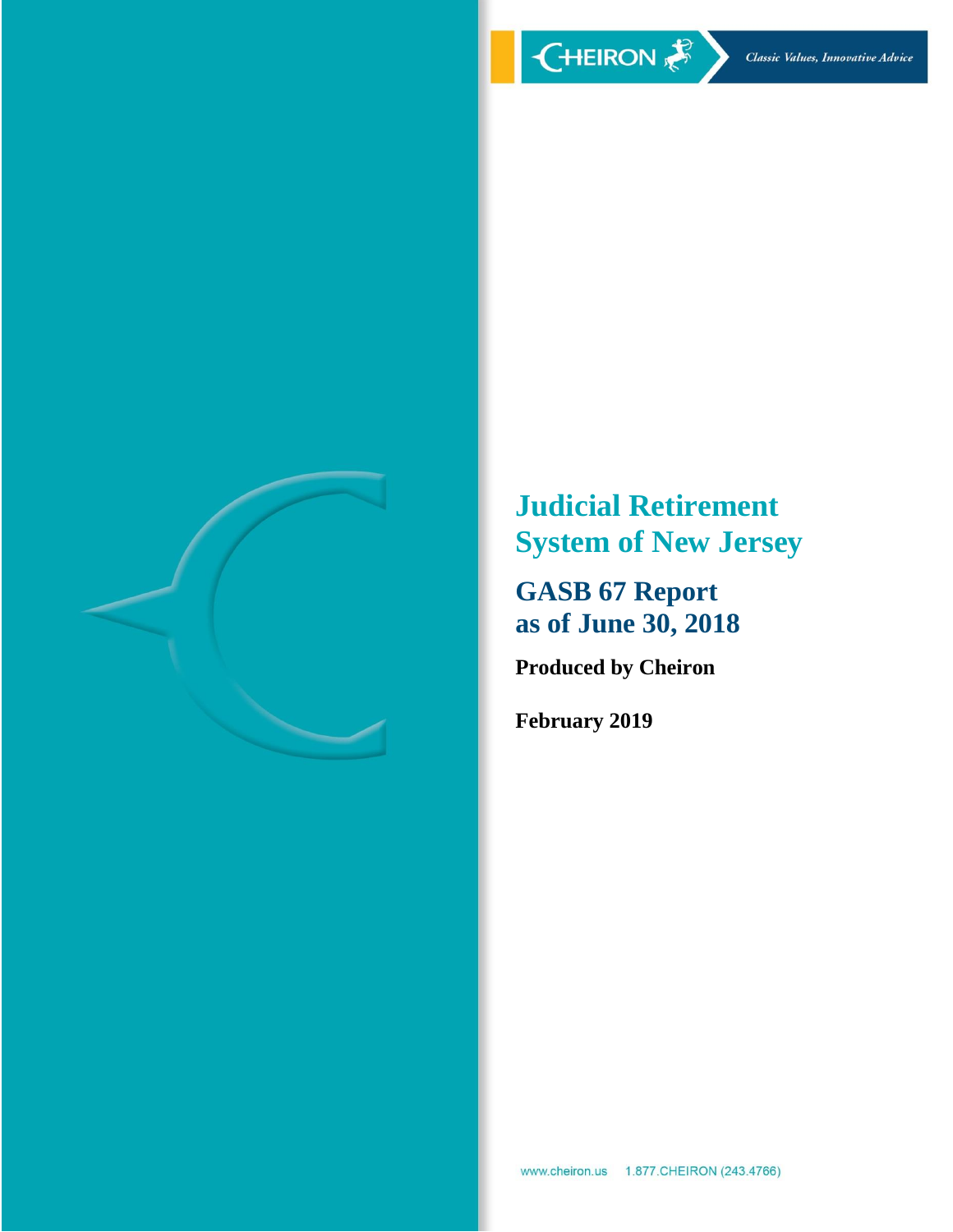# **TABLE OF CONTENTS**

| <b>Section</b>                  | Page |
|---------------------------------|------|
| Section I                       |      |
| <b>Section II</b>               |      |
| Section III                     |      |
| Section IV                      |      |
| Section V                       |      |
| Section VI                      |      |
|                                 |      |
| <i><u><b>Appendices</b></u></i> |      |
| Appendix A                      |      |
| Appendix B                      |      |
| Appendix C                      |      |
| Appendix D                      |      |
| Appendix E                      |      |

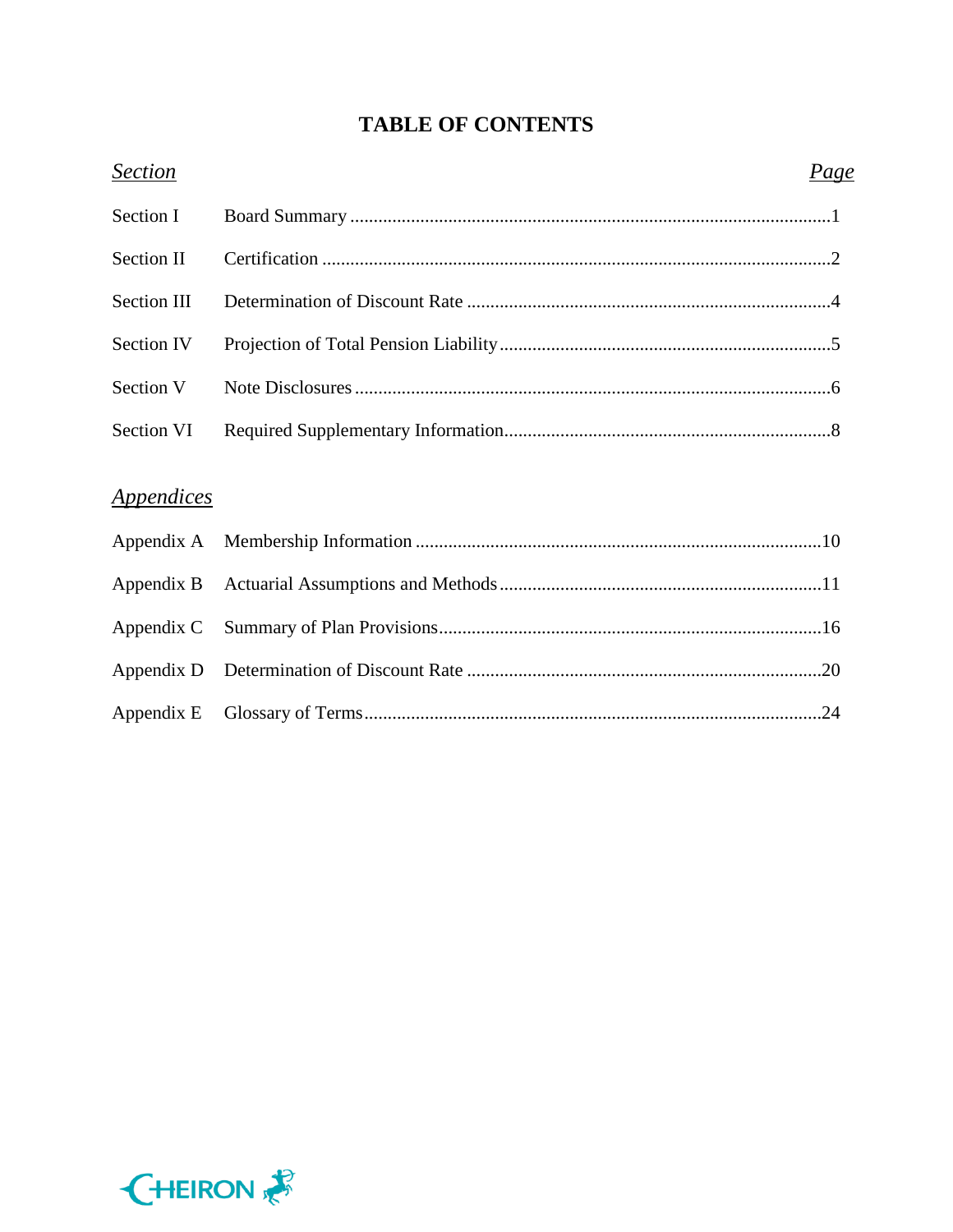## **SECTION I – BOARD SUMMARY**

The purpose of this report is to provide accounting and financial disclosure information under Government Accounting Standards Board Statement 67 for the Judicial Retirement System of New Jersey. This information includes:

- Projection of the Total Pension Liability from the valuation date to the measurement date,
- Calculation of the Net Pension Liability at the discount rate as well as discount rates 1% higher and lower than the discount rate, and
- Changes in the Net Pension Liability.

# **Highlights**

The reporting date for the Judicial Retirement System of New Jersey (JRS) is June 30, 2018. Measurements as of the reporting date are based on the fair value of assets as of June 30, 2018 and the Total Pension Liability as of the valuation date, July 1, 2017, updated to June 30, 2018. There were no changes in benefits between the valuation date and the measurement date. There was a change in assumptions as the discount rate used to measure the Total Pension Liability was changed as of the measurement date. We are not aware of any other significant events between the valuation date and the measurement date so the update procedures only included the addition of service cost and interest cost offset by actual benefit payments and an adjustment to reflect the change in discount rate.

The June 30, 2017 values shown in this report are based on the prior actuary's GASB report.

|                      | re following table provides a summary of the key results during this reporting period. |
|----------------------|----------------------------------------------------------------------------------------|
| <b>Table I-1</b>     |                                                                                        |
|                      |                                                                                        |
| <b>June 30, 2018</b> | <b>June 30, 2017</b>                                                                   |
|                      | <b>Summary of Results</b>                                                              |

The following table provides a summary of the key results during this reporting period.



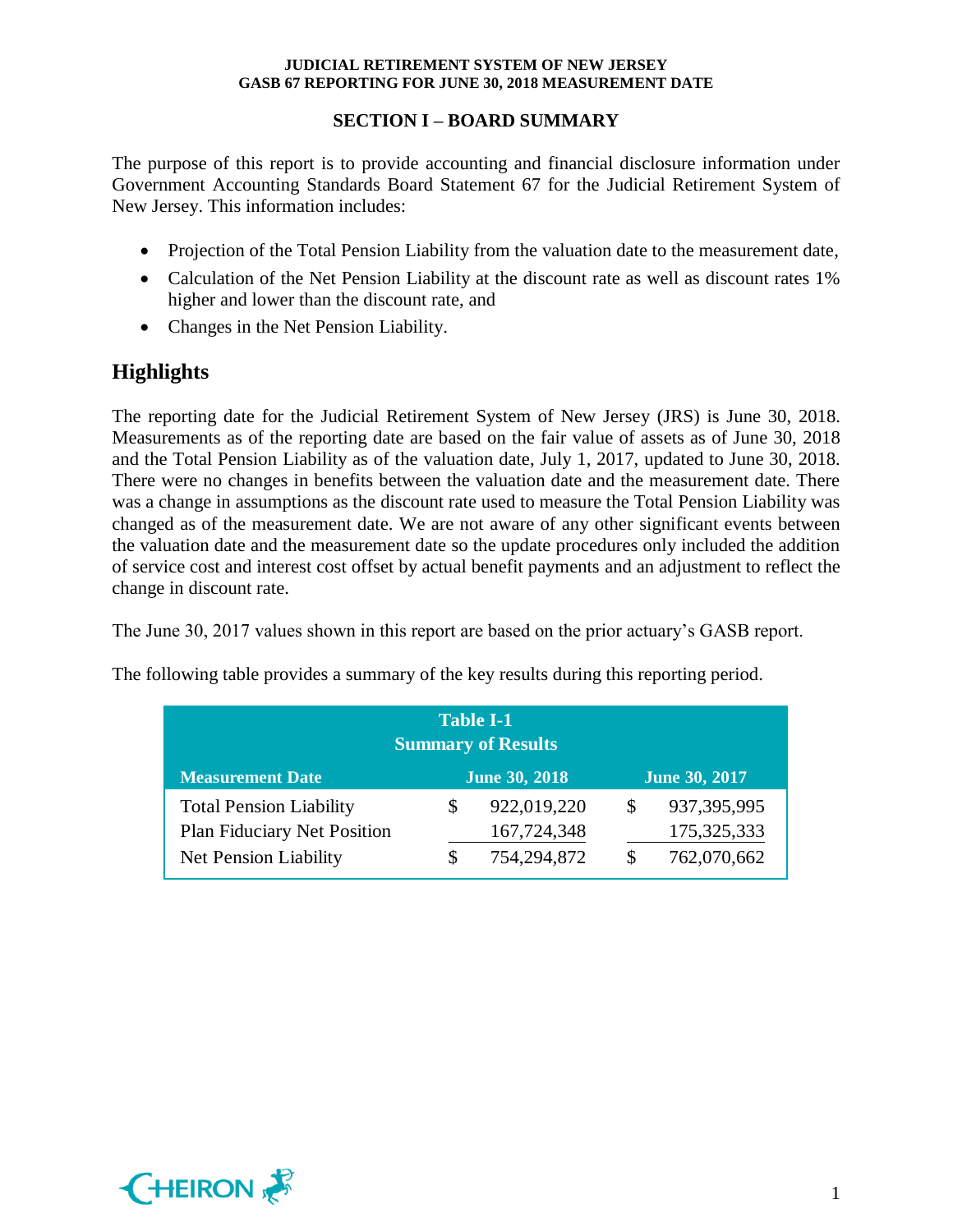## **SECTION II – CERTIFICATION**

The purpose of this report is to provide accounting and financial reporting information under GASB 67 for the Judicial Retirement System of New Jersey (JRS). This report is for the use of JRS, the Division of Pensions and Benefits and their auditors in preparing financial reports in accordance with applicable law and accounting requirements. This report is not appropriate for other purposes, including the measurement of funding requirements for JRS and estimating the price to settle JRS's obligations.

In preparing our report, we relied on information (some oral and some written) supplied by the Division of Pensions and Benefits. This information includes, but is not limited to, the plan provisions, employee data, and financial information. We performed an informal examination of the obvious characteristics of the data for reasonableness and consistency in accordance with Actuarial Standard of Practice No. 23.

Future actuarial measurements may differ significantly from the current measurements due to such factors as the following: plan experience differing from that anticipated by the economic or demographic assumptions; changes in economic or demographic assumptions; and changes in plan provisions or applicable law.

For purposes of this report, the calculation of the Total Pension Liability and the projection of the Plan's contributions and projected benefit payments were based on the recommended demographic assumptions of the July 1, 2011 – June 30, 2014 Experience Study prepared by the prior actuary, which was approved by the State House Commission on October 26, 2015. Cheiron has reviewed this experience study. While we consider these assumptions to be generally reasonable, we have not yet performed our own actuarial experience study.

Based on the State Treasurer's recommendation the following economic assumptions are used to determine the Total Pension Liability and the actuarially determined contributions:

- Effective with the July 1, 2017 valuation: 7.50% per annum,
- Effective with the July 1, 2019 valuation: 7.30% per annum,
- Effective with the July 1, 2021 valuation: 7.00% per annum,

In accordance with Paragraph 40 of GASB Statement No. 67, the projection of the Plan's fiduciary net position is based on a long-term expected rate of return of 7.00% per annum.

To the best of our knowledge, this report and its contents have been prepared in accordance with generally recognized and accepted actuarial principles and practices that are consistent with the Code of Professional Conduct and applicable Actuarial Standards of Practice set out by the Actuarial Standards Board. Furthermore, as credentialed actuaries, we meet the Qualification Standards of the American Academy of Actuaries to render the opinion contained in this report. This report does not address any contractual or legal issues. We are not attorneys and our firm does not provide any legal services or advice.

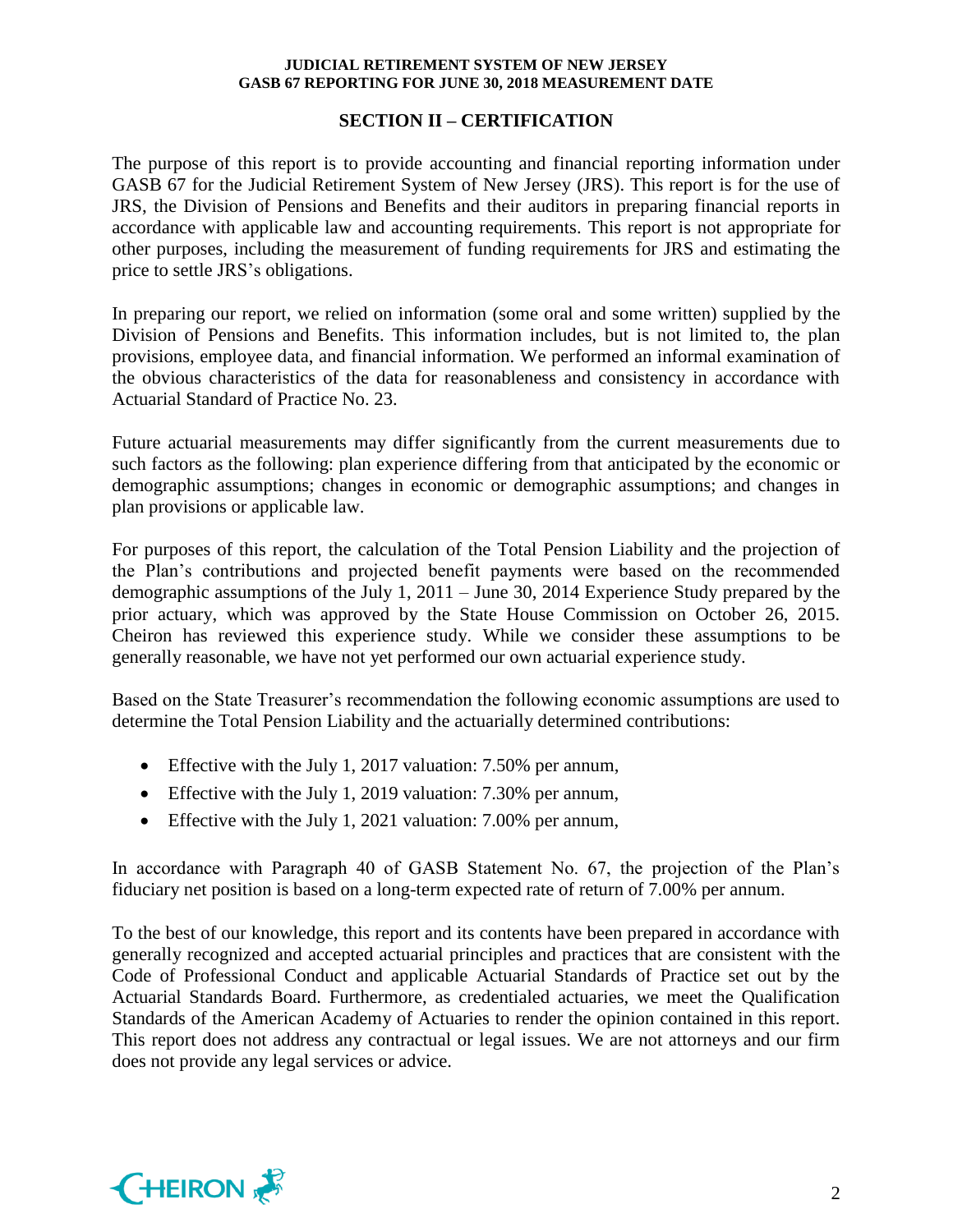### **SECTION II – CERTIFICATION**

This report was prepared for JRS for the purposes described herein and for the use by the plan auditor in completing an audit related to the matters herein. Other users of this report are not intended users as defined in the Actuarial Standards of Practice, and Cheiron assumes no duty or liability to any other user.

Janet Cranna, FSA, FCA, MAAA, EA Anu Patel, FSA, MAAA, EA Principal Consulting Actuary Principal Consulting Actuary

Anu Patil

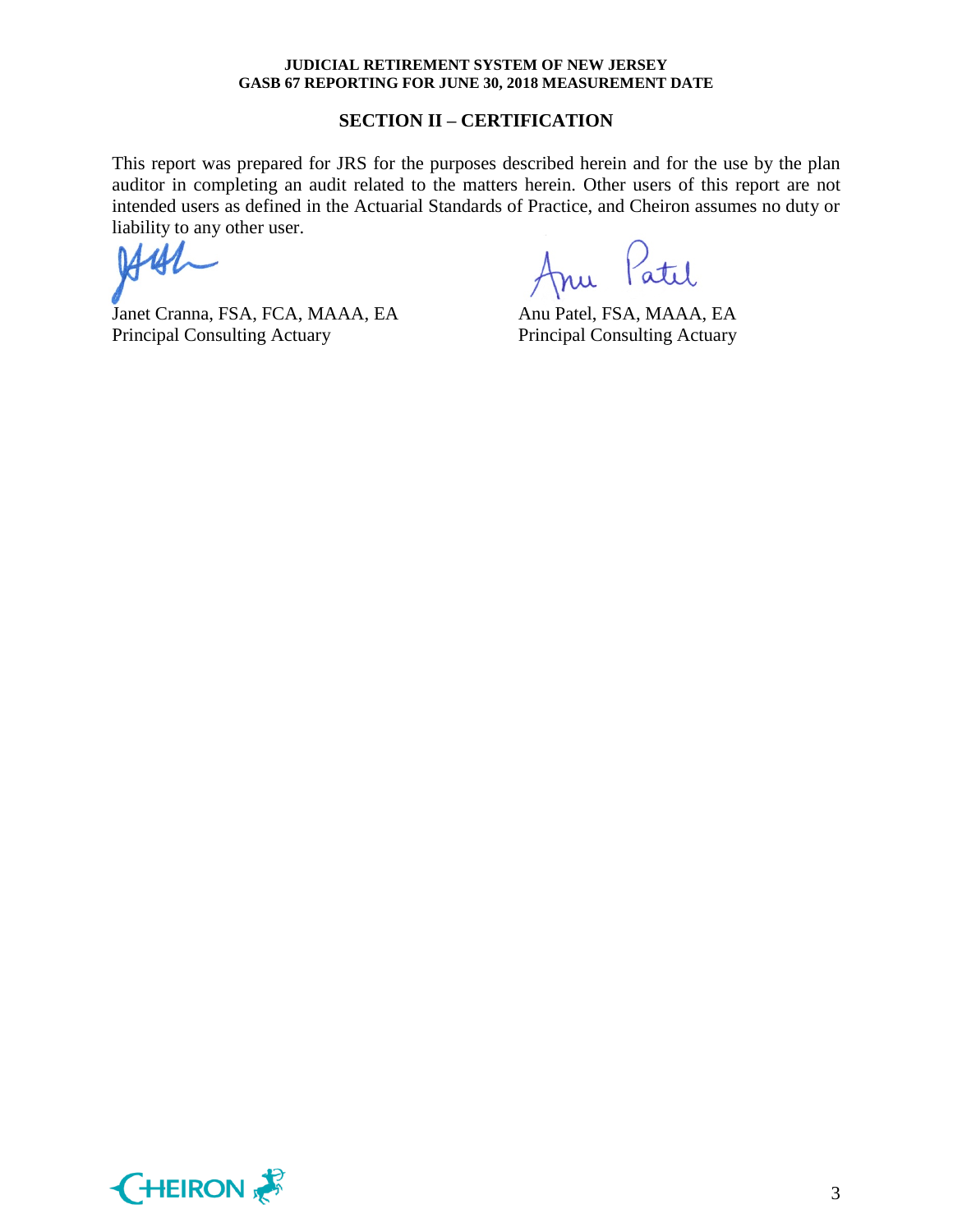## **SECTION III – DETERMINATION OF DISCOUNT RATE**

The discount rate used to measure the Total Pension Liability was 3.83% as of June 30, 2017 and 4.09% as of June 30, 2018. As discussed with the Division of Pensions and Benefits, the projection of cash flows used to determine the discount rate as of June 30, 2018 assumed:

- In accordance with Paragraph 40 of GASB Statement No. 67, the projection of the Plan's fiduciary net position is based on a long-term expected rate of return of 7.00% per annum.
- In accordance with Paragraph 37 of GASB Statement No. 67, the projection of the Plan's contributions and projected benefit payments were based on the recommended demographic assumptions of the July 1, 2011 – June 30, 2014 Experience Study prepared by the prior actuary, which was approved by the State House Commission on October 26, 2015.

Based on the State Treasurer's recommendation, the following economic assumptions are used to determine the actuarially determined contributions:

- o Effective with the July 1, 2017 valuation: 7.50% per annum,
- o Effective with the July 1, 2019 valuation: 7.30% per annum,
- o Effective with the July 1, 2021 valuation: 7.00% per annum.
- It is assumed that the State will contribute 50.00% of the actuarially determined contribution and 100% of its Non-Contributory Group Insurance Premium Fund (NCGIPF) contribution. The 50.00% contribution rate is the actual total State contribution rate paid in fiscal year ending June 30, 2018 with respect to the actuarially determined contribution for the fiscal year ending June 30, 2018 for all State administered retirement systems.
- Prior to FYE 2018, it was assumed the State would make pension contributions on the June  $30<sup>th</sup>$  following the valuation date. Effective with FYE 2018, Chapter 83, P.L. 2016 requires the State to make pension contributions on a quarterly basis: at least 25 percent by September 30, at least 50 percent by December 31, at least 75 percent by March 31, and at least 100 percent by June 30.

Based on these assumptions, the pension Plan's fiduciary net position was projected to be available to make all projected future benefit payments of current Plan members through fiscal year 2024. Municipal bond rates of 3.58% as of June 30, 2017 and 3.87% as of June 30, 2018 were used in the development of the blended GASB discount rate after that point. As selected by the State Treasurer, the rates are based on the Bond Buyer GO 20-Bond Municipal Bond Index. Based on the long-term rate of return of 7.00% and the municipal bond rate of 3.58% as of June 30, 2017 and the long-term rate of return of 7.00% and the municipal bond rate of 3.87% as of June 30, 2018, the blended GASB discount rates are 3.83% as of June 30, 2017 and **4.09%** as of June 30, 2018. The assumed discount rates have been determined in accordance with the method prescribed by GASB Statement No. 67.

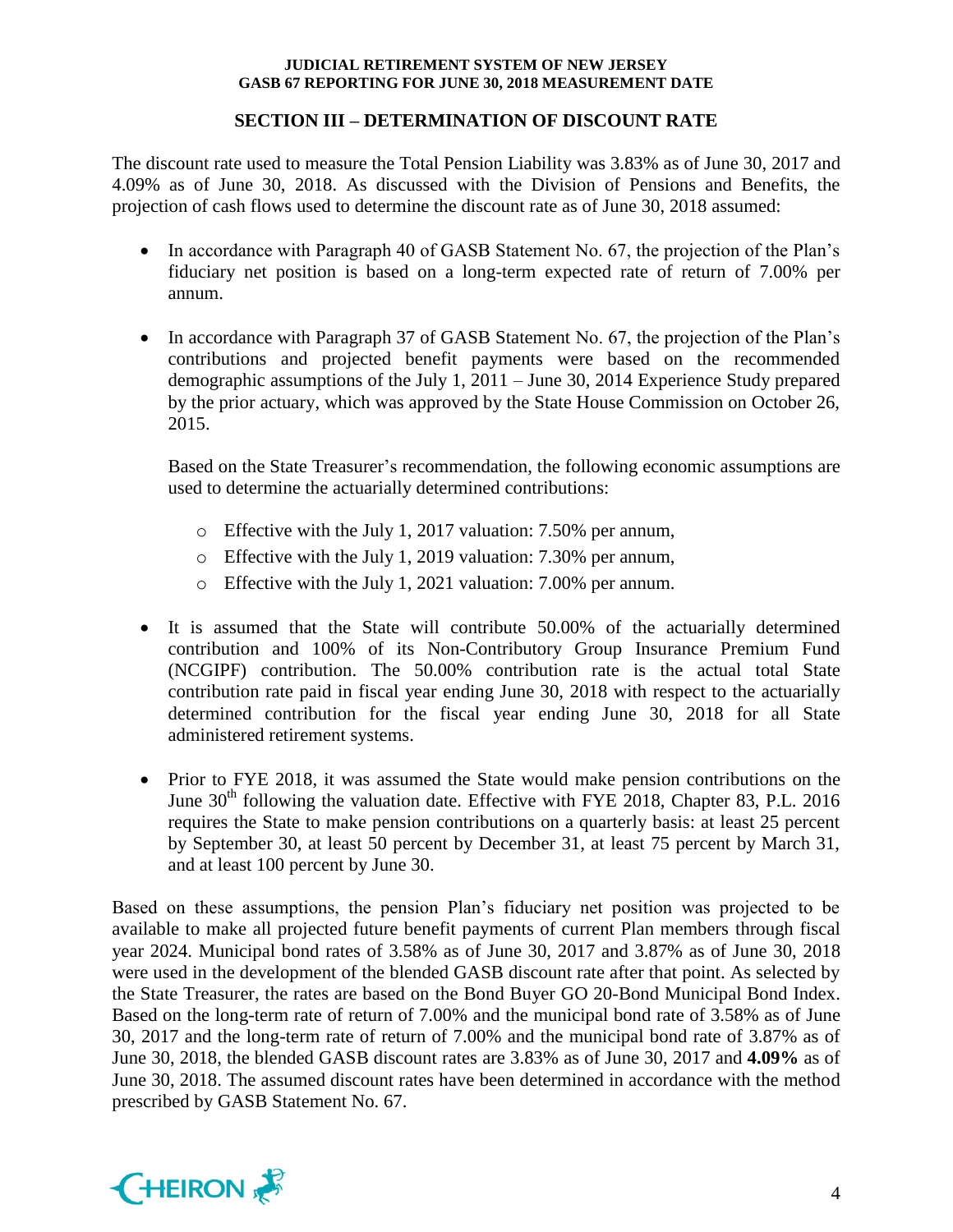## **SECTION IV – PROJECTION OF TOTAL PENSION LIABILITY**

The Total Pension Liability (TPL) at the end of the measurement year, June 30, 2018, is measured as of a valuation date of July 1, 2017 and projected to June 30, 2018. The TPL and service cost were calculated using the Entry Age Normal Cost Method as prescribed by GASB 67. All TPL amounts shown in Table IV-1 below include liabilities attributable to the NCGIPF. In addition, employer transfer contributions and member transfer contributions with accumulated interest have been added to the June 30, 2018 TPL.

There were no significant events during the projection period of which we are aware. Because the TPL shown in the prior report was measured as of July 1, 2016 and projected to June 30, 2017, it will not match the amounts measured as of July 1, 2017 that are shown in this exhibit.

The following table shows the projection of the TPL at discount rates equal to the rate used for disclosure and plus and minus one percent from the rate used for disclosure.

| <b>Table IV-1</b><br><b>Projection of Total Pension Liability from Valuation to Measurement Date</b> |    |                |              |                |    |                |  |  |
|------------------------------------------------------------------------------------------------------|----|----------------|--------------|----------------|----|----------------|--|--|
| 4.09%<br><b>Discount Rate</b><br>3.09%<br>5.09%                                                      |    |                |              |                |    |                |  |  |
| <b>Total Pension Liability, 7/1/2017</b>                                                             |    |                |              |                |    |                |  |  |
| Actives                                                                                              | \$ | 331,986,217    | <sup>S</sup> | 292,124,955 \$ |    | 258,573,958    |  |  |
| Deferred Vested                                                                                      |    | 3,277,060      |              | 2,810,698      |    | 2,434,387      |  |  |
| Retirees                                                                                             |    | 664, 613, 530  |              | 611, 305, 264  |    | 565,250,882    |  |  |
| <b>Total</b>                                                                                         | \$ | 999,876,807    | \$           | 906,240,917    | \$ | 826,259,227    |  |  |
| <b>Service Cost</b>                                                                                  |    | 40,564,225     |              | 33,876,208     |    | 28,477,402     |  |  |
| <b>Benefit Payments</b>                                                                              |    | (58, 286, 421) |              | (58, 286, 421) |    | (58, 286, 421) |  |  |
| <b>Transfer Contributions - Employer</b>                                                             |    | 672,453        |              | 672,453        |    | 672,453        |  |  |
| <b>Transfer Contributions - Member</b>                                                               |    | 2,187,388      |              | 2,187,388      |    | 2,187,388      |  |  |
| <b>Interest</b>                                                                                      |    | 31,299,802     |              | 37, 328, 675   |    | 42,112,995     |  |  |
| <b>Total Pension Liability, 6/30/2018</b>                                                            | \$ | 1,016,314,254  | -\$          | 922,019,220 \$ |    | 841,423,044    |  |  |

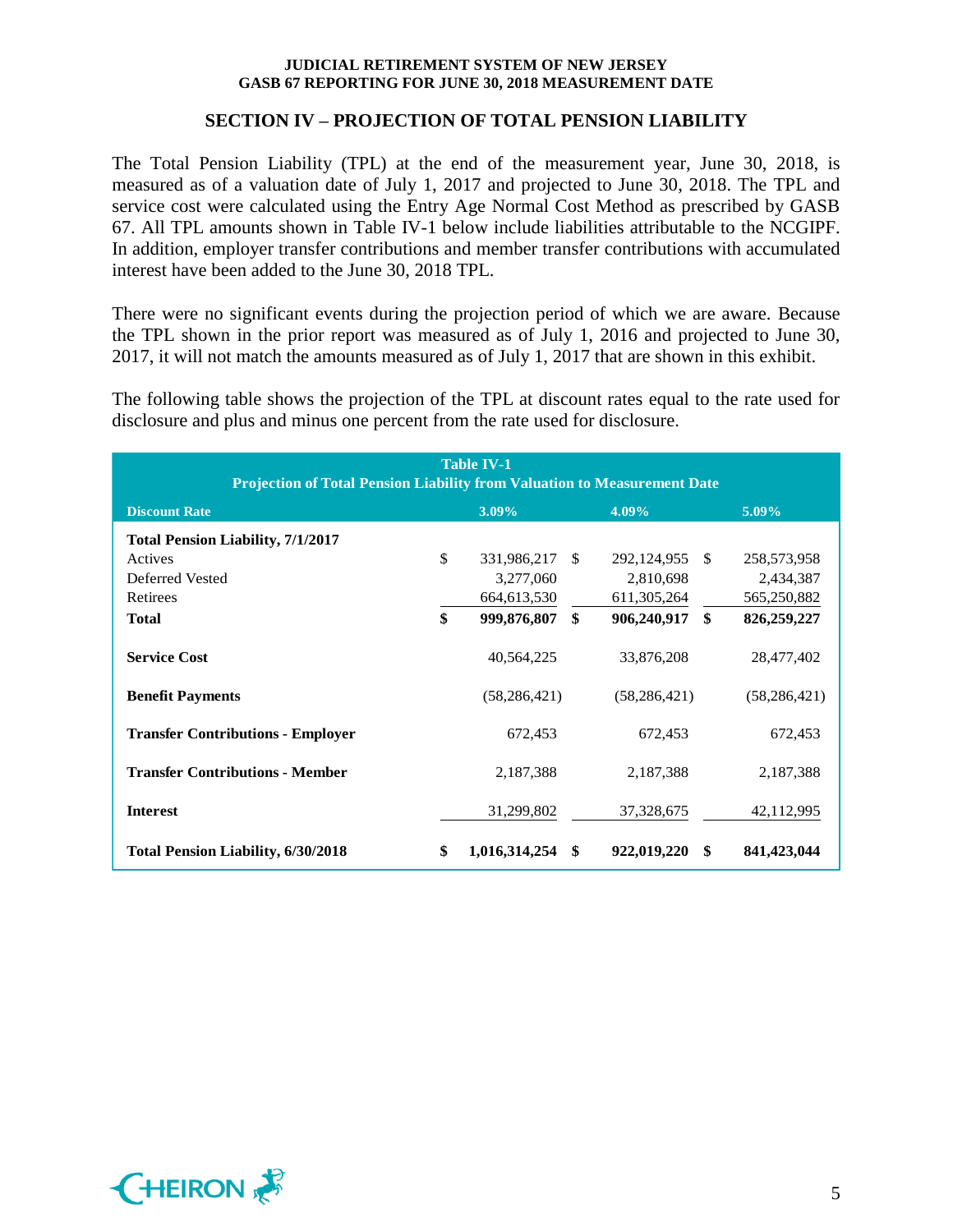### **SECTION V – NOTE DISCLOSURES**

The following table shows the changes in the Total Pension Liability, the Plan Fiduciary Net Position (i.e., fair value of System assets), and the Net Pension Liability during the Measurement Year. There was a change in assumptions as the discount rate was increased from 3.83% as of June 30, 2017 to 4.09% as of June 30, 2018. The impact of this change is displayed in the following table.

| <b>Table V-1</b><br><b>Change in Net Pension Liability</b> |                                                                                                        |                |    |                |                                                       |                |
|------------------------------------------------------------|--------------------------------------------------------------------------------------------------------|----------------|----|----------------|-------------------------------------------------------|----------------|
|                                                            | <b>Increase (Decrease)</b>                                                                             |                |    |                |                                                       |                |
|                                                            | <b>Total Pension</b><br><b>Plan Fiduciary</b><br><b>Net Position</b><br><b>Liability</b><br>(a)<br>(b) |                |    |                | <b>Net Pension</b><br><b>Liability</b><br>$(a) - (b)$ |                |
| <b>Balances at 6/30/2017</b>                               | \$                                                                                                     | 937,395,995    | \$ | 175,325,333    | \$                                                    | 762,070,662    |
| Changes for the year:                                      |                                                                                                        |                |    |                |                                                       |                |
| Service cost                                               |                                                                                                        | 35,477,981     |    |                |                                                       | 35,477,981     |
| Interest                                                   |                                                                                                        | 36,209,627     |    |                |                                                       | 36,209,627     |
| Changes of benefits                                        |                                                                                                        |                |    |                |                                                       | $\Omega$       |
| Differences between expected and actual experience         |                                                                                                        | (8,553,096)    |    |                |                                                       | (8,553,096)    |
| Changes of assumptions                                     |                                                                                                        | (23,084,707)   |    |                |                                                       | (23,084,707)   |
| Contributions - employer                                   |                                                                                                        |                |    | 24,023,637     |                                                       | (24, 023, 637) |
| Contributions - member                                     |                                                                                                        |                |    | 9,177,453      |                                                       | (9,177,453)    |
| Transfers from other systems - employer                    |                                                                                                        | 672,453        |    | 672,453        |                                                       | $\Omega$       |
| Transfers from other systems - member                      |                                                                                                        | 2,187,388      |    | 2,187,388      |                                                       | $\Omega$       |
| Net investment income                                      |                                                                                                        |                |    | 14,809,869     |                                                       | (14,809,869)   |
| Benefit payments                                           |                                                                                                        | (58, 286, 421) |    | (58, 286, 421) |                                                       | $\Omega$       |
| Administrative expense                                     |                                                                                                        |                |    | (185, 364)     |                                                       | 185,364        |
| Net changes                                                |                                                                                                        | (15,376,775)   |    | (7,600,985)    |                                                       | (7,775,790)    |
| <b>Balances at 6/30/2018</b>                               | \$                                                                                                     | 922,019,220    | \$ | 167,724,348    | \$                                                    | 754,294,872    |

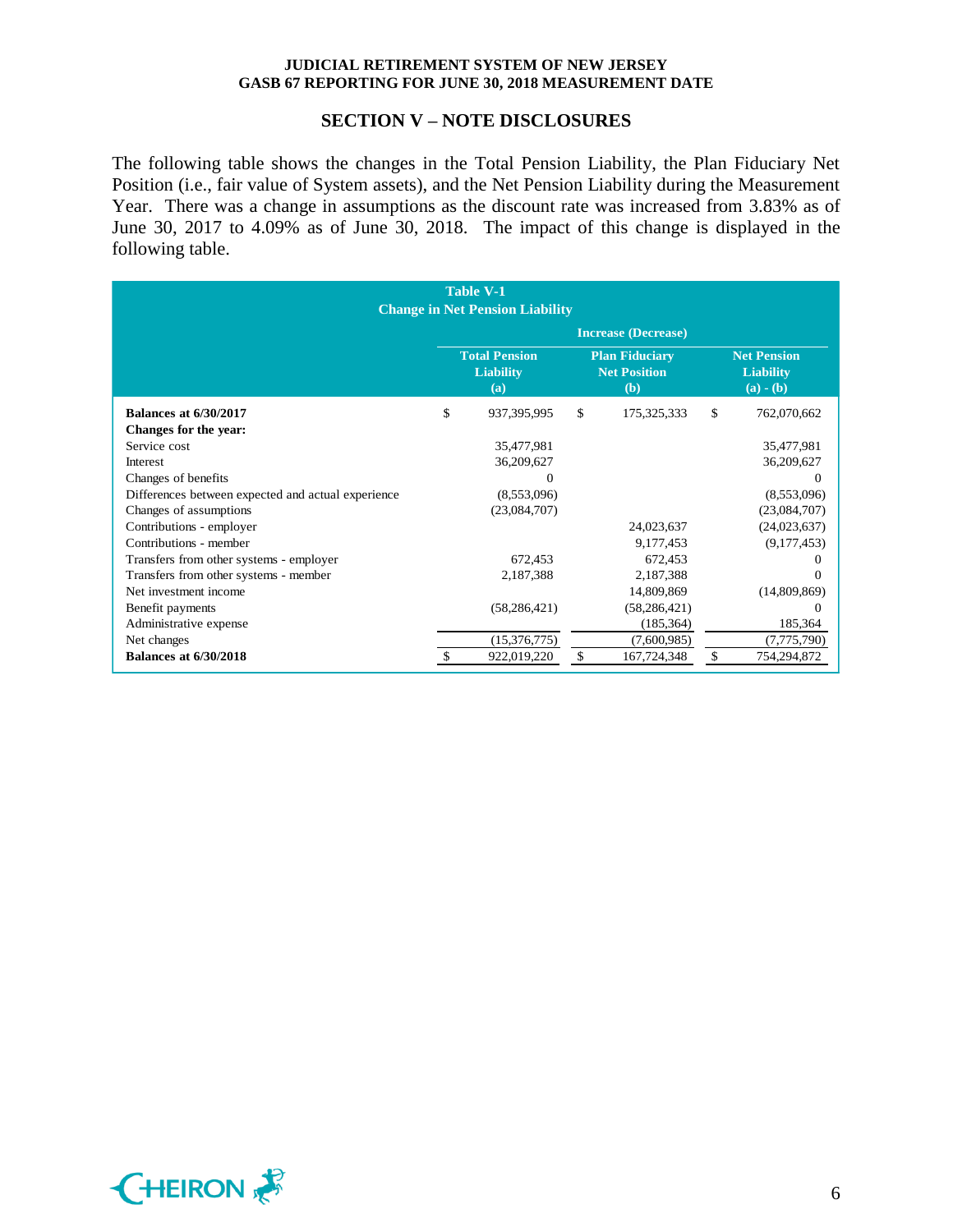### **SECTION V – NOTE DISCLOSURES**

Changes in the discount rate affect the measurement of the TPL. Lower discount rates produce a higher TPL and higher discount rates produce a lower TPL. Because the discount rate does not affect the measurement of assets, the percentage change in the NPL can be very significant for a relatively small change in the discount rate. The following table shows the sensitivity of the NPL to the discount rate.

| <b>Table V-2</b><br><b>Sensitivity of Net Pension Liability to Changes in Discount Rate</b>   |    |                                             |      |                                           |      |                                           |  |  |
|-----------------------------------------------------------------------------------------------|----|---------------------------------------------|------|-------------------------------------------|------|-------------------------------------------|--|--|
|                                                                                               |    | $1\%$<br>Decrease<br>$3.09\%$               |      | <b>Discount</b><br>Rate<br>$4.09\%$       |      | $1\%$<br><b>Increase</b><br>$5.09\%$      |  |  |
| <b>Total Pension Liability</b><br><b>Plan Fiduciary Net Position</b><br>Net Pension Liability | \$ | 1,016,314,254<br>167,724,348<br>848,589,906 | - \$ | 922,019,220<br>167,724,348<br>754,294,872 | - \$ | 841,423,044<br>167,724,348<br>673,698,696 |  |  |
| Plan Fiduciary Net Position as a<br>Percentage of the Total Pension Liability                 |    | 16.5%                                       |      | 18.2%                                     |      | 19.9%                                     |  |  |

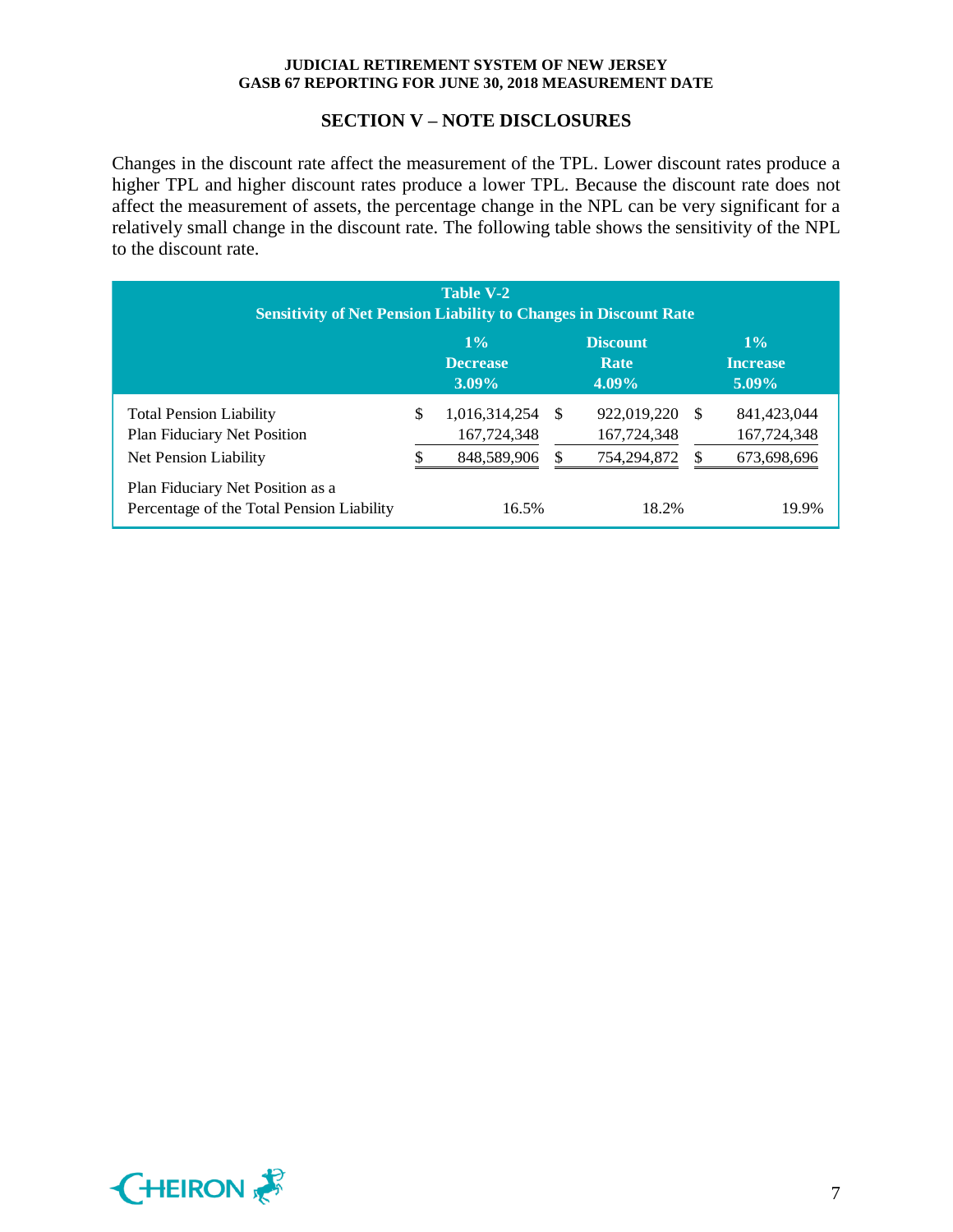## **SECTION VI – REQUIRED SUPPLEMENTARY INFORMATION**

The schedule below shows the changes in NPL and related ratios required by GASB for the current and prior years.

| <b>Table VI-1</b><br><b>Schedule of Changes in Net Pension Liability and Related Ratios</b> |    |                   |               |                 |  |
|---------------------------------------------------------------------------------------------|----|-------------------|---------------|-----------------|--|
|                                                                                             |    | <b>FYE 2018</b>   |               | <b>FYE 2017</b> |  |
| <b>Total Pension Liability</b>                                                              |    |                   |               |                 |  |
| Service cost                                                                                | \$ | 35,477,981        | \$            | 37,224,230      |  |
| Interest (includes interest on service cost)                                                |    | 36,209,627        |               | 30,788,977      |  |
| Changes of benefit terms                                                                    |    | $\Omega$          |               | $\mathbf{0}$    |  |
| Differences between expected and actual experience                                          |    | (8,553,096)       |               | 14,120,673      |  |
| Changes of assumptions                                                                      |    | (23,084,707)      |               | (70, 235, 370)  |  |
| Transfers from other systems - employer                                                     |    | 672,453           |               | 1,121,097       |  |
| Transfers from other systems - member                                                       |    | 2,187,388         |               | $\Omega$        |  |
| Benefit payments, including refunds of member contributions                                 |    | (58, 286, 421)    |               | (56, 365, 718)  |  |
| Net change in total pension liability                                                       | \$ | $(15,376,775)$ \$ |               | (43,346,111)    |  |
| <b>Total pension liability - beginning</b>                                                  |    | 937, 395, 995     |               | 980,742,106     |  |
| <b>Total pension liability - ending</b>                                                     | \$ | 922,019,220       | \$            | 937, 395, 995   |  |
| <b>Plan fiduciary net position</b>                                                          |    |                   |               |                 |  |
| Contributions - employer                                                                    | \$ | 24,023,637        | $\mathcal{S}$ | 20,341,379      |  |
| Contributions - member                                                                      |    | 9,177,453         |               | 10,348,191      |  |
| Transfers from other systems - employer                                                     |    | 672,453           |               | 1,121,097       |  |
| Transfers from other systems - member                                                       |    | 2,187,388         |               | $\Omega$        |  |
| Net investment income                                                                       |    | 14,809,869        |               | 20,031,152      |  |
| Benefit payments, including refunds of member contributions                                 |    | (58, 286, 421)    |               | (56,365,718)    |  |
| Administrative expense                                                                      |    | (185, 364)        |               | (150, 588)      |  |
| Net change in plan fiduciary net position                                                   | \$ | $(7,600,985)$ \$  |               | (4,674,487)     |  |
| <b>Plan fiduciary net position - beginning</b>                                              |    | 175, 325, 333     |               | 179,999,820     |  |
| Plan fiduciary net position - ending                                                        | \$ | 167,724,348       | \$            | 175,325,333     |  |
| Net pension liability - ending                                                              | \$ | 754,294,872       | \$            | 762,070,662     |  |
| Plan fiduciary net position as a percentage of the total pension liability                  |    | 18.19%            |               | 18.70%          |  |
| <b>Covered payroll</b>                                                                      | \$ | 69,216,709        | <sup>\$</sup> | 68,062,584      |  |
| Net pension liability as a percentage of covered employee payroll                           |    | 1,089.76%         |               | 1,119.66%       |  |

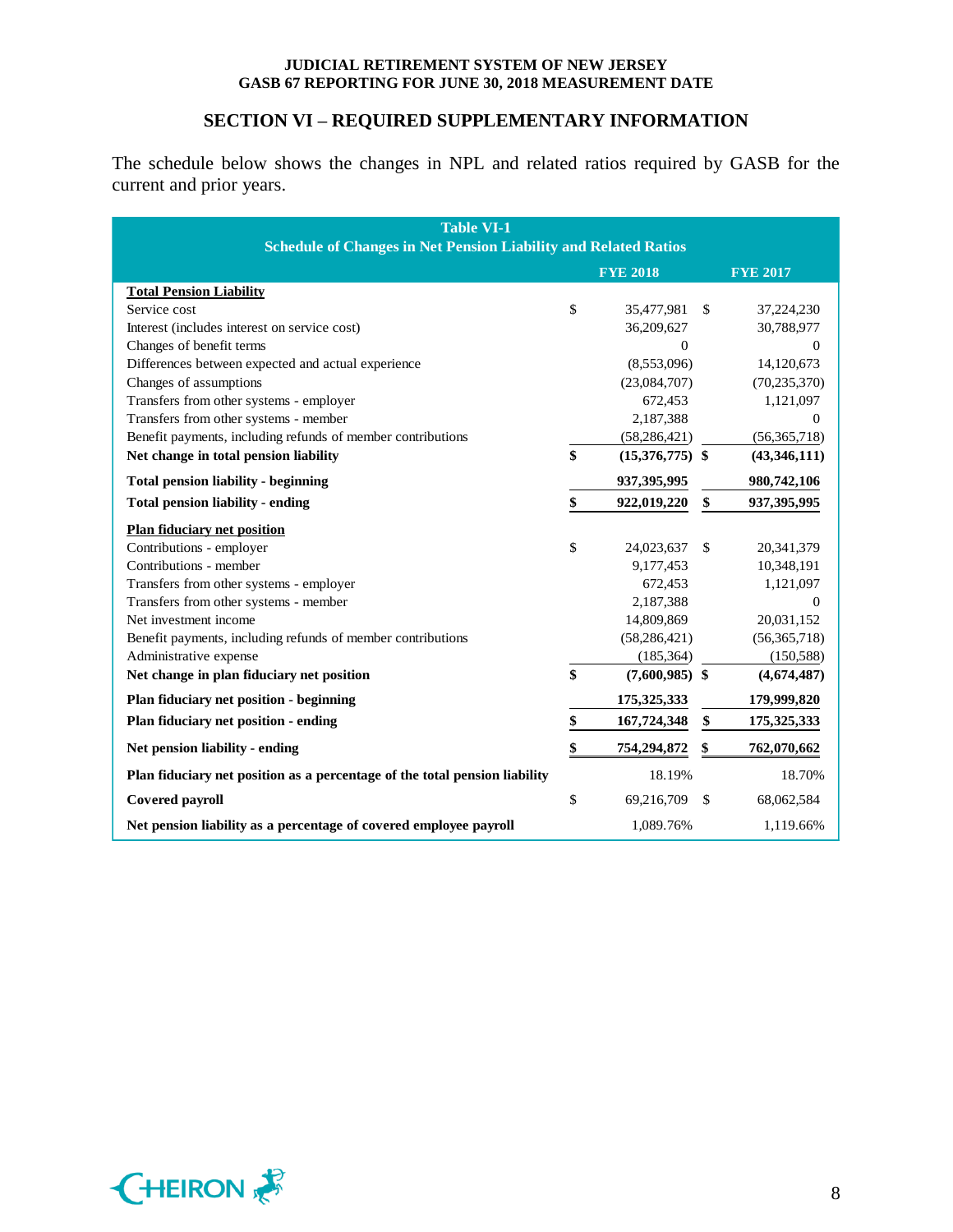## **SECTION VI – REQUIRED SUPPLEMENTARY INFORMATION**

If an Actuarially Determined Contribution (ADC) is calculated, the following schedule is required. An ADC is a contribution amount determined in accordance with Actuarial Standards of Practice. Amounts shown for the ADC and actual contributions in the table below include the Non-Contributory Group Insurance Premium Fund costs.

| <b>Table VI-2</b><br><b>Schedule of Employer Contributions</b>                                                                                         |    |                                          |    |                                          |  |  |
|--------------------------------------------------------------------------------------------------------------------------------------------------------|----|------------------------------------------|----|------------------------------------------|--|--|
|                                                                                                                                                        |    | <b>FYE 2018</b>                          |    | <b>FYE 2017</b>                          |  |  |
| <b>Actuarially Determined Contribution</b><br>Contributions in Relation to the Actuarially Determined Contribution<br>Contribution Deficiency/(Excess) | \$ | 47,224,943<br>24,023,637<br>23, 201, 306 | -S | 44,807,771<br>20, 341, 379<br>24,466,392 |  |  |
| Covered Payroll<br>Contributions as a Percentage of Covered Payroll                                                                                    | \$ | 69,216,709 \$<br>34.71%                  |    | 68,062,584<br>29.89%                     |  |  |

The following summarizes key methods and assumptions used to determine the Actuarially Determined Contribution for FYE 2018.

| <b>Valuation Date:</b> | July 1, 2016                                                                 |
|------------------------|------------------------------------------------------------------------------|
| Timing:                | Actuarial determined contributions are calculated as of the July 1 preceding |
|                        | the fiscal year in which contributions are made.                             |
| Actuarial cost method: | Projected Unit Credit                                                        |
| Amortization method:   | Level dollar                                                                 |
| Remaining              | Open 30-year period                                                          |
| amortization period:   |                                                                              |
| Asset valuation        | 5-year smoothing of difference between market value and expected actuarial   |
| method:                | value                                                                        |
| Investment rate of     | 7.65%                                                                        |
| return:                |                                                                              |
| Salary increases:      | 2.00% per year through fiscal year 2025; 3.00% per year for fiscal years     |
|                        | 2026 and thereafter                                                          |
| Mortality:             | Healthy Lives: RP-2000 Combined Healthy Mortality Table, set forward 3       |
|                        | years for females, projected on a generational basis using Scale BB from the |
|                        | base year of 2000 to 2013 and the Conduent Modified 2014 Projection scale    |
|                        | thereafter                                                                   |
|                        | Disabled Lives: RP-2000 Disabled Mortality Table, set forward 2 years for    |
|                        | both males and females                                                       |

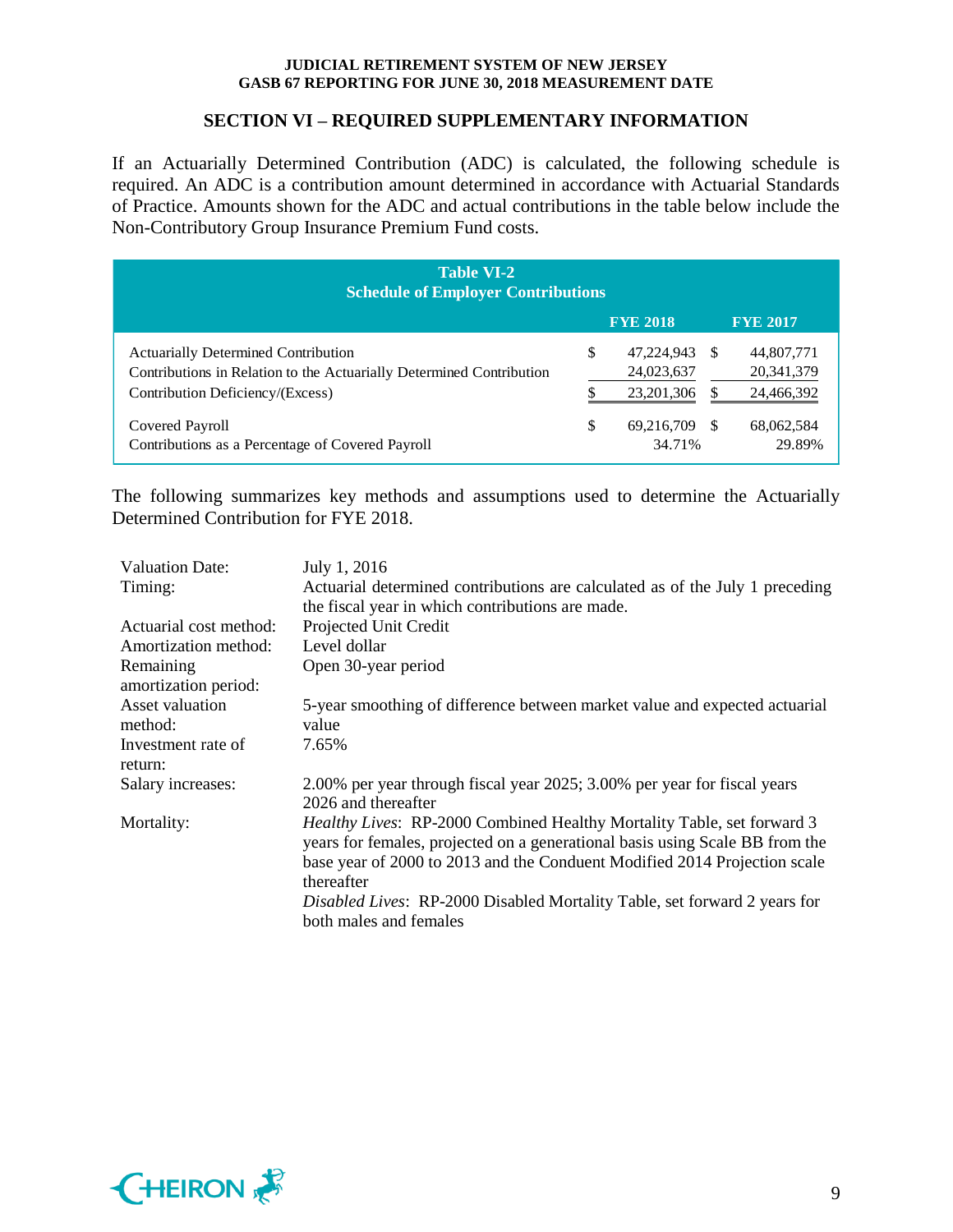## **APPENDIX A – MEMBERSHIP INFORMATION**

| <b>Plan Membership</b>                                                                        |                     |                     |  |  |  |  |
|-----------------------------------------------------------------------------------------------|---------------------|---------------------|--|--|--|--|
|                                                                                               | <b>July 1, 2017</b> | <b>July 1, 2016</b> |  |  |  |  |
| <b>Contributing Actives</b>                                                                   | 417                 | 410                 |  |  |  |  |
| Non-Contributing Actives                                                                      | 11                  |                     |  |  |  |  |
| <b>Terminated Vested</b>                                                                      | $\overline{A}$      |                     |  |  |  |  |
| <b>Inactive Receiving Benefits</b>                                                            | 607                 | 605                 |  |  |  |  |
| Total                                                                                         | 1,039               | 1,019               |  |  |  |  |
| <b>Annual Compensation for Contributing Actives</b><br>Annual Retirement Allowances for Those | \$69,216,709        | \$68,062,584        |  |  |  |  |
| <b>Receiving Benefits</b>                                                                     | 56,283,292          | \$55,093,264        |  |  |  |  |

The July 1, 2017 membership information shown in the table above is based on Cheiron's processed data and may not match the prior actuary's report.

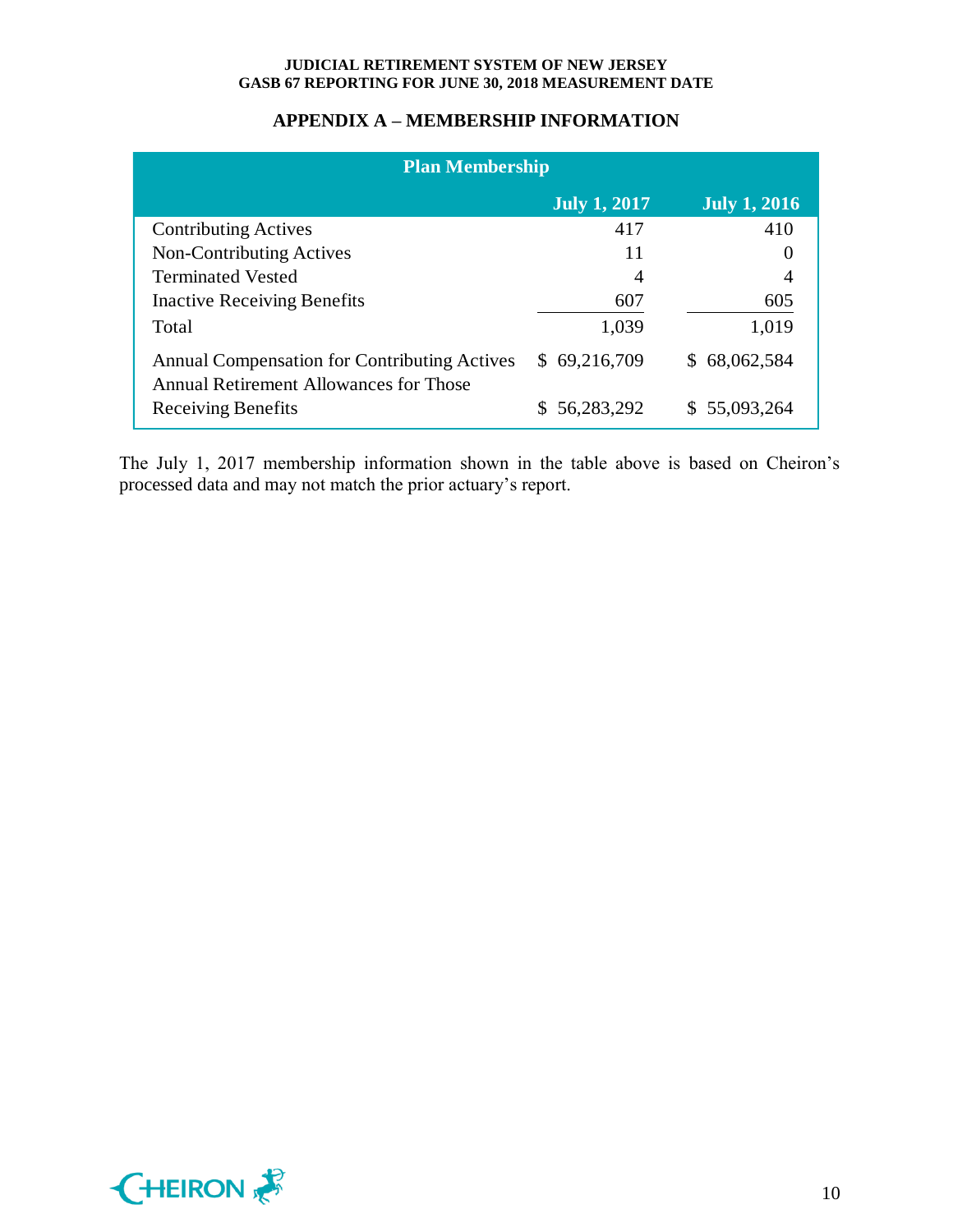## **APPENDIX B – ACTUARIAL ASSUMPTIONS AND METHODS**

# **A. Actuarial Assumptions**

| for determining<br><b>Actuarially Determined</b><br><b>Contributions</b> | <b>1. Investment Rate of Return •</b> July 1, 2017 valuation: 7.50% per annum, compounded annually.<br>• July 1, 2018 valuation: 7.50% per annum, compounded annually.<br>• July 1, 2019 valuation: 7.30% per annum, compounded annually.<br>July 1, 2020 valuation: 7.30% per annum, compounded annually.<br>• July 1, 2021 and later valuations: 7.00% per annum, compounded<br>annually. |
|--------------------------------------------------------------------------|---------------------------------------------------------------------------------------------------------------------------------------------------------------------------------------------------------------------------------------------------------------------------------------------------------------------------------------------------------------------------------------------|
| of Return                                                                | 2. Long-Term Expected Rate 7.00% per annum, compounded annually.                                                                                                                                                                                                                                                                                                                            |
| 3. GASB 67 Effective<br><b>Discount Rate</b>                             | • June 30, 2017: 3.83% per annum, compounded annually.<br>June 30, 2018: 4.09% per annum, compounded annually.                                                                                                                                                                                                                                                                              |
| 4. Administrative Expenses                                               | 0.32% of the expected benefit payments for the year                                                                                                                                                                                                                                                                                                                                         |
| 5. COLA                                                                  | No future COLA is assumed.                                                                                                                                                                                                                                                                                                                                                                  |
| <b>6. Salary Increases</b>                                               | Salaries are assumed to increase by 2.00% per year through fiscal<br>year 2025 and 3.00% per year for fiscal years 2026 and thereafter.                                                                                                                                                                                                                                                     |
| 7. $401(a)(17)$ Pay Limit                                                | \$270,000 in 2017 increasing 3.00% per annum, compounded<br>annually.                                                                                                                                                                                                                                                                                                                       |
| 8. Disability                                                            | Representative disability rates are as follows:                                                                                                                                                                                                                                                                                                                                             |

| <b>Age</b> | <b>Rates</b> |
|------------|--------------|
| 30         | 0.022%       |
| 35         | 0.026        |
| 40         | 0.033        |
| 45         | 0.064        |
| 50         | 0.114        |
| 55         | 0.197        |
| 60         | 0.326        |
| 65         | 0.473        |

**9. Mortality** Healthy Mortality: RP-2000 Combined Healthy Mortality Tables (unadjusted for males and set forward 3 years for females) projected on a generational basis from the base year of 2000 to 2013 using Projection Scale BB and the Conduent Modified 2014 Projection scale thereafter.

> Disabled Mortality: RP-2000 Disability Mortality Tables (set forward 2 years for males and females) without projection.

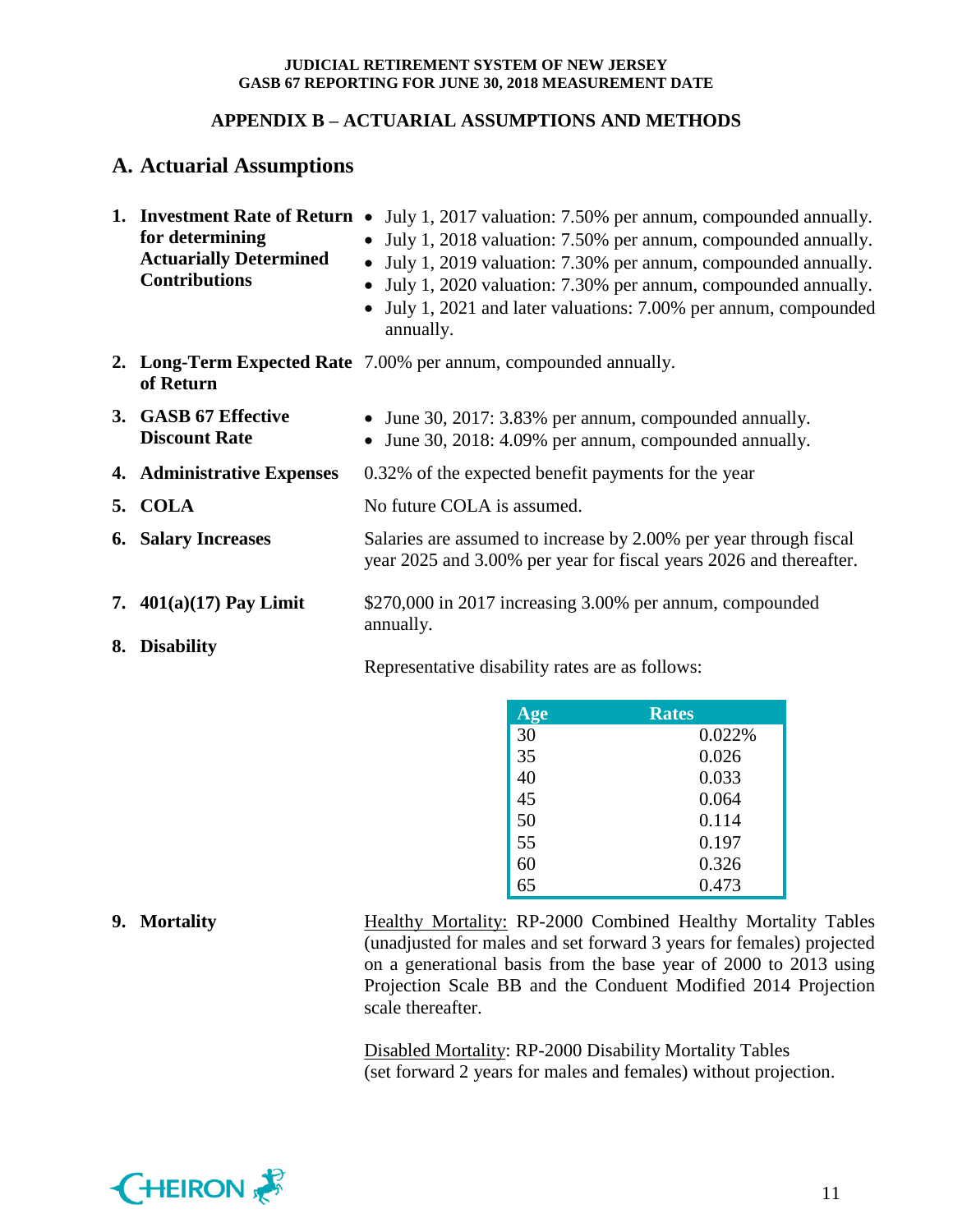## **APPENDIX B – ACTUARIAL ASSUMPTIONS AND METHODS**

**10. Retirement** 

|     | <b>Retirement Rates</b>                                                                                             |                                                                                   |                                                                                                                                              |                                                                                                                           |
|-----|---------------------------------------------------------------------------------------------------------------------|-----------------------------------------------------------------------------------|----------------------------------------------------------------------------------------------------------------------------------------------|---------------------------------------------------------------------------------------------------------------------------|
|     | Age 60 with<br>20 Years of<br><b>Judicial</b><br><b>Service or</b><br>Age 65 with<br>15 Years of<br><b>Judicial</b> | <b>After Age</b><br>59 with Less<br>than 12<br><b>Years of</b><br><b>Judicial</b> | <b>After Age</b><br>59 with 12<br>or More<br><b>Years of</b><br><b>Judicial</b><br><b>Service</b> (but<br>have not<br>attained<br>60/20JS or | <b>Prior to age</b><br>$60$ with $5$<br>Years of<br><b>Judicial</b><br><b>Service and</b><br>25 Years of<br><b>Public</b> |
| Age | <b>Service</b>                                                                                                      | <b>Service</b>                                                                    | 65/15JS                                                                                                                                      | <b>Service</b>                                                                                                            |
| 50  | 0.0%                                                                                                                | 0.0%                                                                              | 0.0%                                                                                                                                         | 0.0%                                                                                                                      |
| 51  | 0.0                                                                                                                 | 0.0                                                                               | 0.0                                                                                                                                          | 0.0                                                                                                                       |
| 52  | 0.0                                                                                                                 | 0.0                                                                               | 0.0                                                                                                                                          | 0.0                                                                                                                       |
| 53  | 0.0                                                                                                                 | 0.0                                                                               | 0.0                                                                                                                                          | 0.0                                                                                                                       |
| 54  | 0.0                                                                                                                 | 0.0                                                                               | 0.0                                                                                                                                          | 0.0                                                                                                                       |
| 55  | 0.0                                                                                                                 | 0.0                                                                               | 0.0                                                                                                                                          | 0.0                                                                                                                       |
| 56  | 0.0                                                                                                                 | 0.0                                                                               | 0.0                                                                                                                                          | 0.0                                                                                                                       |
| 57  | 0.0                                                                                                                 | 0.0                                                                               | 0.0                                                                                                                                          | 0.0                                                                                                                       |
| 58  | 0.0                                                                                                                 | 0.0                                                                               | 0.0                                                                                                                                          | 0.0                                                                                                                       |
| 59  | 0.0                                                                                                                 | 0.0                                                                               | 0.0                                                                                                                                          | 0.0                                                                                                                       |
| 60  | 30.0                                                                                                                | 2.5                                                                               | 0.0                                                                                                                                          | 0.0                                                                                                                       |
| 61  | 20.0                                                                                                                | 2.5                                                                               | 0.0                                                                                                                                          | 0.0                                                                                                                       |
| 62  | 20.0                                                                                                                | 2.5                                                                               | 0.0                                                                                                                                          | 0.0                                                                                                                       |
| 63  | 30.0                                                                                                                | 2.5                                                                               | 0.0                                                                                                                                          | 0.0                                                                                                                       |
| 64  | 30.0                                                                                                                | 2.5                                                                               | 0.0                                                                                                                                          | 0.0                                                                                                                       |
| 65  | 37.5                                                                                                                | 2.5                                                                               | 10.0                                                                                                                                         | 0.0                                                                                                                       |
| 66  | 24.0                                                                                                                | 2.5                                                                               | 0.0                                                                                                                                          | 0.0                                                                                                                       |
| 67  | 24.0                                                                                                                | 2.5                                                                               | 0.0                                                                                                                                          | 0.0                                                                                                                       |
| 68  | 24.0                                                                                                                | 2.5                                                                               | 0.0                                                                                                                                          | 0.0                                                                                                                       |
| 69  | 24.0                                                                                                                | 2.5                                                                               | 0.0                                                                                                                                          | 0.0                                                                                                                       |

## **11. Termination** None assumed.

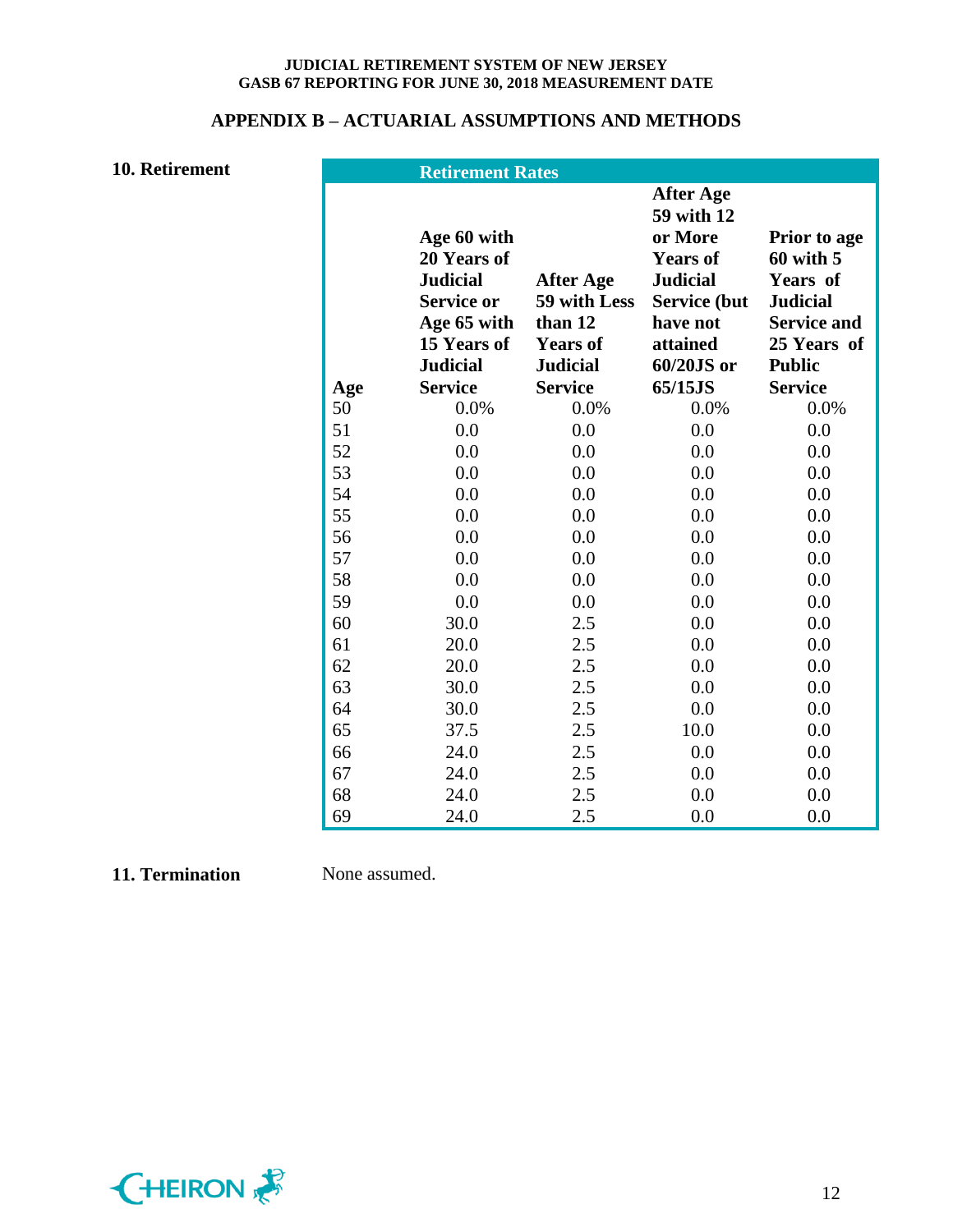## **APPENDIX B – ACTUARIAL ASSUMPTIONS AND METHODS**

| <b>12. Family Composition</b><br><b>Assumptions</b> | For members not currently in receipt, 90% of members are assumed<br>married. Husbands are assumed to be three years older than wives.                                                                                                                                                                                                                                                                                                                 |  |  |  |  |  |
|-----------------------------------------------------|-------------------------------------------------------------------------------------------------------------------------------------------------------------------------------------------------------------------------------------------------------------------------------------------------------------------------------------------------------------------------------------------------------------------------------------------------------|--|--|--|--|--|
|                                                     | For purposes of the optional form of payment death benefit for<br>members currently in receipt, beneficiary status is based on the<br>beneficiary allowance reported. If no beneficiary date of birth is<br>provided, the beneficiary is assumed to be the member's spouse with<br>husbands assumed to be three years older than wives.                                                                                                               |  |  |  |  |  |
|                                                     | For purposes of the statutory death benefit for members currently in<br>receipt, 100% of participants are assumed married, with the exception<br>of those members who elected Optional Forms A, B, C or D and are<br>currently in receipt of their maximum retirement allowance. The<br>spouse is assumed to be the reported beneficiary. If no beneficiary<br>date of birth is provided, husbands are assumed to be three years<br>older than wives. |  |  |  |  |  |
|                                                     | No additional dependent children or parents are assumed.                                                                                                                                                                                                                                                                                                                                                                                              |  |  |  |  |  |
|                                                     | Current dependents under age 21 are assumed to receive a benefit<br>until age 21. Current dependents over age 21 are assumed to receive<br>a benefit for the remainder of their lifetime.                                                                                                                                                                                                                                                             |  |  |  |  |  |
| 13. Form of Payment                                 | Current actives are assumed to elect the Maximum Option.                                                                                                                                                                                                                                                                                                                                                                                              |  |  |  |  |  |
| 14. Data                                            | Information provided by the prior actuary was relied upon for the<br>purposes of valuing the deferred vested members.                                                                                                                                                                                                                                                                                                                                 |  |  |  |  |  |
|                                                     | For current beneficiaries with missing data, reasonable assumptions<br>were made based on the information available in prior years.                                                                                                                                                                                                                                                                                                                   |  |  |  |  |  |
|                                                     | Active and inactive members not reported on the 2017 data are<br>included as non-contributing actives with their last reported salary.                                                                                                                                                                                                                                                                                                                |  |  |  |  |  |

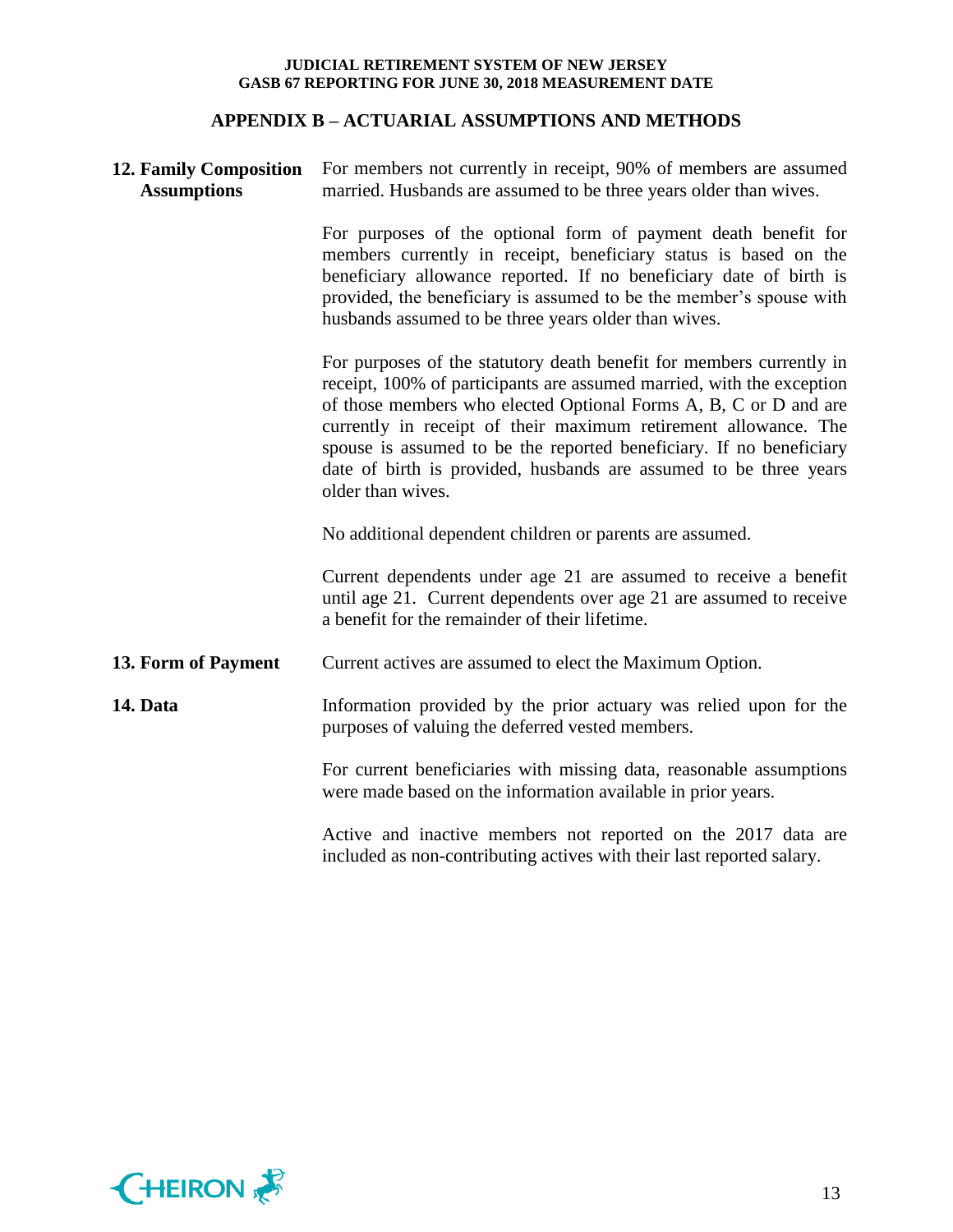## **APPENDIX B – ACTUARIAL ASSUMPTIONS AND METHODS**

# **B. Actuarial Methods**

The actuarial methods used for determining State contributions are described below.

## **1. Actuarial Cost Method**

The actuarial cost method for funding calculations is the Projected Unit Credit Cost Method.

The actuarial liability is calculated as the actuarial present value of the projected benefits linearly allocated to periods prior to the valuation year based on judicial service. The unfunded actuarial liability is the actuarial liability on the valuation date less the actuarial value of assets.

In accordance with Chapter 78, P.L. 2011:

- Beginning with the July 1, 2010 actuarial valuation, the accrued liability contribution shall be computed so that if the contribution is paid annually in level dollars, it will amortize the unfunded accrued liability over an open 30 year period.
- Beginning with the July 1, 2019 actuarial valuation, the accrued liability contribution shall be computed so that if the contribution is paid annually in level dollars, it will amortize the unfunded accrued liability over a closed 30 year period (i.e., for each subsequent actuarial valuation the amortization period shall decrease by one year).
- Beginning with the July 1, 2029 actuarial valuation, when the remaining amortization period reaches 20 years, any increase or decrease in the unfunded accrued liability as a result of actuarial losses or gains for subsequent valuation years shall serve to increase or decrease, respectively, the amortization period for the unfunded accrued liability, unless an increase in the amortization period will cause it to exceed 20 years. If an increase in the amortization period as a result of actuarial losses for a valuation year would exceed 20 years, the accrued liability contribution shall be computed for the valuation year using a 20 year amortization period.

To the extent that the amortization period remains an open period in future years and depending upon the specific circumstances, it should be noted that in the absence of emerging actuarial gains or contributions made in excess of the actuarially determined contribution, any existing unfunded accrued liability may not be fully amortized in the future.

## **2. Asset Valuation Method**

For the purposes of determining contribution rates, an actuarial value of assets is used that dampens the volatility in the market value of assets, resulting in a smoother pattern of contributions.

The actuarial value of assets is adjusted to reflect actual contributions and benefit payments, an assumed return on the previous year's assets and current year's cash flow at the prior year's actuarial valuation interest rate, with a further adjustment to reflect 20% of the difference between the resulting value and the actual market value of Plan assets.

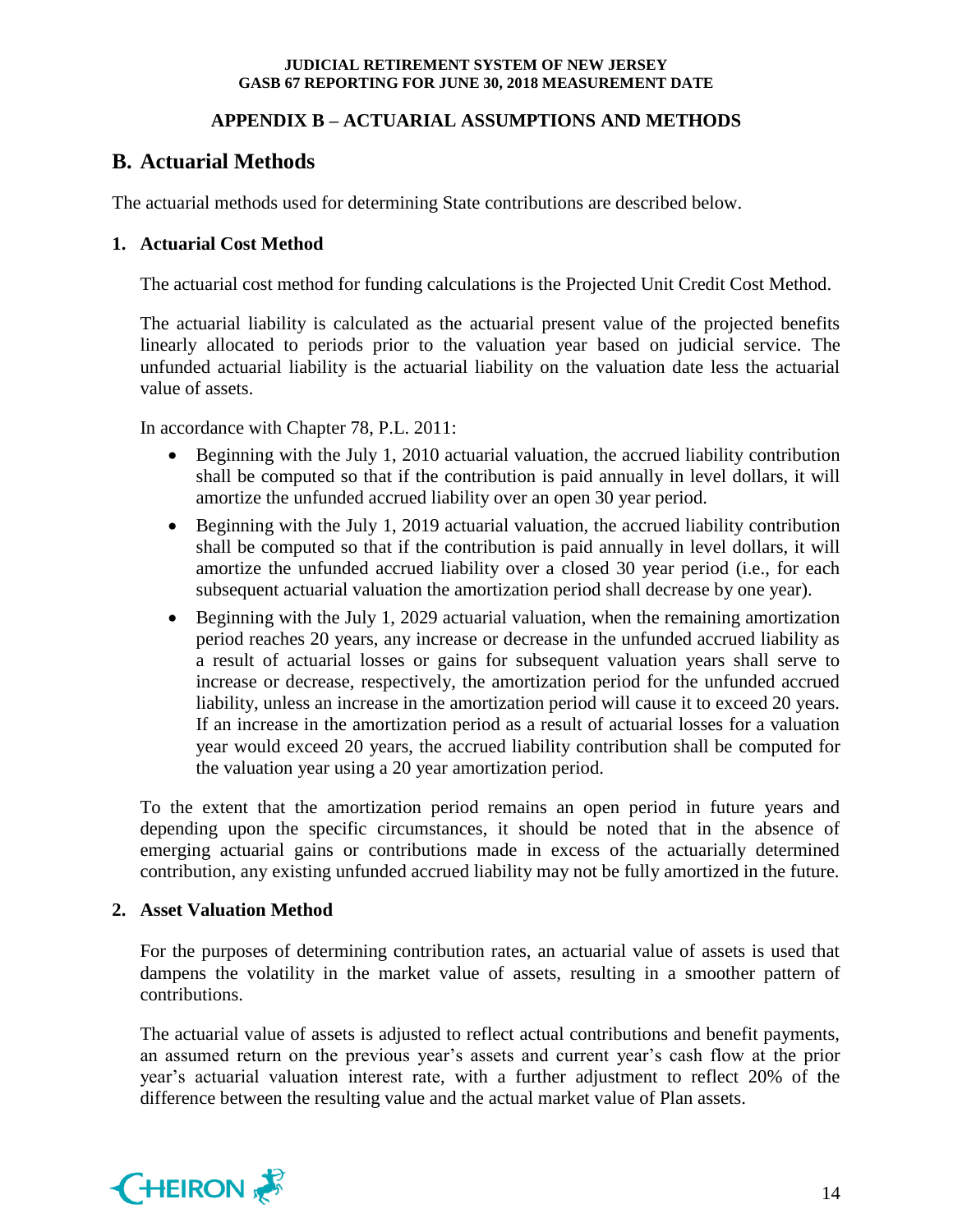## **APPENDIX B – ACTUARIAL ASSUMPTIONS AND METHODS**

### **3. State Contribution Payable Dates**

Prior to FYE 2018, it was assumed the State would make pension contributions the June  $30<sup>th</sup>$ following the valuation date. Effective with FYE 2018, Chapter 83, P.L. 2016 requires the State to make pension contributions on a quarterly basis: at least 25 percent by September 30, at least 50 percent by December 31, at least 75 percent by March 31, and at least 100 percent by June 30. As such, contributions are assumed to be made on a quarterly basis.

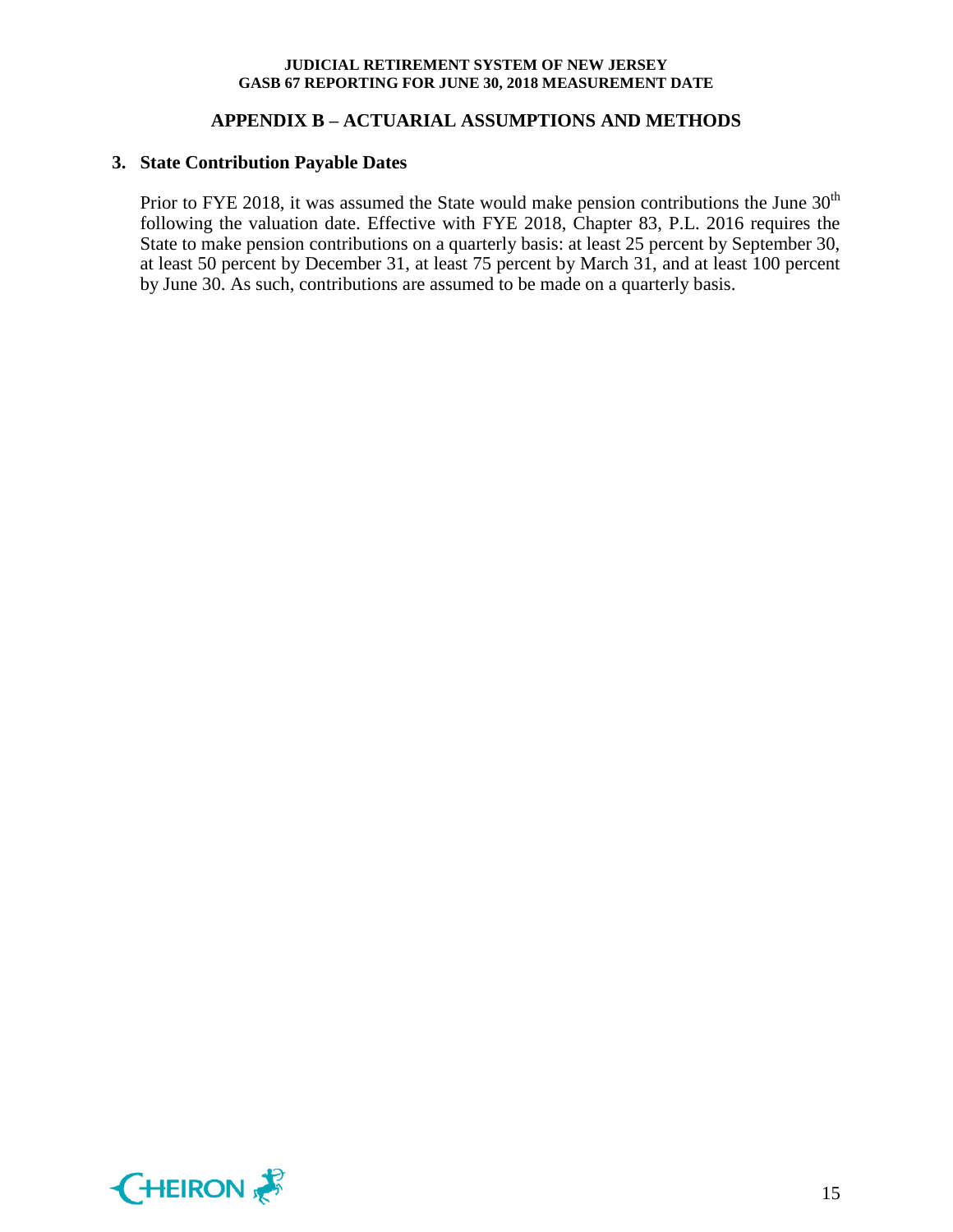## **APPENDIX C – SUMMARY OF PLAN PROVISIONS**

This summary of Plan provisions provides an overview of the major provisions of the JRS used in the actuarial valuation. It is not intended to replace the more precise language of the NJ State Statutes, Title 43, Chapter 6A, and if there is any difference between the description of the plan herein and the actual language in the NJ State Statutes, the NJ State Statutes will govern.

## **1. Eligibility for Membership**

Chief Justice and Associate Justices of the State Supreme Court, and judges of the Appellate Court, Superior Court and Tax Court of the State of New Jersey.

## **2. Plan Year**

The 12-month period beginning on July 1 and ending on June 30.

## **3. Service Credit**

A year is credited for each year of service as a public employee in the State of New Jersey. Any service, for which the member did not receive annual salary of at least \$500, shall be excluded.

## **4. Final Salary**

Annual salary received by the member at the time of retirement or other termination of service. (Effective June 30, 1996, Chapter 113, P.L. 1997 provided that the amount of compensation used for employer and member contributions and benefits under the program cannot exceed the compensation limitation of Section  $401(a)(17)$  of the Internal Revenue Code.)

## **5. Accumulated Deductions**

The sum of all amounts deducted from the compensation of a member or contributed by him or on his behalf.

## **6. Employee Contributions**

Any member enrolled prior to January 1, 1996 contributes 3% of the difference between current salary and salary for the position on January 18, 1982. Members enrolled on or after January 1, 1996 contribute 3% of their full salary.

Chapter 78, P.L. 2011 increases Member Contributions by 9% of salary phased in over a period of seven years beginning October 2011. (The additional 9% of salary will be fully recognized in July 2017.)

## **a) For Members enrolled prior to January 1, 1996:**

(1) Member contributes 9% (phased in over a period of seven years beginning October 2011) of the salary for that position on January 18, 1982.

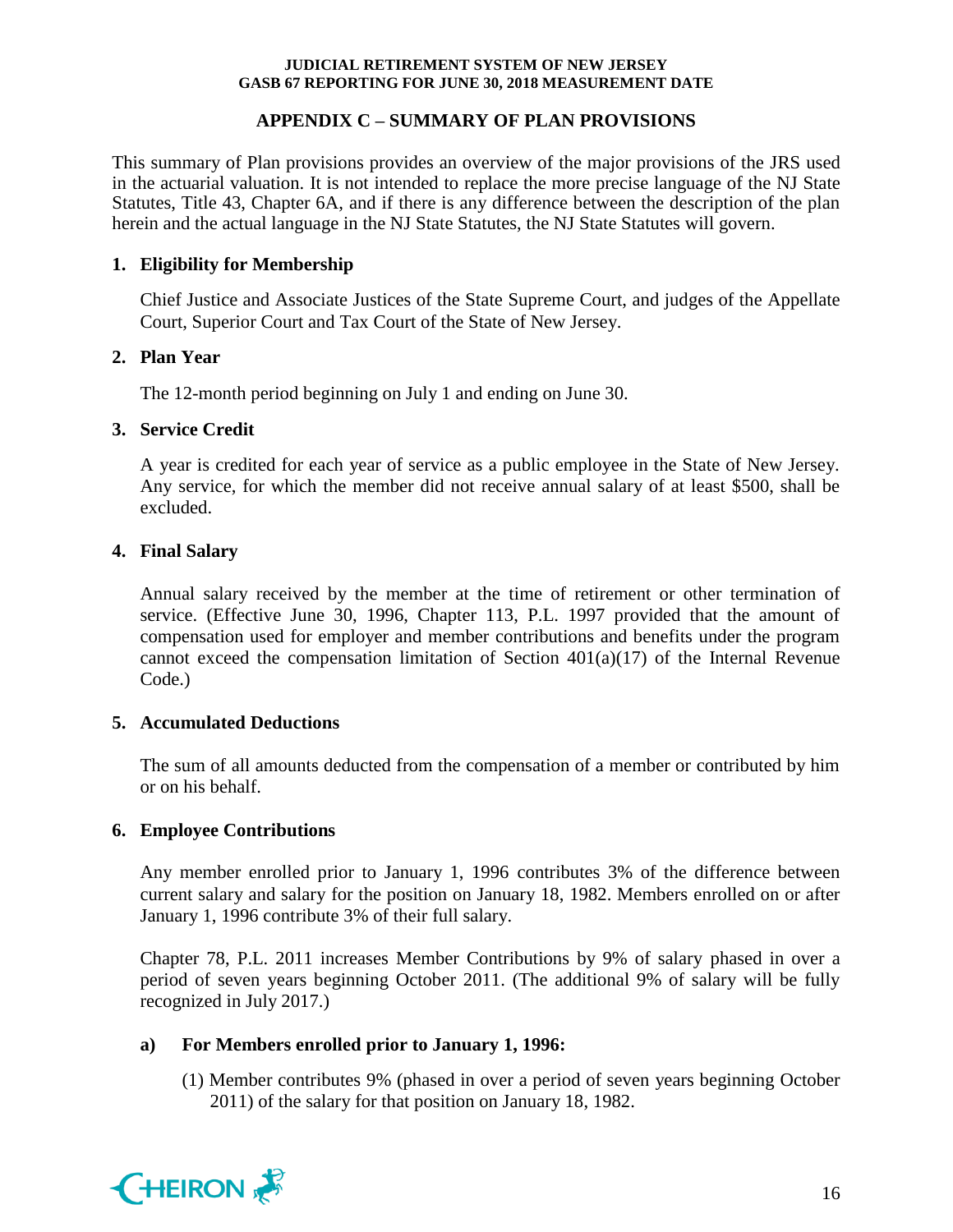## **APPENDIX C – SUMMARY OF PLAN PROVISIONS**

- (2) Member contributes 12% (9% of that phased in over a period of seven years beginning October 2011) of the difference between current salary and salary for that position on January 18, 1982.
- **b) For members enrolled on or after January 1, 1996**, Member contributes 12% (9% of that phased in over a period of seven years beginning October 2011) of full salary.

## **7. Retirement Allowance**

Pension derived from contributions of the State plus the annuity derived from employee contributions.

## **8. Benefits**

## **a) Service Retirements**

Mandatory retirement at age 70. Voluntary retirement prior to that age.

(1) Age 70 and 10 years of judicial service; or

Age 65 and 15 years of judicial service; or

Age 60 and 20 years of judicial service.

Benefit is an annual retirement allowance equal to 75% of final salary.

(2) Age 65 while serving as a judge, 5 consecutive years of judicial service and 15 years in the aggregate of public service; or

Age 60 while serving as a judge, 5 consecutive years of judicial service and 20 years in the aggregate of public service.

Benefit is an annual retirement allowance equal to 50% of final salary.

(3) Age 60 while serving as a judge, 5 consecutive years of judicial service and 15 years in the aggregate of public service.

Benefit is an annual retirement allowance equal to 2% of final salary for each year of public service up to 25 years plus 1% of final salary for each year of public service in excess of 25 years.

(4) Age 60 while serving as a judge.

Benefit is an annual retirement allowance equal to 2% of final salary for each year of judicial service up to 25 years plus 1% for each year of public service in excess of 25 years.

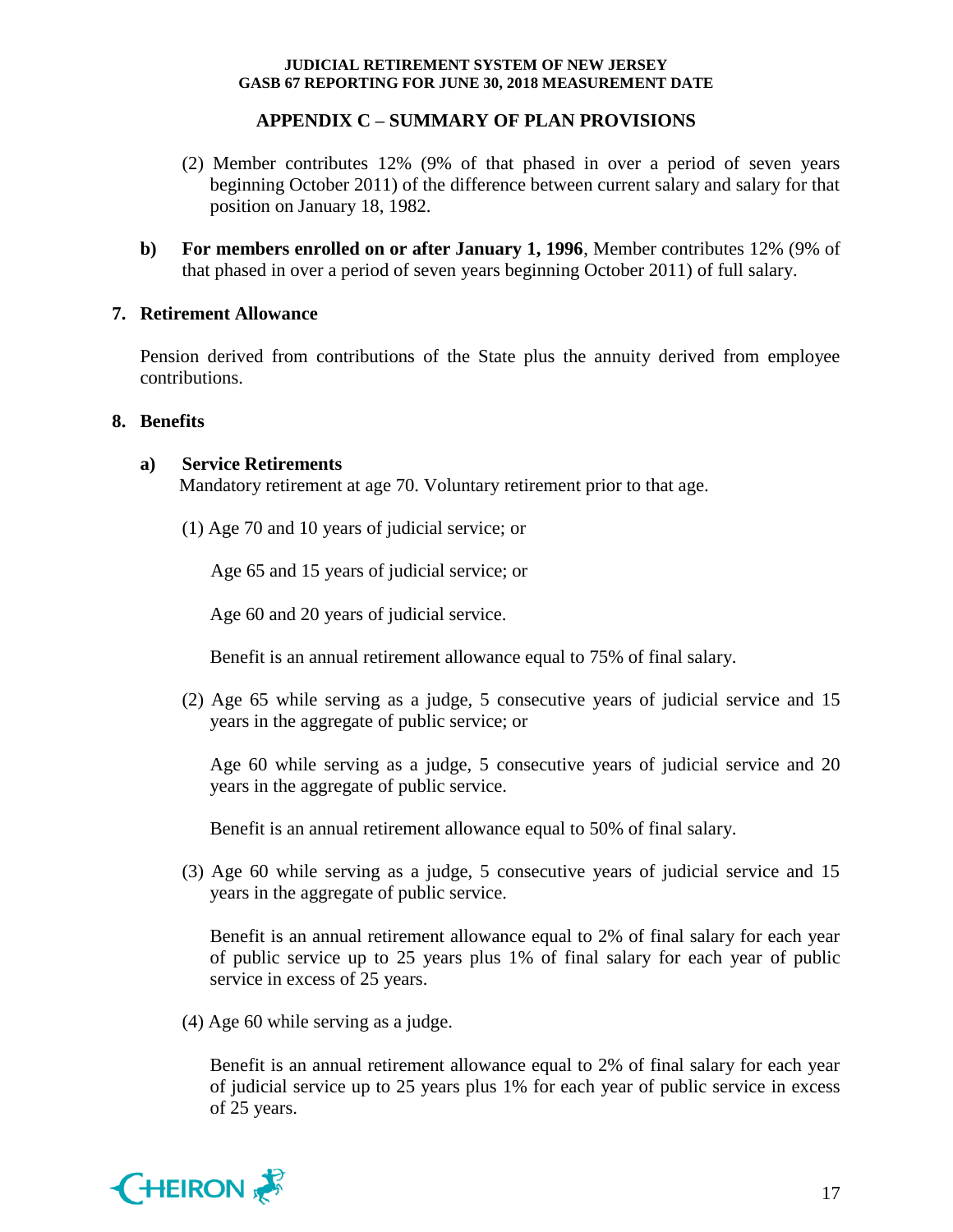## **APPENDIX C – SUMMARY OF PLAN PROVISIONS**

## **b) Early Retirement**

Prior to age 60 while serving as a judge, 5 consecutive years of judicial service and 25 or more years in the aggregate of public service.

Benefit is an annual retirement allowance equal to 2% of final salary for each year of public service up to 25 years plus 1% of final salary for each year of public service in excess of 25 years, actuarially reduced for commencement prior to age 60.

## **c) Vested Termination**

Termination of service prior to age 60, with 5 consecutive years of judicial service and 10 years in the aggregate of public service.

Benefit is a refund of accumulated deductions, or a deferred life annuity beginning at age 60 equal to 2% of final salary for each year of public service up to 25 years, plus 1% of final salary for each year of public service in excess of 25 years.

## **d) Disability Retirement**

Physically or otherwise incapacitated for the full and efficient service to State in his judicial capacity and such incapacity is likely to be permanent.

Benefit is an annual retirement allowance of 75% of final salary.

## **e) Death Benefits**

(1) Before Retirement: Death of an active member of the plan. Benefit is equal to:

- a) Lump sum payment equal to 150% of final salary, plus
- b) Spousal life annuity of 25% of final salary payable until spouse's remarriage plus 10% (15%) to one (two or more) dependent child(ren). If there is no surviving spouse, or upon death or remarriage, a total of 15% (20%, 30%) of final salary payable to one (two, three or more) dependent child(ren). If there is no surviving spouse or dependent child(ren), 20% (30%) of final salary to one (two) dependent parent(s). If there is no surviving spouse, dependent child(ren) or parent(s), the benefit is a refund of accumulated deductions with interest. This is also known as the statutory death benefit.
- (2) After Retirement: Death of a retired member of the plan. The benefit is equal to:
	- a) Lump sum of 25% of final salary for a member retired under service or early retirement. For a member receiving a disability benefit, a lump sum of 150% of final salary if death occurred before the member attained age 60 and 25% of final salary if death occurred after age 60, plus

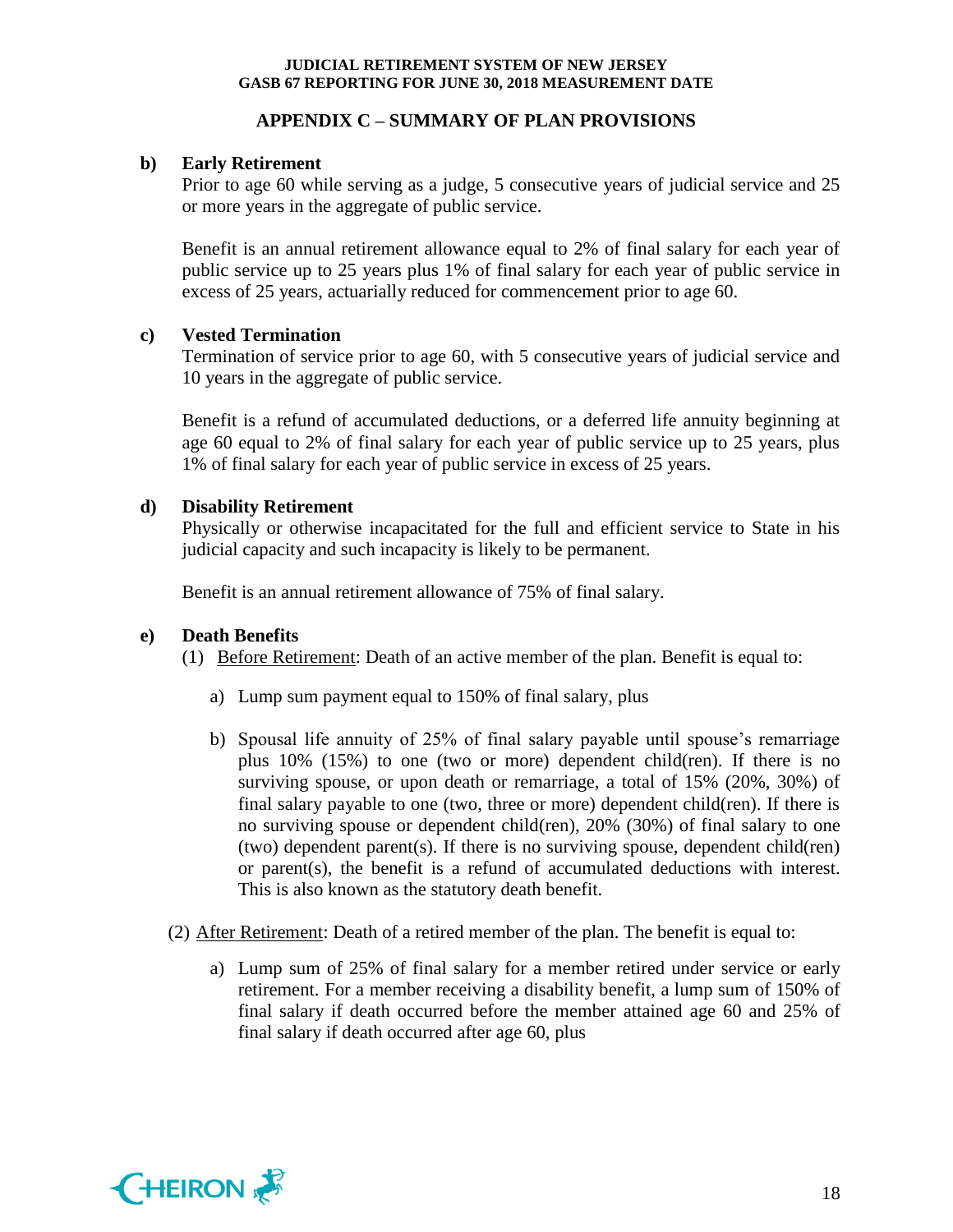## **APPENDIX C – SUMMARY OF PLAN PROVISIONS**

b) Spousal life annuity of 25% of final salary adjusted for any previously granted Cost-of-Living Adjustments, or the salary of an active judge in the member's final position at retirement, if larger, payable until spouse's remarriage plus 10% (15%) to one (two or more) dependent child(ren). If there is no surviving spouse, or upon death or remarriage, a total of 15% (20%, 30%) of final salary payable to one (two, three or more) dependent child(ren). This is also known as the statutory death benefit.

## **9. Forms of Payment**

In addition to the postretirement death benefits listed above, the member may elect the following forms of payment.

- a) Maximum Option: Single life annuity with a return of the balance of the member accumulated deductions with interest.
- b) Option 1: Single life annuity with a return of the balance of the initial reserve.
- c) Option 2: 100% joint and survivor annuity.
- d) Option 3: 50% joint and survivor annuity.
- e) Option 4: Other percentage joint and survivor annuity.
- f) Option A: 100% pop-up joint and survivor annuity.
- g) Option B: 75% pop-up joint and survivor annuity.
- h) Option C: 50% pop-up joint and survivor annuity.
- i) Option D: 25% pop-up joint and survivor annuity.

## **10. Changes in Plan Provisions Since Last Valuation**

None.

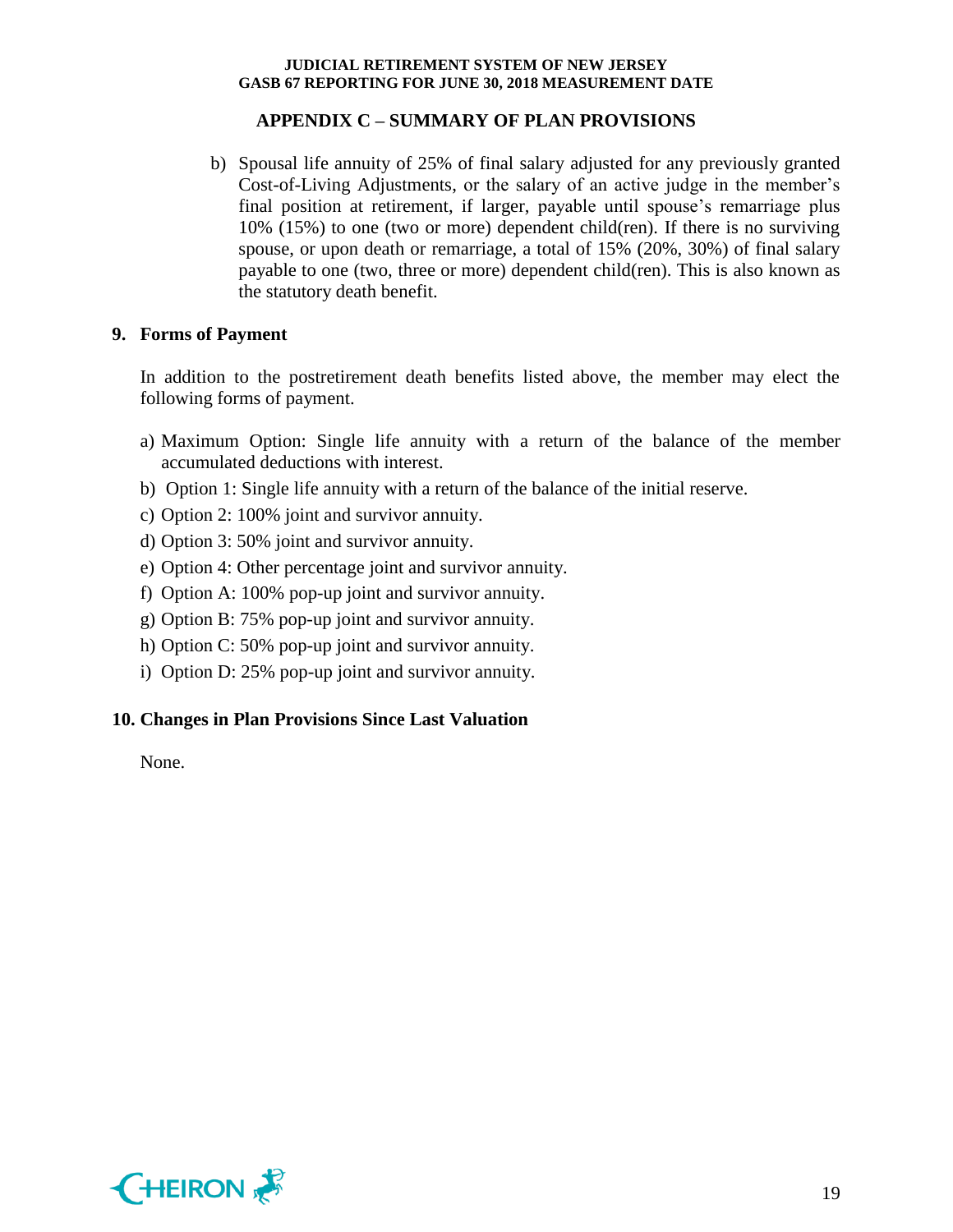## **APPENDIX D – DETERMINATION OF DISCOUNT RATE**

**Table 1 - Projection of the Pension Plan's Fiduciary Net Position** (In Thousands) Projections Commence June 30, 2018

| Year           | Projected<br><b>Beginning</b><br><b>Fiduciary Net</b><br><b>Position</b> | Projected<br>Member<br>Contributions | Projected<br>Employer<br>Contributions | Projected<br><b>Benefit</b><br><b>Payments</b> | Projected<br>Administrative<br><b>Expenses</b> | Projected<br>Investment<br><b>Earnings</b> | <b>Projected Ending</b><br><b>Fiduciary Net</b><br><b>Position</b> |
|----------------|--------------------------------------------------------------------------|--------------------------------------|----------------------------------------|------------------------------------------------|------------------------------------------------|--------------------------------------------|--------------------------------------------------------------------|
|                | (a)                                                                      | (b)                                  | (c)                                    | (d)                                            | (e)                                            | (f)                                        | $(g) = (a) + (b) + (c)$<br>$(d) - (e) + (f)$                       |
| $\mathbf{1}$   | \$<br>167,724                                                            | \$<br>7,721                          | \$<br>25,549                           | \$<br>59,978                                   | \$<br>191                                      | \$<br>10,609                               | \$<br>151,433                                                      |
| $\sqrt{2}$     | 151,433                                                                  | 7,298                                | 26,429                                 | 61,567                                         | 196                                            | 9,422                                      | 132,820                                                            |
| 3              | 132,820                                                                  | 6,907                                | 27,520                                 | 62,749                                         | 200                                            | 8,093                                      | 112,392                                                            |
| $\overline{4}$ | 112,392                                                                  | 6,566                                | 28,562                                 | 63,632                                         | 202                                            | 6,648                                      | 90,334                                                             |
| 5              | 90,334                                                                   | 6,085                                | 30,146                                 | 64,798                                         | 206                                            | 5,088                                      | 66,650                                                             |
| 6              | 66,650                                                                   | 5,627                                | 31,222                                 | 65,931                                         | 210                                            | 3,403                                      | 40,761                                                             |
| $\tau$         | 40,761                                                                   | 5,185                                | 32,280                                 | 66,853                                         | 213                                            | 1,571                                      | 12,731                                                             |
| $\,$ 8 $\,$    | $\boldsymbol{0}$                                                         | $\boldsymbol{0}$                     | $\boldsymbol{0}$                       | 67,907                                         | 216                                            | $\boldsymbol{0}$                           | $\boldsymbol{0}$                                                   |
| 9              | $\boldsymbol{0}$                                                         | $\boldsymbol{0}$                     | $\boldsymbol{0}$                       | 68,761                                         | 219                                            | $\boldsymbol{0}$                           | $\boldsymbol{0}$                                                   |
| 10             | $\boldsymbol{0}$                                                         | $\boldsymbol{0}$                     | $\boldsymbol{0}$                       | 69,300                                         | 220                                            | $\boldsymbol{0}$                           | $\boldsymbol{0}$                                                   |
| 11             | $\boldsymbol{0}$                                                         | 0                                    | $\boldsymbol{0}$                       | 69,601                                         | 221                                            | $\boldsymbol{0}$                           | $\boldsymbol{0}$                                                   |
| 12             | $\boldsymbol{0}$                                                         | $\mathbf{0}$                         | $\boldsymbol{0}$                       | 69,416                                         | $221\,$                                        | $\boldsymbol{0}$                           | $\boldsymbol{0}$                                                   |
| 13             | $\boldsymbol{0}$                                                         | $\boldsymbol{0}$                     | $\boldsymbol{0}$                       | 69,562                                         | 221                                            | $\boldsymbol{0}$                           | $\boldsymbol{0}$                                                   |
| 14             | $\boldsymbol{0}$                                                         | $\boldsymbol{0}$                     | $\boldsymbol{0}$                       | 69,265                                         | 220                                            | $\boldsymbol{0}$                           | $\boldsymbol{0}$                                                   |
| 15             | $\boldsymbol{0}$                                                         | $\boldsymbol{0}$                     | $\boldsymbol{0}$                       | 69,093                                         | 220                                            | $\boldsymbol{0}$                           | $\boldsymbol{0}$                                                   |
| 16             | $\boldsymbol{0}$                                                         | 0                                    | $\boldsymbol{0}$                       | 68,059                                         | 216                                            | $\boldsymbol{0}$                           | $\boldsymbol{0}$                                                   |
| 17             | $\boldsymbol{0}$                                                         | $\mathbf{0}$                         | $\boldsymbol{0}$                       | 67,294                                         | 214                                            | $\boldsymbol{0}$                           | $\boldsymbol{0}$                                                   |
| 18             | $\boldsymbol{0}$                                                         | $\boldsymbol{0}$                     | $\boldsymbol{0}$                       | 66,175                                         | 210                                            | $\boldsymbol{0}$                           | $\boldsymbol{0}$                                                   |
| 19             | $\boldsymbol{0}$                                                         | $\mathbf{0}$                         | $\boldsymbol{0}$                       | 64,625                                         | 206                                            | $\boldsymbol{0}$                           | $\boldsymbol{0}$                                                   |
| 20             | $\boldsymbol{0}$                                                         | $\boldsymbol{0}$                     | $\boldsymbol{0}$                       | 63,052                                         | 201                                            | $\boldsymbol{0}$                           | $\boldsymbol{0}$                                                   |
| 21             | $\boldsymbol{0}$                                                         | $\boldsymbol{0}$                     | $\boldsymbol{0}$                       | 61,069                                         | 194                                            | $\boldsymbol{0}$                           | $\boldsymbol{0}$                                                   |
| 22             | $\boldsymbol{0}$                                                         | $\mathbf{0}$                         | $\boldsymbol{0}$                       | 58,985                                         | 188                                            | $\boldsymbol{0}$                           | $\boldsymbol{0}$                                                   |
| 23             | $\boldsymbol{0}$                                                         | $\boldsymbol{0}$                     | $\boldsymbol{0}$                       | 56,534                                         | 180                                            | $\boldsymbol{0}$                           | $\boldsymbol{0}$                                                   |
| 24             | $\boldsymbol{0}$                                                         | $\mathbf{0}$                         | $\boldsymbol{0}$                       | 53,730                                         | 171                                            | $\boldsymbol{0}$                           | $\boldsymbol{0}$                                                   |
| 25             | $\boldsymbol{0}$                                                         | $\boldsymbol{0}$                     | $\boldsymbol{0}$                       | 50,951                                         | 162                                            | $\boldsymbol{0}$                           | $\boldsymbol{0}$                                                   |
| 26             | $\boldsymbol{0}$                                                         | $\boldsymbol{0}$                     | $\boldsymbol{0}$                       | 48,057                                         | 153                                            | $\boldsymbol{0}$                           | $\boldsymbol{0}$                                                   |
| 27             | $\boldsymbol{0}$                                                         | $\mathbf{0}$                         | $\boldsymbol{0}$                       | 45,144                                         | 144                                            | $\boldsymbol{0}$                           | $\boldsymbol{0}$                                                   |
| 28             | $\boldsymbol{0}$                                                         | $\boldsymbol{0}$                     | $\boldsymbol{0}$                       | 42,264                                         | 134                                            | $\boldsymbol{0}$                           | $\boldsymbol{0}$                                                   |
| 29             | $\boldsymbol{0}$                                                         | $\boldsymbol{0}$                     | $\boldsymbol{0}$                       | 39,397                                         | 125                                            | $\boldsymbol{0}$                           | $\boldsymbol{0}$                                                   |
| 30             | $\boldsymbol{0}$                                                         | $\boldsymbol{0}$                     | $\boldsymbol{0}$                       | 36,616                                         | 116                                            | $\boldsymbol{0}$                           | $\boldsymbol{0}$                                                   |
| 31             | $\boldsymbol{0}$                                                         | $\boldsymbol{0}$                     | $\boldsymbol{0}$                       | 33,927                                         | 108                                            | $\boldsymbol{0}$                           | $\boldsymbol{0}$                                                   |
| 32             | $\boldsymbol{0}$                                                         | $\mathbf{0}$                         | $\boldsymbol{0}$                       | 31,349                                         | 100                                            | $\boldsymbol{0}$                           | $\boldsymbol{0}$                                                   |
| 33             | $\boldsymbol{0}$                                                         | $\boldsymbol{0}$                     | $\boldsymbol{0}$                       | 28,875                                         | 92                                             | $\boldsymbol{0}$                           | $\boldsymbol{0}$                                                   |
| 34             | $\boldsymbol{0}$                                                         | $\mathbf{0}$                         | $\boldsymbol{0}$                       | 26,499                                         | 84                                             | $\boldsymbol{0}$                           | $\boldsymbol{0}$                                                   |
| 35             | $\boldsymbol{0}$                                                         | $\boldsymbol{0}$                     | $\boldsymbol{0}$                       | 24,235                                         | 77                                             | $\boldsymbol{0}$                           | $\boldsymbol{0}$                                                   |
| 36             | $\boldsymbol{0}$                                                         | $\boldsymbol{0}$                     | $\boldsymbol{0}$                       | 22,085                                         | 70                                             | $\boldsymbol{0}$                           | $\boldsymbol{0}$                                                   |
| 37             | $\boldsymbol{0}$                                                         | $\mathbf{0}$                         | $\boldsymbol{0}$                       | 20,051                                         | 64                                             | $\boldsymbol{0}$                           | $\boldsymbol{0}$                                                   |
| 38             | $\boldsymbol{0}$                                                         | $\boldsymbol{0}$                     | $\boldsymbol{0}$                       | 18,134                                         | 58                                             | $\boldsymbol{0}$                           | $\boldsymbol{0}$                                                   |
| 39             | $\boldsymbol{0}$                                                         | $\boldsymbol{0}$                     | $\boldsymbol{0}$                       | 16,332                                         | 52                                             | $\boldsymbol{0}$                           | $\boldsymbol{0}$                                                   |
| 40             | $\boldsymbol{0}$                                                         | $\boldsymbol{0}$                     | $\boldsymbol{0}$                       | 14,645                                         | 47                                             | $\boldsymbol{0}$                           | $\boldsymbol{0}$                                                   |
| 41             | $\Omega$                                                                 | $\Omega$                             | $\boldsymbol{0}$                       | 13,070                                         | 42                                             | $\overline{0}$                             | $\Omega$                                                           |
| 42             | 0                                                                        | 0                                    | $\boldsymbol{0}$                       | 11,607                                         | 37                                             | $\boldsymbol{0}$                           | $\boldsymbol{0}$                                                   |
| 43             | 0                                                                        | $\boldsymbol{0}$                     | $\boldsymbol{0}$                       | 10,253                                         | 33                                             | $\boldsymbol{0}$                           | $\boldsymbol{0}$                                                   |
| $44\,$         | 0                                                                        | $\boldsymbol{0}$                     | $\boldsymbol{0}$                       | 9,005                                          | 29                                             | 0                                          | $\boldsymbol{0}$                                                   |
| $45\,$         | $\mathbf{0}$                                                             | 0                                    | $\boldsymbol{0}$                       | 7,863                                          | $25\,$                                         | $\mathbf{0}$                               | $\boldsymbol{0}$                                                   |
| $46\,$         | $\mathbf{0}$                                                             | $\overline{0}$                       | $\boldsymbol{0}$                       | 6,822                                          | $22\,$                                         | 0                                          | $\boldsymbol{0}$                                                   |
| 47             | 0                                                                        | 0                                    | $\boldsymbol{0}$                       | 5,879                                          | 19                                             | 0                                          | $\boldsymbol{0}$                                                   |
| $\sqrt{48}$    | 0                                                                        | 0                                    | $\boldsymbol{0}$                       | 5,033                                          | 16                                             | $\boldsymbol{0}$                           | $\boldsymbol{0}$                                                   |
| 49             | $\boldsymbol{0}$                                                         | $\boldsymbol{0}$                     | $\boldsymbol{0}$                       | 4,277                                          | 14                                             | $\boldsymbol{0}$                           | $\boldsymbol{0}$                                                   |

50 0 0 0 3,609 11 0 0 0

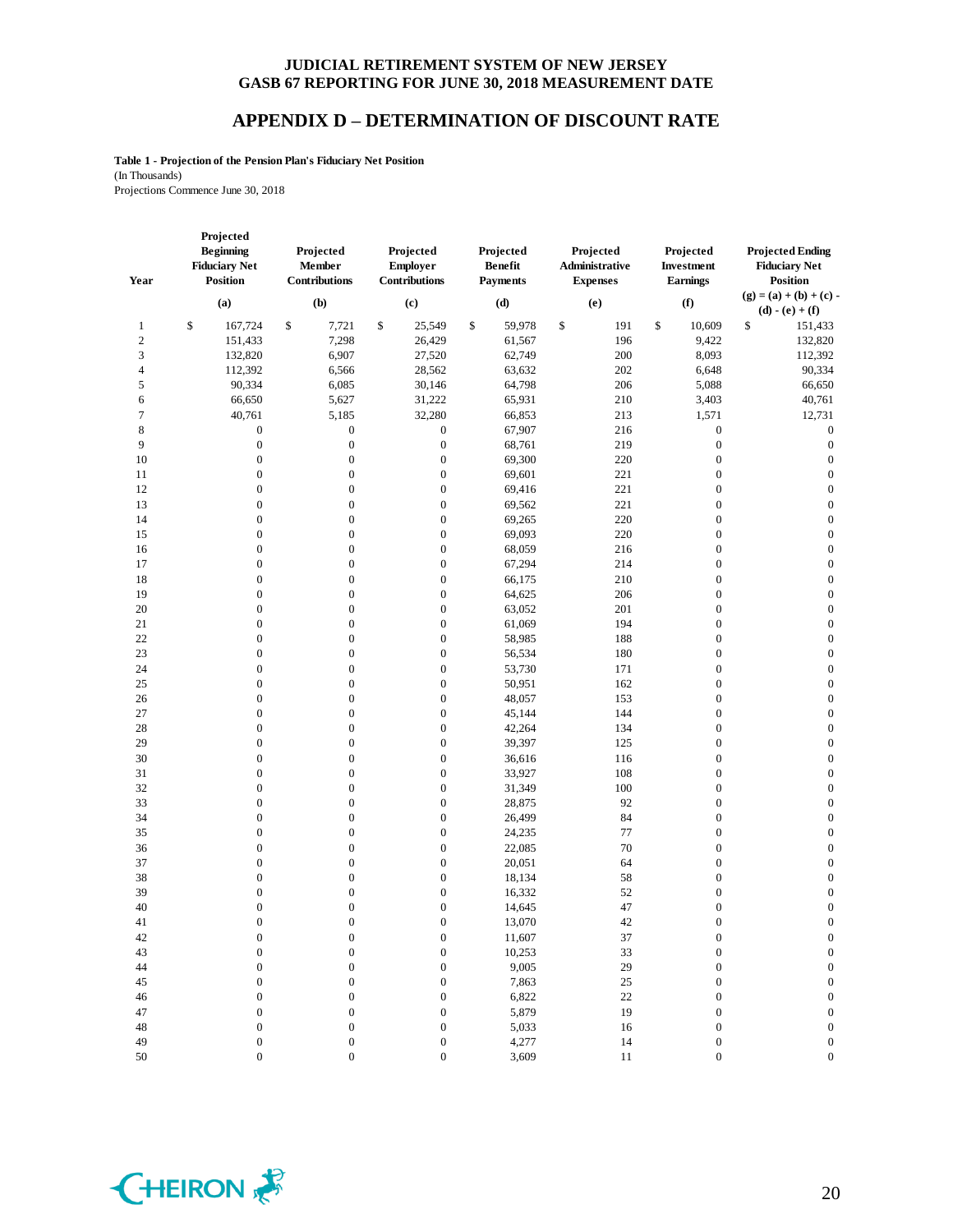## **APPENDIX D – DETERMINATION OF DISCOUNT RATE**

**Table 1 - Projection of the Pension Plan's Fiduciary Net Position** (In Thousands) Projections Commence June 30, 2018

| (f)<br>(a)<br>(b)<br>(c)<br>(d)<br>(e)<br>$\boldsymbol{0}$<br>$\boldsymbol{0}$<br>$\boldsymbol{0}$<br>3,022<br>$10\,$<br>51<br>$\boldsymbol{0}$<br>52<br>$\boldsymbol{0}$<br>$\boldsymbol{0}$<br>$\boldsymbol{0}$<br>2,512<br>$\,$ 8 $\,$<br>$\boldsymbol{0}$<br>53<br>$\boldsymbol{0}$<br>2,072<br>$\tau$<br>$\boldsymbol{0}$<br>$\boldsymbol{0}$<br>$\boldsymbol{0}$<br>54<br>$\boldsymbol{0}$<br>$\boldsymbol{0}$<br>1,695<br>$\sqrt{5}$<br>$\boldsymbol{0}$<br>$\boldsymbol{0}$<br>55<br>$\boldsymbol{0}$<br>$\mathbf{0}$<br>$\boldsymbol{0}$<br>1,375<br>$\overline{4}$<br>$\boldsymbol{0}$<br>56<br>$\boldsymbol{0}$<br>1,107<br>$\boldsymbol{0}$<br>$\boldsymbol{0}$<br>$\overline{4}$<br>$\boldsymbol{0}$<br>57<br>$\boldsymbol{0}$<br>$\boldsymbol{0}$<br>883<br>$\mathfrak{Z}$<br>$\boldsymbol{0}$<br>$\boldsymbol{0}$<br>58<br>$\boldsymbol{0}$<br>699<br>$\sqrt{2}$<br>$\boldsymbol{0}$<br>$\boldsymbol{0}$<br>$\boldsymbol{0}$<br>59<br>$\sqrt{2}$<br>$\boldsymbol{0}$<br>$\boldsymbol{0}$<br>548<br>$\boldsymbol{0}$<br>$\boldsymbol{0}$<br>60<br>$\boldsymbol{0}$<br>$\mathbf{0}$<br>$\boldsymbol{0}$<br>426<br>$\mathbf{1}$<br>$\boldsymbol{0}$<br>61<br>$\boldsymbol{0}$<br>329<br>$\boldsymbol{0}$<br>$\boldsymbol{0}$<br>$\mathbf{1}$<br>$\boldsymbol{0}$<br>62<br>252<br>$\boldsymbol{0}$<br>$\mathbf{0}$<br>$\boldsymbol{0}$<br>$\mathbf{1}$<br>$\boldsymbol{0}$<br>63<br>$\boldsymbol{0}$<br>$\boldsymbol{0}$<br>192<br>$\boldsymbol{0}$<br>$\mathbf{1}$<br>$\boldsymbol{0}$<br>64<br>$\boldsymbol{0}$<br>$\boldsymbol{0}$<br>146<br>$\boldsymbol{0}$<br>$\boldsymbol{0}$<br>$\boldsymbol{0}$<br>65<br>$\boldsymbol{0}$<br>$\mathbf{0}$<br>$\boldsymbol{0}$<br>111<br>$\boldsymbol{0}$<br>$\boldsymbol{0}$<br>$\boldsymbol{0}$<br>$\boldsymbol{0}$<br>84<br>$\boldsymbol{0}$<br>66<br>$\boldsymbol{0}$<br>$\boldsymbol{0}$<br>63<br>67<br>$\boldsymbol{0}$<br>$\mathbf{0}$<br>$\boldsymbol{0}$<br>$\boldsymbol{0}$<br>$\boldsymbol{0}$<br>68<br>$\boldsymbol{0}$<br>$\boldsymbol{0}$<br>48<br>$\boldsymbol{0}$<br>$\boldsymbol{0}$<br>$\mathbf{0}$<br>69<br>$\boldsymbol{0}$<br>$\boldsymbol{0}$<br>37<br>$\boldsymbol{0}$<br>$\boldsymbol{0}$<br>$\boldsymbol{0}$<br>29<br>70<br>$\boldsymbol{0}$<br>$\mathbf{0}$<br>$\boldsymbol{0}$<br>$\boldsymbol{0}$<br>$\boldsymbol{0}$<br>71<br>$\boldsymbol{0}$<br>$\boldsymbol{0}$<br>$23\,$<br>$\boldsymbol{0}$<br>$\boldsymbol{0}$<br>$\boldsymbol{0}$<br>$72\,$<br>18<br>$\boldsymbol{0}$<br>$\mathbf{0}$<br>$\boldsymbol{0}$<br>$\boldsymbol{0}$<br>$\boldsymbol{0}$<br>$73\,$<br>$\boldsymbol{0}$<br>$\boldsymbol{0}$<br>15<br>$\boldsymbol{0}$<br>$\boldsymbol{0}$<br>$\boldsymbol{0}$<br>74<br>$\boldsymbol{0}$<br>$\boldsymbol{0}$<br>13<br>$\boldsymbol{0}$<br>$\boldsymbol{0}$<br>$\boldsymbol{0}$<br>75<br>$\boldsymbol{0}$<br>$\mathbf{0}$<br>$\boldsymbol{0}$<br>11<br>$\boldsymbol{0}$<br>$\boldsymbol{0}$<br>76<br>$\boldsymbol{0}$<br>$\boldsymbol{0}$<br>$\overline{9}$<br>$\boldsymbol{0}$<br>$\boldsymbol{0}$<br>$\boldsymbol{0}$<br>$77 \,$<br>$\,$ 8 $\,$<br>$\boldsymbol{0}$<br>$\mathbf{0}$<br>$\boldsymbol{0}$<br>$\boldsymbol{0}$<br>$\boldsymbol{0}$<br>$78\,$<br>$\boldsymbol{0}$<br>$\boldsymbol{0}$<br>$\boldsymbol{0}$<br>$\boldsymbol{0}$<br>6<br>$\boldsymbol{0}$<br>79<br>$\boldsymbol{0}$<br>$\boldsymbol{0}$<br>5<br>$\boldsymbol{0}$<br>$\boldsymbol{0}$<br>$\boldsymbol{0}$<br>$80\,$<br>$\boldsymbol{0}$<br>$\mathbf{0}$<br>$\boldsymbol{0}$<br>5<br>$\boldsymbol{0}$<br>$\boldsymbol{0}$<br>81<br>$\boldsymbol{0}$<br>$\boldsymbol{0}$<br>$\boldsymbol{0}$<br>$\boldsymbol{0}$<br>$\boldsymbol{0}$<br>$\overline{4}$<br>82<br>$\boldsymbol{0}$<br>$\mathbf{0}$<br>$\boldsymbol{0}$<br>3<br>$\boldsymbol{0}$<br>$\boldsymbol{0}$<br>83<br>$\boldsymbol{0}$<br>$\boldsymbol{0}$<br>$\sqrt{2}$<br>$\boldsymbol{0}$<br>$\boldsymbol{0}$<br>$\mathbf{0}$<br>$\sqrt{2}$<br>84<br>$\boldsymbol{0}$<br>$\boldsymbol{0}$<br>$\boldsymbol{0}$<br>$\boldsymbol{0}$<br>$\boldsymbol{0}$<br>$\overline{2}$<br>85<br>$\boldsymbol{0}$<br>$\mathbf{0}$<br>$\boldsymbol{0}$<br>$\boldsymbol{0}$<br>$\boldsymbol{0}$<br>86<br>$\boldsymbol{0}$<br>$\boldsymbol{0}$<br>$\boldsymbol{0}$<br>$\boldsymbol{0}$<br>$\mathbf{1}$<br>$\boldsymbol{0}$<br>87<br>$\boldsymbol{0}$<br>$\mathbf{0}$<br>$\boldsymbol{0}$<br>$\boldsymbol{0}$<br>$\boldsymbol{0}$<br>1<br>$88\,$<br>$\boldsymbol{0}$<br>$\boldsymbol{0}$<br>$\boldsymbol{0}$<br>$\boldsymbol{0}$<br>$\boldsymbol{0}$<br>1<br>89<br>$\boldsymbol{0}$<br>$\boldsymbol{0}$<br>$\boldsymbol{0}$<br>$\boldsymbol{0}$<br>$\boldsymbol{0}$<br>$\boldsymbol{0}$<br>90<br>$\boldsymbol{0}$<br>$\boldsymbol{0}$<br>$\boldsymbol{0}$<br>$\mathbf{0}$<br>$\boldsymbol{0}$<br>$\boldsymbol{0}$<br>91<br>$\Omega$<br>$\boldsymbol{0}$<br>92<br>$\boldsymbol{0}$<br>$\boldsymbol{0}$<br>$\boldsymbol{0}$<br>$\boldsymbol{0}$<br>0<br>0<br>93<br>$\boldsymbol{0}$<br>$\boldsymbol{0}$<br>$\boldsymbol{0}$<br>$\mathbf{0}$<br>$\boldsymbol{0}$<br>$\mathbf{0}$<br>94<br>$\boldsymbol{0}$<br>$\overline{0}$<br>$\boldsymbol{0}$<br>$\boldsymbol{0}$<br>$\boldsymbol{0}$<br>$\boldsymbol{0}$ | <b>Projected Ending</b><br><b>Fiduciary Net</b><br><b>Position</b> | Projected<br>Investment<br><b>Earnings</b> | Projected<br>Administrative<br><b>Expenses</b> | Projected<br><b>Benefit</b><br><b>Payments</b> | Projected<br>Employer<br>Contributions | Projected<br>Member<br>Contributions | Projected<br><b>Beginning</b><br><b>Fiduciary Net</b><br>Position | Year |
|--------------------------------------------------------------------------------------------------------------------------------------------------------------------------------------------------------------------------------------------------------------------------------------------------------------------------------------------------------------------------------------------------------------------------------------------------------------------------------------------------------------------------------------------------------------------------------------------------------------------------------------------------------------------------------------------------------------------------------------------------------------------------------------------------------------------------------------------------------------------------------------------------------------------------------------------------------------------------------------------------------------------------------------------------------------------------------------------------------------------------------------------------------------------------------------------------------------------------------------------------------------------------------------------------------------------------------------------------------------------------------------------------------------------------------------------------------------------------------------------------------------------------------------------------------------------------------------------------------------------------------------------------------------------------------------------------------------------------------------------------------------------------------------------------------------------------------------------------------------------------------------------------------------------------------------------------------------------------------------------------------------------------------------------------------------------------------------------------------------------------------------------------------------------------------------------------------------------------------------------------------------------------------------------------------------------------------------------------------------------------------------------------------------------------------------------------------------------------------------------------------------------------------------------------------------------------------------------------------------------------------------------------------------------------------------------------------------------------------------------------------------------------------------------------------------------------------------------------------------------------------------------------------------------------------------------------------------------------------------------------------------------------------------------------------------------------------------------------------------------------------------------------------------------------------------------------------------------------------------------------------------------------------------------------------------------------------------------------------------------------------------------------------------------------------------------------------------------------------------------------------------------------------------------------------------------------------------------------------------------------------------------------------------------------------------------------------------------------------------------------------------------------------------------------------------------------------------------------------------------------------------------------------------------------------------------------------------------------------------------------------------------------------------------------------------------------------------------------------------------------------------------------------------------------------------------------------------------------------------------------------------------------------------------------------------------------------------------------------------------------------------------------------------------------------------------------------------------------------------------------------------------------------------------------------------------------------------------------------------------------------------------------------------------------------------------------------------------------------------------------------------------------------------------------------------------------------------------------------------------------------------------------------------------------------------------------------------------------------------------------------------------------------------------------------------------------------------------------------------------|--------------------------------------------------------------------|--------------------------------------------|------------------------------------------------|------------------------------------------------|----------------------------------------|--------------------------------------|-------------------------------------------------------------------|------|
|                                                                                                                                                                                                                                                                                                                                                                                                                                                                                                                                                                                                                                                                                                                                                                                                                                                                                                                                                                                                                                                                                                                                                                                                                                                                                                                                                                                                                                                                                                                                                                                                                                                                                                                                                                                                                                                                                                                                                                                                                                                                                                                                                                                                                                                                                                                                                                                                                                                                                                                                                                                                                                                                                                                                                                                                                                                                                                                                                                                                                                                                                                                                                                                                                                                                                                                                                                                                                                                                                                                                                                                                                                                                                                                                                                                                                                                                                                                                                                                                                                                                                                                                                                                                                                                                                                                                                                                                                                                                                                                                                                                                                                                                                                                                                                                                                                                                                                                                                                                                                                                                                                                    | $(g) = (a) + (b) + (c) -$<br>$(d) - (e) + (f)$                     |                                            |                                                |                                                |                                        |                                      |                                                                   |      |
|                                                                                                                                                                                                                                                                                                                                                                                                                                                                                                                                                                                                                                                                                                                                                                                                                                                                                                                                                                                                                                                                                                                                                                                                                                                                                                                                                                                                                                                                                                                                                                                                                                                                                                                                                                                                                                                                                                                                                                                                                                                                                                                                                                                                                                                                                                                                                                                                                                                                                                                                                                                                                                                                                                                                                                                                                                                                                                                                                                                                                                                                                                                                                                                                                                                                                                                                                                                                                                                                                                                                                                                                                                                                                                                                                                                                                                                                                                                                                                                                                                                                                                                                                                                                                                                                                                                                                                                                                                                                                                                                                                                                                                                                                                                                                                                                                                                                                                                                                                                                                                                                                                                    | $\boldsymbol{0}$                                                   |                                            |                                                |                                                |                                        |                                      |                                                                   |      |
|                                                                                                                                                                                                                                                                                                                                                                                                                                                                                                                                                                                                                                                                                                                                                                                                                                                                                                                                                                                                                                                                                                                                                                                                                                                                                                                                                                                                                                                                                                                                                                                                                                                                                                                                                                                                                                                                                                                                                                                                                                                                                                                                                                                                                                                                                                                                                                                                                                                                                                                                                                                                                                                                                                                                                                                                                                                                                                                                                                                                                                                                                                                                                                                                                                                                                                                                                                                                                                                                                                                                                                                                                                                                                                                                                                                                                                                                                                                                                                                                                                                                                                                                                                                                                                                                                                                                                                                                                                                                                                                                                                                                                                                                                                                                                                                                                                                                                                                                                                                                                                                                                                                    | $\boldsymbol{0}$                                                   |                                            |                                                |                                                |                                        |                                      |                                                                   |      |
|                                                                                                                                                                                                                                                                                                                                                                                                                                                                                                                                                                                                                                                                                                                                                                                                                                                                                                                                                                                                                                                                                                                                                                                                                                                                                                                                                                                                                                                                                                                                                                                                                                                                                                                                                                                                                                                                                                                                                                                                                                                                                                                                                                                                                                                                                                                                                                                                                                                                                                                                                                                                                                                                                                                                                                                                                                                                                                                                                                                                                                                                                                                                                                                                                                                                                                                                                                                                                                                                                                                                                                                                                                                                                                                                                                                                                                                                                                                                                                                                                                                                                                                                                                                                                                                                                                                                                                                                                                                                                                                                                                                                                                                                                                                                                                                                                                                                                                                                                                                                                                                                                                                    | $\boldsymbol{0}$                                                   |                                            |                                                |                                                |                                        |                                      |                                                                   |      |
|                                                                                                                                                                                                                                                                                                                                                                                                                                                                                                                                                                                                                                                                                                                                                                                                                                                                                                                                                                                                                                                                                                                                                                                                                                                                                                                                                                                                                                                                                                                                                                                                                                                                                                                                                                                                                                                                                                                                                                                                                                                                                                                                                                                                                                                                                                                                                                                                                                                                                                                                                                                                                                                                                                                                                                                                                                                                                                                                                                                                                                                                                                                                                                                                                                                                                                                                                                                                                                                                                                                                                                                                                                                                                                                                                                                                                                                                                                                                                                                                                                                                                                                                                                                                                                                                                                                                                                                                                                                                                                                                                                                                                                                                                                                                                                                                                                                                                                                                                                                                                                                                                                                    | $\boldsymbol{0}$                                                   |                                            |                                                |                                                |                                        |                                      |                                                                   |      |
|                                                                                                                                                                                                                                                                                                                                                                                                                                                                                                                                                                                                                                                                                                                                                                                                                                                                                                                                                                                                                                                                                                                                                                                                                                                                                                                                                                                                                                                                                                                                                                                                                                                                                                                                                                                                                                                                                                                                                                                                                                                                                                                                                                                                                                                                                                                                                                                                                                                                                                                                                                                                                                                                                                                                                                                                                                                                                                                                                                                                                                                                                                                                                                                                                                                                                                                                                                                                                                                                                                                                                                                                                                                                                                                                                                                                                                                                                                                                                                                                                                                                                                                                                                                                                                                                                                                                                                                                                                                                                                                                                                                                                                                                                                                                                                                                                                                                                                                                                                                                                                                                                                                    | $\boldsymbol{0}$                                                   |                                            |                                                |                                                |                                        |                                      |                                                                   |      |
|                                                                                                                                                                                                                                                                                                                                                                                                                                                                                                                                                                                                                                                                                                                                                                                                                                                                                                                                                                                                                                                                                                                                                                                                                                                                                                                                                                                                                                                                                                                                                                                                                                                                                                                                                                                                                                                                                                                                                                                                                                                                                                                                                                                                                                                                                                                                                                                                                                                                                                                                                                                                                                                                                                                                                                                                                                                                                                                                                                                                                                                                                                                                                                                                                                                                                                                                                                                                                                                                                                                                                                                                                                                                                                                                                                                                                                                                                                                                                                                                                                                                                                                                                                                                                                                                                                                                                                                                                                                                                                                                                                                                                                                                                                                                                                                                                                                                                                                                                                                                                                                                                                                    | $\boldsymbol{0}$                                                   |                                            |                                                |                                                |                                        |                                      |                                                                   |      |
|                                                                                                                                                                                                                                                                                                                                                                                                                                                                                                                                                                                                                                                                                                                                                                                                                                                                                                                                                                                                                                                                                                                                                                                                                                                                                                                                                                                                                                                                                                                                                                                                                                                                                                                                                                                                                                                                                                                                                                                                                                                                                                                                                                                                                                                                                                                                                                                                                                                                                                                                                                                                                                                                                                                                                                                                                                                                                                                                                                                                                                                                                                                                                                                                                                                                                                                                                                                                                                                                                                                                                                                                                                                                                                                                                                                                                                                                                                                                                                                                                                                                                                                                                                                                                                                                                                                                                                                                                                                                                                                                                                                                                                                                                                                                                                                                                                                                                                                                                                                                                                                                                                                    | $\boldsymbol{0}$                                                   |                                            |                                                |                                                |                                        |                                      |                                                                   |      |
|                                                                                                                                                                                                                                                                                                                                                                                                                                                                                                                                                                                                                                                                                                                                                                                                                                                                                                                                                                                                                                                                                                                                                                                                                                                                                                                                                                                                                                                                                                                                                                                                                                                                                                                                                                                                                                                                                                                                                                                                                                                                                                                                                                                                                                                                                                                                                                                                                                                                                                                                                                                                                                                                                                                                                                                                                                                                                                                                                                                                                                                                                                                                                                                                                                                                                                                                                                                                                                                                                                                                                                                                                                                                                                                                                                                                                                                                                                                                                                                                                                                                                                                                                                                                                                                                                                                                                                                                                                                                                                                                                                                                                                                                                                                                                                                                                                                                                                                                                                                                                                                                                                                    | $\boldsymbol{0}$                                                   |                                            |                                                |                                                |                                        |                                      |                                                                   |      |
|                                                                                                                                                                                                                                                                                                                                                                                                                                                                                                                                                                                                                                                                                                                                                                                                                                                                                                                                                                                                                                                                                                                                                                                                                                                                                                                                                                                                                                                                                                                                                                                                                                                                                                                                                                                                                                                                                                                                                                                                                                                                                                                                                                                                                                                                                                                                                                                                                                                                                                                                                                                                                                                                                                                                                                                                                                                                                                                                                                                                                                                                                                                                                                                                                                                                                                                                                                                                                                                                                                                                                                                                                                                                                                                                                                                                                                                                                                                                                                                                                                                                                                                                                                                                                                                                                                                                                                                                                                                                                                                                                                                                                                                                                                                                                                                                                                                                                                                                                                                                                                                                                                                    | $\boldsymbol{0}$                                                   |                                            |                                                |                                                |                                        |                                      |                                                                   |      |
|                                                                                                                                                                                                                                                                                                                                                                                                                                                                                                                                                                                                                                                                                                                                                                                                                                                                                                                                                                                                                                                                                                                                                                                                                                                                                                                                                                                                                                                                                                                                                                                                                                                                                                                                                                                                                                                                                                                                                                                                                                                                                                                                                                                                                                                                                                                                                                                                                                                                                                                                                                                                                                                                                                                                                                                                                                                                                                                                                                                                                                                                                                                                                                                                                                                                                                                                                                                                                                                                                                                                                                                                                                                                                                                                                                                                                                                                                                                                                                                                                                                                                                                                                                                                                                                                                                                                                                                                                                                                                                                                                                                                                                                                                                                                                                                                                                                                                                                                                                                                                                                                                                                    | $\boldsymbol{0}$                                                   |                                            |                                                |                                                |                                        |                                      |                                                                   |      |
|                                                                                                                                                                                                                                                                                                                                                                                                                                                                                                                                                                                                                                                                                                                                                                                                                                                                                                                                                                                                                                                                                                                                                                                                                                                                                                                                                                                                                                                                                                                                                                                                                                                                                                                                                                                                                                                                                                                                                                                                                                                                                                                                                                                                                                                                                                                                                                                                                                                                                                                                                                                                                                                                                                                                                                                                                                                                                                                                                                                                                                                                                                                                                                                                                                                                                                                                                                                                                                                                                                                                                                                                                                                                                                                                                                                                                                                                                                                                                                                                                                                                                                                                                                                                                                                                                                                                                                                                                                                                                                                                                                                                                                                                                                                                                                                                                                                                                                                                                                                                                                                                                                                    | $\boldsymbol{0}$                                                   |                                            |                                                |                                                |                                        |                                      |                                                                   |      |
|                                                                                                                                                                                                                                                                                                                                                                                                                                                                                                                                                                                                                                                                                                                                                                                                                                                                                                                                                                                                                                                                                                                                                                                                                                                                                                                                                                                                                                                                                                                                                                                                                                                                                                                                                                                                                                                                                                                                                                                                                                                                                                                                                                                                                                                                                                                                                                                                                                                                                                                                                                                                                                                                                                                                                                                                                                                                                                                                                                                                                                                                                                                                                                                                                                                                                                                                                                                                                                                                                                                                                                                                                                                                                                                                                                                                                                                                                                                                                                                                                                                                                                                                                                                                                                                                                                                                                                                                                                                                                                                                                                                                                                                                                                                                                                                                                                                                                                                                                                                                                                                                                                                    | $\boldsymbol{0}$                                                   |                                            |                                                |                                                |                                        |                                      |                                                                   |      |
|                                                                                                                                                                                                                                                                                                                                                                                                                                                                                                                                                                                                                                                                                                                                                                                                                                                                                                                                                                                                                                                                                                                                                                                                                                                                                                                                                                                                                                                                                                                                                                                                                                                                                                                                                                                                                                                                                                                                                                                                                                                                                                                                                                                                                                                                                                                                                                                                                                                                                                                                                                                                                                                                                                                                                                                                                                                                                                                                                                                                                                                                                                                                                                                                                                                                                                                                                                                                                                                                                                                                                                                                                                                                                                                                                                                                                                                                                                                                                                                                                                                                                                                                                                                                                                                                                                                                                                                                                                                                                                                                                                                                                                                                                                                                                                                                                                                                                                                                                                                                                                                                                                                    | $\boldsymbol{0}$                                                   |                                            |                                                |                                                |                                        |                                      |                                                                   |      |
|                                                                                                                                                                                                                                                                                                                                                                                                                                                                                                                                                                                                                                                                                                                                                                                                                                                                                                                                                                                                                                                                                                                                                                                                                                                                                                                                                                                                                                                                                                                                                                                                                                                                                                                                                                                                                                                                                                                                                                                                                                                                                                                                                                                                                                                                                                                                                                                                                                                                                                                                                                                                                                                                                                                                                                                                                                                                                                                                                                                                                                                                                                                                                                                                                                                                                                                                                                                                                                                                                                                                                                                                                                                                                                                                                                                                                                                                                                                                                                                                                                                                                                                                                                                                                                                                                                                                                                                                                                                                                                                                                                                                                                                                                                                                                                                                                                                                                                                                                                                                                                                                                                                    | $\boldsymbol{0}$                                                   |                                            |                                                |                                                |                                        |                                      |                                                                   |      |
|                                                                                                                                                                                                                                                                                                                                                                                                                                                                                                                                                                                                                                                                                                                                                                                                                                                                                                                                                                                                                                                                                                                                                                                                                                                                                                                                                                                                                                                                                                                                                                                                                                                                                                                                                                                                                                                                                                                                                                                                                                                                                                                                                                                                                                                                                                                                                                                                                                                                                                                                                                                                                                                                                                                                                                                                                                                                                                                                                                                                                                                                                                                                                                                                                                                                                                                                                                                                                                                                                                                                                                                                                                                                                                                                                                                                                                                                                                                                                                                                                                                                                                                                                                                                                                                                                                                                                                                                                                                                                                                                                                                                                                                                                                                                                                                                                                                                                                                                                                                                                                                                                                                    | $\boldsymbol{0}$                                                   |                                            |                                                |                                                |                                        |                                      |                                                                   |      |
|                                                                                                                                                                                                                                                                                                                                                                                                                                                                                                                                                                                                                                                                                                                                                                                                                                                                                                                                                                                                                                                                                                                                                                                                                                                                                                                                                                                                                                                                                                                                                                                                                                                                                                                                                                                                                                                                                                                                                                                                                                                                                                                                                                                                                                                                                                                                                                                                                                                                                                                                                                                                                                                                                                                                                                                                                                                                                                                                                                                                                                                                                                                                                                                                                                                                                                                                                                                                                                                                                                                                                                                                                                                                                                                                                                                                                                                                                                                                                                                                                                                                                                                                                                                                                                                                                                                                                                                                                                                                                                                                                                                                                                                                                                                                                                                                                                                                                                                                                                                                                                                                                                                    | $\boldsymbol{0}$                                                   |                                            |                                                |                                                |                                        |                                      |                                                                   |      |
|                                                                                                                                                                                                                                                                                                                                                                                                                                                                                                                                                                                                                                                                                                                                                                                                                                                                                                                                                                                                                                                                                                                                                                                                                                                                                                                                                                                                                                                                                                                                                                                                                                                                                                                                                                                                                                                                                                                                                                                                                                                                                                                                                                                                                                                                                                                                                                                                                                                                                                                                                                                                                                                                                                                                                                                                                                                                                                                                                                                                                                                                                                                                                                                                                                                                                                                                                                                                                                                                                                                                                                                                                                                                                                                                                                                                                                                                                                                                                                                                                                                                                                                                                                                                                                                                                                                                                                                                                                                                                                                                                                                                                                                                                                                                                                                                                                                                                                                                                                                                                                                                                                                    | $\boldsymbol{0}$                                                   |                                            |                                                |                                                |                                        |                                      |                                                                   |      |
|                                                                                                                                                                                                                                                                                                                                                                                                                                                                                                                                                                                                                                                                                                                                                                                                                                                                                                                                                                                                                                                                                                                                                                                                                                                                                                                                                                                                                                                                                                                                                                                                                                                                                                                                                                                                                                                                                                                                                                                                                                                                                                                                                                                                                                                                                                                                                                                                                                                                                                                                                                                                                                                                                                                                                                                                                                                                                                                                                                                                                                                                                                                                                                                                                                                                                                                                                                                                                                                                                                                                                                                                                                                                                                                                                                                                                                                                                                                                                                                                                                                                                                                                                                                                                                                                                                                                                                                                                                                                                                                                                                                                                                                                                                                                                                                                                                                                                                                                                                                                                                                                                                                    | $\boldsymbol{0}$                                                   |                                            |                                                |                                                |                                        |                                      |                                                                   |      |
|                                                                                                                                                                                                                                                                                                                                                                                                                                                                                                                                                                                                                                                                                                                                                                                                                                                                                                                                                                                                                                                                                                                                                                                                                                                                                                                                                                                                                                                                                                                                                                                                                                                                                                                                                                                                                                                                                                                                                                                                                                                                                                                                                                                                                                                                                                                                                                                                                                                                                                                                                                                                                                                                                                                                                                                                                                                                                                                                                                                                                                                                                                                                                                                                                                                                                                                                                                                                                                                                                                                                                                                                                                                                                                                                                                                                                                                                                                                                                                                                                                                                                                                                                                                                                                                                                                                                                                                                                                                                                                                                                                                                                                                                                                                                                                                                                                                                                                                                                                                                                                                                                                                    | $\boldsymbol{0}$                                                   |                                            |                                                |                                                |                                        |                                      |                                                                   |      |
|                                                                                                                                                                                                                                                                                                                                                                                                                                                                                                                                                                                                                                                                                                                                                                                                                                                                                                                                                                                                                                                                                                                                                                                                                                                                                                                                                                                                                                                                                                                                                                                                                                                                                                                                                                                                                                                                                                                                                                                                                                                                                                                                                                                                                                                                                                                                                                                                                                                                                                                                                                                                                                                                                                                                                                                                                                                                                                                                                                                                                                                                                                                                                                                                                                                                                                                                                                                                                                                                                                                                                                                                                                                                                                                                                                                                                                                                                                                                                                                                                                                                                                                                                                                                                                                                                                                                                                                                                                                                                                                                                                                                                                                                                                                                                                                                                                                                                                                                                                                                                                                                                                                    | $\boldsymbol{0}$                                                   |                                            |                                                |                                                |                                        |                                      |                                                                   |      |
|                                                                                                                                                                                                                                                                                                                                                                                                                                                                                                                                                                                                                                                                                                                                                                                                                                                                                                                                                                                                                                                                                                                                                                                                                                                                                                                                                                                                                                                                                                                                                                                                                                                                                                                                                                                                                                                                                                                                                                                                                                                                                                                                                                                                                                                                                                                                                                                                                                                                                                                                                                                                                                                                                                                                                                                                                                                                                                                                                                                                                                                                                                                                                                                                                                                                                                                                                                                                                                                                                                                                                                                                                                                                                                                                                                                                                                                                                                                                                                                                                                                                                                                                                                                                                                                                                                                                                                                                                                                                                                                                                                                                                                                                                                                                                                                                                                                                                                                                                                                                                                                                                                                    | $\boldsymbol{0}$                                                   |                                            |                                                |                                                |                                        |                                      |                                                                   |      |
|                                                                                                                                                                                                                                                                                                                                                                                                                                                                                                                                                                                                                                                                                                                                                                                                                                                                                                                                                                                                                                                                                                                                                                                                                                                                                                                                                                                                                                                                                                                                                                                                                                                                                                                                                                                                                                                                                                                                                                                                                                                                                                                                                                                                                                                                                                                                                                                                                                                                                                                                                                                                                                                                                                                                                                                                                                                                                                                                                                                                                                                                                                                                                                                                                                                                                                                                                                                                                                                                                                                                                                                                                                                                                                                                                                                                                                                                                                                                                                                                                                                                                                                                                                                                                                                                                                                                                                                                                                                                                                                                                                                                                                                                                                                                                                                                                                                                                                                                                                                                                                                                                                                    | $\boldsymbol{0}$                                                   |                                            |                                                |                                                |                                        |                                      |                                                                   |      |
|                                                                                                                                                                                                                                                                                                                                                                                                                                                                                                                                                                                                                                                                                                                                                                                                                                                                                                                                                                                                                                                                                                                                                                                                                                                                                                                                                                                                                                                                                                                                                                                                                                                                                                                                                                                                                                                                                                                                                                                                                                                                                                                                                                                                                                                                                                                                                                                                                                                                                                                                                                                                                                                                                                                                                                                                                                                                                                                                                                                                                                                                                                                                                                                                                                                                                                                                                                                                                                                                                                                                                                                                                                                                                                                                                                                                                                                                                                                                                                                                                                                                                                                                                                                                                                                                                                                                                                                                                                                                                                                                                                                                                                                                                                                                                                                                                                                                                                                                                                                                                                                                                                                    | $\boldsymbol{0}$                                                   |                                            |                                                |                                                |                                        |                                      |                                                                   |      |
|                                                                                                                                                                                                                                                                                                                                                                                                                                                                                                                                                                                                                                                                                                                                                                                                                                                                                                                                                                                                                                                                                                                                                                                                                                                                                                                                                                                                                                                                                                                                                                                                                                                                                                                                                                                                                                                                                                                                                                                                                                                                                                                                                                                                                                                                                                                                                                                                                                                                                                                                                                                                                                                                                                                                                                                                                                                                                                                                                                                                                                                                                                                                                                                                                                                                                                                                                                                                                                                                                                                                                                                                                                                                                                                                                                                                                                                                                                                                                                                                                                                                                                                                                                                                                                                                                                                                                                                                                                                                                                                                                                                                                                                                                                                                                                                                                                                                                                                                                                                                                                                                                                                    | $\boldsymbol{0}$                                                   |                                            |                                                |                                                |                                        |                                      |                                                                   |      |
|                                                                                                                                                                                                                                                                                                                                                                                                                                                                                                                                                                                                                                                                                                                                                                                                                                                                                                                                                                                                                                                                                                                                                                                                                                                                                                                                                                                                                                                                                                                                                                                                                                                                                                                                                                                                                                                                                                                                                                                                                                                                                                                                                                                                                                                                                                                                                                                                                                                                                                                                                                                                                                                                                                                                                                                                                                                                                                                                                                                                                                                                                                                                                                                                                                                                                                                                                                                                                                                                                                                                                                                                                                                                                                                                                                                                                                                                                                                                                                                                                                                                                                                                                                                                                                                                                                                                                                                                                                                                                                                                                                                                                                                                                                                                                                                                                                                                                                                                                                                                                                                                                                                    | $\boldsymbol{0}$                                                   |                                            |                                                |                                                |                                        |                                      |                                                                   |      |
|                                                                                                                                                                                                                                                                                                                                                                                                                                                                                                                                                                                                                                                                                                                                                                                                                                                                                                                                                                                                                                                                                                                                                                                                                                                                                                                                                                                                                                                                                                                                                                                                                                                                                                                                                                                                                                                                                                                                                                                                                                                                                                                                                                                                                                                                                                                                                                                                                                                                                                                                                                                                                                                                                                                                                                                                                                                                                                                                                                                                                                                                                                                                                                                                                                                                                                                                                                                                                                                                                                                                                                                                                                                                                                                                                                                                                                                                                                                                                                                                                                                                                                                                                                                                                                                                                                                                                                                                                                                                                                                                                                                                                                                                                                                                                                                                                                                                                                                                                                                                                                                                                                                    | $\boldsymbol{0}$                                                   |                                            |                                                |                                                |                                        |                                      |                                                                   |      |
|                                                                                                                                                                                                                                                                                                                                                                                                                                                                                                                                                                                                                                                                                                                                                                                                                                                                                                                                                                                                                                                                                                                                                                                                                                                                                                                                                                                                                                                                                                                                                                                                                                                                                                                                                                                                                                                                                                                                                                                                                                                                                                                                                                                                                                                                                                                                                                                                                                                                                                                                                                                                                                                                                                                                                                                                                                                                                                                                                                                                                                                                                                                                                                                                                                                                                                                                                                                                                                                                                                                                                                                                                                                                                                                                                                                                                                                                                                                                                                                                                                                                                                                                                                                                                                                                                                                                                                                                                                                                                                                                                                                                                                                                                                                                                                                                                                                                                                                                                                                                                                                                                                                    | $\boldsymbol{0}$                                                   |                                            |                                                |                                                |                                        |                                      |                                                                   |      |
|                                                                                                                                                                                                                                                                                                                                                                                                                                                                                                                                                                                                                                                                                                                                                                                                                                                                                                                                                                                                                                                                                                                                                                                                                                                                                                                                                                                                                                                                                                                                                                                                                                                                                                                                                                                                                                                                                                                                                                                                                                                                                                                                                                                                                                                                                                                                                                                                                                                                                                                                                                                                                                                                                                                                                                                                                                                                                                                                                                                                                                                                                                                                                                                                                                                                                                                                                                                                                                                                                                                                                                                                                                                                                                                                                                                                                                                                                                                                                                                                                                                                                                                                                                                                                                                                                                                                                                                                                                                                                                                                                                                                                                                                                                                                                                                                                                                                                                                                                                                                                                                                                                                    | $\boldsymbol{0}$                                                   |                                            |                                                |                                                |                                        |                                      |                                                                   |      |
|                                                                                                                                                                                                                                                                                                                                                                                                                                                                                                                                                                                                                                                                                                                                                                                                                                                                                                                                                                                                                                                                                                                                                                                                                                                                                                                                                                                                                                                                                                                                                                                                                                                                                                                                                                                                                                                                                                                                                                                                                                                                                                                                                                                                                                                                                                                                                                                                                                                                                                                                                                                                                                                                                                                                                                                                                                                                                                                                                                                                                                                                                                                                                                                                                                                                                                                                                                                                                                                                                                                                                                                                                                                                                                                                                                                                                                                                                                                                                                                                                                                                                                                                                                                                                                                                                                                                                                                                                                                                                                                                                                                                                                                                                                                                                                                                                                                                                                                                                                                                                                                                                                                    | $\boldsymbol{0}$                                                   |                                            |                                                |                                                |                                        |                                      |                                                                   |      |
|                                                                                                                                                                                                                                                                                                                                                                                                                                                                                                                                                                                                                                                                                                                                                                                                                                                                                                                                                                                                                                                                                                                                                                                                                                                                                                                                                                                                                                                                                                                                                                                                                                                                                                                                                                                                                                                                                                                                                                                                                                                                                                                                                                                                                                                                                                                                                                                                                                                                                                                                                                                                                                                                                                                                                                                                                                                                                                                                                                                                                                                                                                                                                                                                                                                                                                                                                                                                                                                                                                                                                                                                                                                                                                                                                                                                                                                                                                                                                                                                                                                                                                                                                                                                                                                                                                                                                                                                                                                                                                                                                                                                                                                                                                                                                                                                                                                                                                                                                                                                                                                                                                                    | $\boldsymbol{0}$                                                   |                                            |                                                |                                                |                                        |                                      |                                                                   |      |
|                                                                                                                                                                                                                                                                                                                                                                                                                                                                                                                                                                                                                                                                                                                                                                                                                                                                                                                                                                                                                                                                                                                                                                                                                                                                                                                                                                                                                                                                                                                                                                                                                                                                                                                                                                                                                                                                                                                                                                                                                                                                                                                                                                                                                                                                                                                                                                                                                                                                                                                                                                                                                                                                                                                                                                                                                                                                                                                                                                                                                                                                                                                                                                                                                                                                                                                                                                                                                                                                                                                                                                                                                                                                                                                                                                                                                                                                                                                                                                                                                                                                                                                                                                                                                                                                                                                                                                                                                                                                                                                                                                                                                                                                                                                                                                                                                                                                                                                                                                                                                                                                                                                    | $\boldsymbol{0}$                                                   |                                            |                                                |                                                |                                        |                                      |                                                                   |      |
|                                                                                                                                                                                                                                                                                                                                                                                                                                                                                                                                                                                                                                                                                                                                                                                                                                                                                                                                                                                                                                                                                                                                                                                                                                                                                                                                                                                                                                                                                                                                                                                                                                                                                                                                                                                                                                                                                                                                                                                                                                                                                                                                                                                                                                                                                                                                                                                                                                                                                                                                                                                                                                                                                                                                                                                                                                                                                                                                                                                                                                                                                                                                                                                                                                                                                                                                                                                                                                                                                                                                                                                                                                                                                                                                                                                                                                                                                                                                                                                                                                                                                                                                                                                                                                                                                                                                                                                                                                                                                                                                                                                                                                                                                                                                                                                                                                                                                                                                                                                                                                                                                                                    | $\boldsymbol{0}$                                                   |                                            |                                                |                                                |                                        |                                      |                                                                   |      |
|                                                                                                                                                                                                                                                                                                                                                                                                                                                                                                                                                                                                                                                                                                                                                                                                                                                                                                                                                                                                                                                                                                                                                                                                                                                                                                                                                                                                                                                                                                                                                                                                                                                                                                                                                                                                                                                                                                                                                                                                                                                                                                                                                                                                                                                                                                                                                                                                                                                                                                                                                                                                                                                                                                                                                                                                                                                                                                                                                                                                                                                                                                                                                                                                                                                                                                                                                                                                                                                                                                                                                                                                                                                                                                                                                                                                                                                                                                                                                                                                                                                                                                                                                                                                                                                                                                                                                                                                                                                                                                                                                                                                                                                                                                                                                                                                                                                                                                                                                                                                                                                                                                                    | $\boldsymbol{0}$                                                   |                                            |                                                |                                                |                                        |                                      |                                                                   |      |
|                                                                                                                                                                                                                                                                                                                                                                                                                                                                                                                                                                                                                                                                                                                                                                                                                                                                                                                                                                                                                                                                                                                                                                                                                                                                                                                                                                                                                                                                                                                                                                                                                                                                                                                                                                                                                                                                                                                                                                                                                                                                                                                                                                                                                                                                                                                                                                                                                                                                                                                                                                                                                                                                                                                                                                                                                                                                                                                                                                                                                                                                                                                                                                                                                                                                                                                                                                                                                                                                                                                                                                                                                                                                                                                                                                                                                                                                                                                                                                                                                                                                                                                                                                                                                                                                                                                                                                                                                                                                                                                                                                                                                                                                                                                                                                                                                                                                                                                                                                                                                                                                                                                    | $\boldsymbol{0}$                                                   |                                            |                                                |                                                |                                        |                                      |                                                                   |      |
|                                                                                                                                                                                                                                                                                                                                                                                                                                                                                                                                                                                                                                                                                                                                                                                                                                                                                                                                                                                                                                                                                                                                                                                                                                                                                                                                                                                                                                                                                                                                                                                                                                                                                                                                                                                                                                                                                                                                                                                                                                                                                                                                                                                                                                                                                                                                                                                                                                                                                                                                                                                                                                                                                                                                                                                                                                                                                                                                                                                                                                                                                                                                                                                                                                                                                                                                                                                                                                                                                                                                                                                                                                                                                                                                                                                                                                                                                                                                                                                                                                                                                                                                                                                                                                                                                                                                                                                                                                                                                                                                                                                                                                                                                                                                                                                                                                                                                                                                                                                                                                                                                                                    | $\boldsymbol{0}$                                                   |                                            |                                                |                                                |                                        |                                      |                                                                   |      |
|                                                                                                                                                                                                                                                                                                                                                                                                                                                                                                                                                                                                                                                                                                                                                                                                                                                                                                                                                                                                                                                                                                                                                                                                                                                                                                                                                                                                                                                                                                                                                                                                                                                                                                                                                                                                                                                                                                                                                                                                                                                                                                                                                                                                                                                                                                                                                                                                                                                                                                                                                                                                                                                                                                                                                                                                                                                                                                                                                                                                                                                                                                                                                                                                                                                                                                                                                                                                                                                                                                                                                                                                                                                                                                                                                                                                                                                                                                                                                                                                                                                                                                                                                                                                                                                                                                                                                                                                                                                                                                                                                                                                                                                                                                                                                                                                                                                                                                                                                                                                                                                                                                                    | $\boldsymbol{0}$                                                   |                                            |                                                |                                                |                                        |                                      |                                                                   |      |
|                                                                                                                                                                                                                                                                                                                                                                                                                                                                                                                                                                                                                                                                                                                                                                                                                                                                                                                                                                                                                                                                                                                                                                                                                                                                                                                                                                                                                                                                                                                                                                                                                                                                                                                                                                                                                                                                                                                                                                                                                                                                                                                                                                                                                                                                                                                                                                                                                                                                                                                                                                                                                                                                                                                                                                                                                                                                                                                                                                                                                                                                                                                                                                                                                                                                                                                                                                                                                                                                                                                                                                                                                                                                                                                                                                                                                                                                                                                                                                                                                                                                                                                                                                                                                                                                                                                                                                                                                                                                                                                                                                                                                                                                                                                                                                                                                                                                                                                                                                                                                                                                                                                    | $\boldsymbol{0}$                                                   |                                            |                                                |                                                |                                        |                                      |                                                                   |      |
|                                                                                                                                                                                                                                                                                                                                                                                                                                                                                                                                                                                                                                                                                                                                                                                                                                                                                                                                                                                                                                                                                                                                                                                                                                                                                                                                                                                                                                                                                                                                                                                                                                                                                                                                                                                                                                                                                                                                                                                                                                                                                                                                                                                                                                                                                                                                                                                                                                                                                                                                                                                                                                                                                                                                                                                                                                                                                                                                                                                                                                                                                                                                                                                                                                                                                                                                                                                                                                                                                                                                                                                                                                                                                                                                                                                                                                                                                                                                                                                                                                                                                                                                                                                                                                                                                                                                                                                                                                                                                                                                                                                                                                                                                                                                                                                                                                                                                                                                                                                                                                                                                                                    | $\boldsymbol{0}$                                                   |                                            |                                                |                                                |                                        |                                      |                                                                   |      |
|                                                                                                                                                                                                                                                                                                                                                                                                                                                                                                                                                                                                                                                                                                                                                                                                                                                                                                                                                                                                                                                                                                                                                                                                                                                                                                                                                                                                                                                                                                                                                                                                                                                                                                                                                                                                                                                                                                                                                                                                                                                                                                                                                                                                                                                                                                                                                                                                                                                                                                                                                                                                                                                                                                                                                                                                                                                                                                                                                                                                                                                                                                                                                                                                                                                                                                                                                                                                                                                                                                                                                                                                                                                                                                                                                                                                                                                                                                                                                                                                                                                                                                                                                                                                                                                                                                                                                                                                                                                                                                                                                                                                                                                                                                                                                                                                                                                                                                                                                                                                                                                                                                                    | $\boldsymbol{0}$                                                   |                                            |                                                |                                                |                                        |                                      |                                                                   |      |
|                                                                                                                                                                                                                                                                                                                                                                                                                                                                                                                                                                                                                                                                                                                                                                                                                                                                                                                                                                                                                                                                                                                                                                                                                                                                                                                                                                                                                                                                                                                                                                                                                                                                                                                                                                                                                                                                                                                                                                                                                                                                                                                                                                                                                                                                                                                                                                                                                                                                                                                                                                                                                                                                                                                                                                                                                                                                                                                                                                                                                                                                                                                                                                                                                                                                                                                                                                                                                                                                                                                                                                                                                                                                                                                                                                                                                                                                                                                                                                                                                                                                                                                                                                                                                                                                                                                                                                                                                                                                                                                                                                                                                                                                                                                                                                                                                                                                                                                                                                                                                                                                                                                    | $\boldsymbol{0}$                                                   |                                            |                                                |                                                |                                        |                                      |                                                                   |      |
|                                                                                                                                                                                                                                                                                                                                                                                                                                                                                                                                                                                                                                                                                                                                                                                                                                                                                                                                                                                                                                                                                                                                                                                                                                                                                                                                                                                                                                                                                                                                                                                                                                                                                                                                                                                                                                                                                                                                                                                                                                                                                                                                                                                                                                                                                                                                                                                                                                                                                                                                                                                                                                                                                                                                                                                                                                                                                                                                                                                                                                                                                                                                                                                                                                                                                                                                                                                                                                                                                                                                                                                                                                                                                                                                                                                                                                                                                                                                                                                                                                                                                                                                                                                                                                                                                                                                                                                                                                                                                                                                                                                                                                                                                                                                                                                                                                                                                                                                                                                                                                                                                                                    | $\boldsymbol{0}$                                                   |                                            |                                                |                                                |                                        |                                      |                                                                   |      |
|                                                                                                                                                                                                                                                                                                                                                                                                                                                                                                                                                                                                                                                                                                                                                                                                                                                                                                                                                                                                                                                                                                                                                                                                                                                                                                                                                                                                                                                                                                                                                                                                                                                                                                                                                                                                                                                                                                                                                                                                                                                                                                                                                                                                                                                                                                                                                                                                                                                                                                                                                                                                                                                                                                                                                                                                                                                                                                                                                                                                                                                                                                                                                                                                                                                                                                                                                                                                                                                                                                                                                                                                                                                                                                                                                                                                                                                                                                                                                                                                                                                                                                                                                                                                                                                                                                                                                                                                                                                                                                                                                                                                                                                                                                                                                                                                                                                                                                                                                                                                                                                                                                                    | $\boldsymbol{0}$                                                   |                                            |                                                |                                                |                                        |                                      |                                                                   |      |
|                                                                                                                                                                                                                                                                                                                                                                                                                                                                                                                                                                                                                                                                                                                                                                                                                                                                                                                                                                                                                                                                                                                                                                                                                                                                                                                                                                                                                                                                                                                                                                                                                                                                                                                                                                                                                                                                                                                                                                                                                                                                                                                                                                                                                                                                                                                                                                                                                                                                                                                                                                                                                                                                                                                                                                                                                                                                                                                                                                                                                                                                                                                                                                                                                                                                                                                                                                                                                                                                                                                                                                                                                                                                                                                                                                                                                                                                                                                                                                                                                                                                                                                                                                                                                                                                                                                                                                                                                                                                                                                                                                                                                                                                                                                                                                                                                                                                                                                                                                                                                                                                                                                    | $\boldsymbol{0}$                                                   |                                            |                                                |                                                |                                        |                                      |                                                                   |      |
|                                                                                                                                                                                                                                                                                                                                                                                                                                                                                                                                                                                                                                                                                                                                                                                                                                                                                                                                                                                                                                                                                                                                                                                                                                                                                                                                                                                                                                                                                                                                                                                                                                                                                                                                                                                                                                                                                                                                                                                                                                                                                                                                                                                                                                                                                                                                                                                                                                                                                                                                                                                                                                                                                                                                                                                                                                                                                                                                                                                                                                                                                                                                                                                                                                                                                                                                                                                                                                                                                                                                                                                                                                                                                                                                                                                                                                                                                                                                                                                                                                                                                                                                                                                                                                                                                                                                                                                                                                                                                                                                                                                                                                                                                                                                                                                                                                                                                                                                                                                                                                                                                                                    | $\boldsymbol{0}$                                                   |                                            |                                                |                                                |                                        |                                      |                                                                   |      |
| 95<br>$\boldsymbol{0}$<br>$\boldsymbol{0}$<br>$\boldsymbol{0}$<br>$\boldsymbol{0}$<br>$\overline{0}$<br>$\boldsymbol{0}$                                                                                                                                                                                                                                                                                                                                                                                                                                                                                                                                                                                                                                                                                                                                                                                                                                                                                                                                                                                                                                                                                                                                                                                                                                                                                                                                                                                                                                                                                                                                                                                                                                                                                                                                                                                                                                                                                                                                                                                                                                                                                                                                                                                                                                                                                                                                                                                                                                                                                                                                                                                                                                                                                                                                                                                                                                                                                                                                                                                                                                                                                                                                                                                                                                                                                                                                                                                                                                                                                                                                                                                                                                                                                                                                                                                                                                                                                                                                                                                                                                                                                                                                                                                                                                                                                                                                                                                                                                                                                                                                                                                                                                                                                                                                                                                                                                                                                                                                                                                           | $\boldsymbol{0}$                                                   |                                            |                                                |                                                |                                        |                                      |                                                                   |      |
| 96<br>$\boldsymbol{0}$<br>$\boldsymbol{0}$<br>$\boldsymbol{0}$<br>$\boldsymbol{0}$<br>$\boldsymbol{0}$<br>$\boldsymbol{0}$                                                                                                                                                                                                                                                                                                                                                                                                                                                                                                                                                                                                                                                                                                                                                                                                                                                                                                                                                                                                                                                                                                                                                                                                                                                                                                                                                                                                                                                                                                                                                                                                                                                                                                                                                                                                                                                                                                                                                                                                                                                                                                                                                                                                                                                                                                                                                                                                                                                                                                                                                                                                                                                                                                                                                                                                                                                                                                                                                                                                                                                                                                                                                                                                                                                                                                                                                                                                                                                                                                                                                                                                                                                                                                                                                                                                                                                                                                                                                                                                                                                                                                                                                                                                                                                                                                                                                                                                                                                                                                                                                                                                                                                                                                                                                                                                                                                                                                                                                                                         | $\boldsymbol{0}$                                                   |                                            |                                                |                                                |                                        |                                      |                                                                   |      |
| 97<br>$\boldsymbol{0}$<br>$\boldsymbol{0}$<br>$\boldsymbol{0}$<br>$\boldsymbol{0}$<br>$\boldsymbol{0}$<br>$\boldsymbol{0}$                                                                                                                                                                                                                                                                                                                                                                                                                                                                                                                                                                                                                                                                                                                                                                                                                                                                                                                                                                                                                                                                                                                                                                                                                                                                                                                                                                                                                                                                                                                                                                                                                                                                                                                                                                                                                                                                                                                                                                                                                                                                                                                                                                                                                                                                                                                                                                                                                                                                                                                                                                                                                                                                                                                                                                                                                                                                                                                                                                                                                                                                                                                                                                                                                                                                                                                                                                                                                                                                                                                                                                                                                                                                                                                                                                                                                                                                                                                                                                                                                                                                                                                                                                                                                                                                                                                                                                                                                                                                                                                                                                                                                                                                                                                                                                                                                                                                                                                                                                                         | $\boldsymbol{0}$                                                   |                                            |                                                |                                                |                                        |                                      |                                                                   |      |
| 98<br>$\boldsymbol{0}$<br>$\boldsymbol{0}$<br>$\boldsymbol{0}$<br>$\boldsymbol{0}$<br>$\boldsymbol{0}$<br>$\boldsymbol{0}$                                                                                                                                                                                                                                                                                                                                                                                                                                                                                                                                                                                                                                                                                                                                                                                                                                                                                                                                                                                                                                                                                                                                                                                                                                                                                                                                                                                                                                                                                                                                                                                                                                                                                                                                                                                                                                                                                                                                                                                                                                                                                                                                                                                                                                                                                                                                                                                                                                                                                                                                                                                                                                                                                                                                                                                                                                                                                                                                                                                                                                                                                                                                                                                                                                                                                                                                                                                                                                                                                                                                                                                                                                                                                                                                                                                                                                                                                                                                                                                                                                                                                                                                                                                                                                                                                                                                                                                                                                                                                                                                                                                                                                                                                                                                                                                                                                                                                                                                                                                         | $\boldsymbol{0}$                                                   |                                            |                                                |                                                |                                        |                                      |                                                                   |      |
| 99<br>$\overline{0}$<br>$\mathbf{0}$<br>$\boldsymbol{0}$<br>$\boldsymbol{0}$<br>$\boldsymbol{0}$<br>$\boldsymbol{0}$                                                                                                                                                                                                                                                                                                                                                                                                                                                                                                                                                                                                                                                                                                                                                                                                                                                                                                                                                                                                                                                                                                                                                                                                                                                                                                                                                                                                                                                                                                                                                                                                                                                                                                                                                                                                                                                                                                                                                                                                                                                                                                                                                                                                                                                                                                                                                                                                                                                                                                                                                                                                                                                                                                                                                                                                                                                                                                                                                                                                                                                                                                                                                                                                                                                                                                                                                                                                                                                                                                                                                                                                                                                                                                                                                                                                                                                                                                                                                                                                                                                                                                                                                                                                                                                                                                                                                                                                                                                                                                                                                                                                                                                                                                                                                                                                                                                                                                                                                                                               | $\boldsymbol{0}$                                                   |                                            |                                                |                                                |                                        |                                      |                                                                   |      |

0 0 0 0 0 0 0

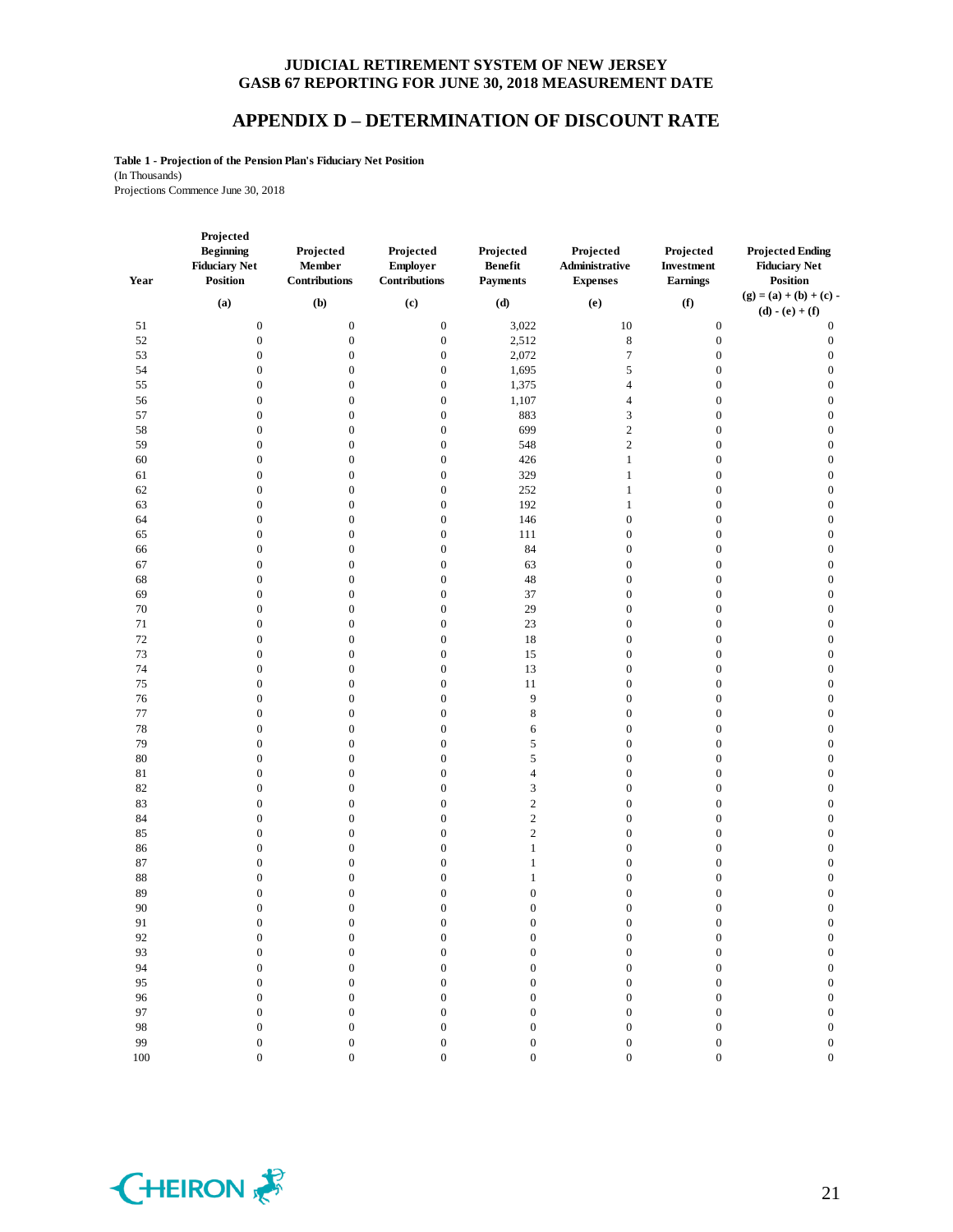## **APPENDIX D – DETERMINATION OF DISCOUNT RATE**

**Table 2 - Actuarial Present Values of Projected Benefit Payments**

(In Thousands)

Projections Commence June 30, 2018

\* From Table 1 - Projection of the Pension Plan's Fiduciary Net Position, column (a) \*\* From Table 1 - Projection of the Pension Plan's Fiduciary Net Position, column (d)

| Year           | Projected<br><b>Beginning</b><br><b>Fiduciary Net</b><br>Position* | <b>Projected Benefit</b><br><b>Payments</b> for<br>current Plan<br>participants** | "Funded" Portion of<br><b>Benefit Payments</b> | "Unfunded"<br>Portion of<br><b>Benefit</b><br><b>Payments</b> | <b>Present Value of</b><br>"Funded" Benefit<br><b>Payments</b><br>$(f) = (d) /$ | <b>Present Value of</b><br>"Unfunded" Benefit<br><b>Payments</b><br>$(g) = (e) /$ | <b>Present Value of</b><br><b>Benefit Payments</b><br><b>Using the Single</b><br><b>Discount Rate</b><br>$(h) = (c) /$ |
|----------------|--------------------------------------------------------------------|-----------------------------------------------------------------------------------|------------------------------------------------|---------------------------------------------------------------|---------------------------------------------------------------------------------|-----------------------------------------------------------------------------------|------------------------------------------------------------------------------------------------------------------------|
| (a)            | (b)                                                                | (c)                                                                               | $(d) = (c)$ if $(b) >= (c)$                    | $(e) = (c) - (d)$                                             | $(1+7.00\%)$ <sup>^</sup> [(a) - .5]                                            | $(1+3.87\%)$ <sup>^</sup> [(a) - .5]                                              | $(1+4.09\%)$ <sup>^</sup> [(a) - .5]                                                                                   |
| $\mathbf{1}$   | \$<br>167,724                                                      | \$<br>59,978                                                                      | \$<br>59,978                                   | \$<br>$\boldsymbol{0}$                                        | \$<br>57,983                                                                    | \$<br>$\mathbf{0}$                                                                | \$<br>58,787                                                                                                           |
| $\mathfrak{2}$ | 151,433                                                            | 61,567                                                                            | 61,567                                         | $\boldsymbol{0}$                                              | 55,626                                                                          | $\boldsymbol{0}$                                                                  | 57,972                                                                                                                 |
| 3              | 132,820                                                            | 62,749                                                                            | 62,749                                         | $\boldsymbol{0}$                                              | 52,984                                                                          | $\boldsymbol{0}$                                                                  | 56,761                                                                                                                 |
| $\overline{4}$ | 112,392                                                            | 63,632                                                                            | 63,632                                         | $\boldsymbol{0}$                                              | 50,215                                                                          | $\boldsymbol{0}$                                                                  | 55,296                                                                                                                 |
| 5              | 90,334                                                             | 64,798                                                                            | 64,798                                         | $\mathbf{0}$                                                  | 47,789                                                                          | $\mathbf{0}$                                                                      | 54,095                                                                                                                 |
| 6              | 66,650                                                             | 65,931                                                                            | 65,931                                         | $\mathbf{0}$                                                  | 45,444                                                                          | $\mathbf{0}$                                                                      | 52,877                                                                                                                 |
| 7              | 40,761                                                             | 66,853                                                                            | 40,761                                         | 26,093                                                        | 26,257                                                                          | 20,386                                                                            | 51,507                                                                                                                 |
| 8              | $\boldsymbol{0}$                                                   | 67,907                                                                            | $\boldsymbol{0}$                               | 67,907                                                        | $\boldsymbol{0}$                                                                | 51,079                                                                            | 50,262                                                                                                                 |
| $\mathbf{Q}$   | $\boldsymbol{0}$                                                   | 68,761                                                                            | $\boldsymbol{0}$                               | 68,761                                                        | $\mathbf{0}$                                                                    | 49,794                                                                            | 48,893                                                                                                                 |
| 10             | $\boldsymbol{0}$                                                   | 69,300                                                                            | $\boldsymbol{0}$                               | 69,300                                                        | $\boldsymbol{0}$                                                                | 48,314                                                                            | 47,338                                                                                                                 |
| 11             | $\mathbf{0}$                                                       | 69,601                                                                            | $\mathbf 0$                                    | 69,601                                                        | $\mathbf{0}$                                                                    | 46,717                                                                            | 45,674                                                                                                                 |
| 12             | $\mathbf{0}$                                                       | 69,416                                                                            | $\mathbf{0}$                                   | 69,416                                                        | $\mathbf{0}$                                                                    | 44,856                                                                            | 43,761                                                                                                                 |
| 13             | $\boldsymbol{0}$                                                   | 69,562                                                                            | $\mathbf{0}$                                   | 69,562                                                        | $\mathbf{0}$                                                                    | 43,276                                                                            | 42,129                                                                                                                 |
| 14             | $\mathbf{0}$                                                       | 69,265                                                                            | $\mathbf 0$                                    | 69,265                                                        | $\mathbf{0}$                                                                    | 41,485                                                                            | 40,299                                                                                                                 |
| 15             | $\mathbf{0}$                                                       | 69,093                                                                            | $\boldsymbol{0}$                               | 69,093                                                        | $\mathbf{0}$                                                                    | 39,841                                                                            | 38,618                                                                                                                 |
| 16             | $\mathbf{0}$                                                       | 68,059                                                                            | $\mathbf{0}$                                   | 68,059                                                        | $\overline{0}$                                                                  | 37,783                                                                            | 36,545                                                                                                                 |
| 17             | $\mathbf{0}$                                                       | 67,294                                                                            | $\boldsymbol{0}$                               | 67,294                                                        | $\mathbf{0}$                                                                    | 35,966                                                                            | 34,713                                                                                                                 |
| 18             | $\mathbf{0}$                                                       | 66,175                                                                            | $\boldsymbol{0}$                               | 66,175                                                        | $\mathbf{0}$                                                                    | 34,050                                                                            | 32,793                                                                                                                 |
| 19             | $\mathbf{0}$                                                       | 64,625                                                                            | $\boldsymbol{0}$                               | 64,625                                                        | $\mathbf{0}$                                                                    | 32,014                                                                            | 30,766                                                                                                                 |
| 20             | $\overline{0}$                                                     | 63,052                                                                            | $\mathbf{0}$                                   | 63,052                                                        | $\overline{0}$                                                                  | 30,070                                                                            | 28,836                                                                                                                 |
| 21             | $\boldsymbol{0}$                                                   | 61,069                                                                            | $\boldsymbol{0}$                               | 61,069                                                        | $\mathbf{0}$                                                                    | 28,039                                                                            | 26,831                                                                                                                 |
| 22             | $\mathbf{0}$                                                       | 58,985                                                                            | $\boldsymbol{0}$                               | 58,985                                                        | $\mathbf{0}$                                                                    | 26,074                                                                            | 24,896                                                                                                                 |
| 23             | $\overline{0}$                                                     | 56,534                                                                            | $\overline{0}$                                 | 56,534                                                        | $\overline{0}$                                                                  | 24,059                                                                            | 22,923                                                                                                                 |
| 24             | $\boldsymbol{0}$                                                   | 53,730                                                                            | $\mathbf{0}$                                   | 53,730                                                        | $\mathbf{0}$                                                                    | 22,014                                                                            | 20,930                                                                                                                 |
| 25             | $\mathbf{0}$                                                       | 50,951                                                                            | $\boldsymbol{0}$                               | 50,951                                                        | $\mathbf{0}$                                                                    | 20,098                                                                            | 19,067                                                                                                                 |
| 26             | $\mathbf{0}$                                                       | 48,057                                                                            | $\mathbf 0$                                    | 48,057                                                        | $\mathbf{0}$                                                                    | 18,250                                                                            | 17,277                                                                                                                 |
| 27             | $\mathbf{0}$                                                       | 45,144                                                                            | $\mathbf{0}$                                   | 45,144                                                        | $\mathbf{0}$                                                                    | 16,505                                                                            | 15,591                                                                                                                 |
| 28             | $\boldsymbol{0}$                                                   | 42,264                                                                            | $\mathbf{0}$                                   | 42,264                                                        | $\mathbf{0}$                                                                    | 14,876                                                                            | 14,022                                                                                                                 |
| 29             | $\mathbf{0}$                                                       | 39,397                                                                            | $\mathbf 0$                                    | 39,397                                                        | $\mathbf{0}$                                                                    | 13,350                                                                            | 12,557                                                                                                                 |
| 30             | $\boldsymbol{0}$                                                   | 36,616                                                                            | $\boldsymbol{0}$                               | 36,616                                                        | $\boldsymbol{0}$                                                                | 11,946                                                                            | 11,212                                                                                                                 |
| 31             | $\overline{0}$                                                     | 33,927                                                                            | $\mathbf{0}$                                   | 33,927                                                        | $\overline{0}$                                                                  | 10,656                                                                            | 9,980                                                                                                                  |
| 32             | $\overline{0}$                                                     | 31,349                                                                            | $\mathbf{0}$                                   | 31,349                                                        | $\mathbf{0}$                                                                    | 9,479                                                                             | 8,859                                                                                                                  |
| 33             | $\boldsymbol{0}$                                                   | 28,875                                                                            | $\boldsymbol{0}$                               | 28,875                                                        | $\mathbf{0}$                                                                    | 8,406                                                                             | 7,839                                                                                                                  |
| 34             | $\mathbf{0}$                                                       | 26,499                                                                            | $\boldsymbol{0}$                               | 26,499                                                        | $\mathbf{0}$                                                                    | 7,427                                                                             | 6,911                                                                                                                  |
| 35             | $\overline{0}$                                                     | 24,235                                                                            | $\mathbf{0}$                                   | 24,235                                                        | $\overline{0}$                                                                  | 6,539                                                                             | 6,072                                                                                                                  |
| 36             | $\boldsymbol{0}$                                                   | 22,085                                                                            | $\boldsymbol{0}$                               | 22,085                                                        | $\mathbf{0}$                                                                    | 5,737                                                                             | 5,316                                                                                                                  |
| 37             | $\mathbf{0}$                                                       | 20,051                                                                            | $\boldsymbol{0}$                               | 20,051                                                        | $\mathbf{0}$                                                                    | 5,015                                                                             | 4,636                                                                                                                  |
| 38             | $\overline{0}$                                                     | 18,134                                                                            | $\overline{0}$                                 | 18,134                                                        | $\overline{0}$                                                                  | 4,366                                                                             | 4,028                                                                                                                  |
| 39             | $\boldsymbol{0}$                                                   | 16,332                                                                            | $\boldsymbol{0}$                               | 16,332                                                        | $\mathbf{0}$                                                                    | 3,786                                                                             | 3,485                                                                                                                  |
| 40             | $\mathbf{0}$                                                       | 14,645                                                                            | $\mathbf 0$                                    | 14,645                                                        | $\mathbf{0}$                                                                    | 3,268                                                                             | 3,002                                                                                                                  |
| 41             | $\mathbf{0}$                                                       | 13,070                                                                            | $\boldsymbol{0}$                               | 13,070                                                        | $\mathbf{0}$                                                                    | 2,808                                                                             | 2,574                                                                                                                  |
| 42             | $\boldsymbol{0}$                                                   | 11,607                                                                            | $\mathbf{0}$                                   | 11,607                                                        | $\mathbf{0}$                                                                    | 2,401                                                                             | 2,196                                                                                                                  |
| 43             | $\mathbf{0}$                                                       | 10,253                                                                            | $\boldsymbol{0}$                               | 10,253                                                        | $\mathbf{0}$                                                                    | 2,042                                                                             | 1,864                                                                                                                  |
| 44             | $\mathbf{0}$                                                       | 9,005                                                                             | $\boldsymbol{0}$                               | 9,005                                                         | $\mathbf{0}$                                                                    | 1,727                                                                             | 1,572                                                                                                                  |
| 45             | $\boldsymbol{0}$                                                   | 7,863                                                                             | $\boldsymbol{0}$                               | 7,863                                                         | $\boldsymbol{0}$                                                                | 1,451                                                                             | 1,319                                                                                                                  |
| 46             | $\overline{0}$                                                     | 6,822                                                                             | $\mathbf{0}$                                   | 6,822                                                         | $\overline{0}$                                                                  | 1,212                                                                             | 1,099                                                                                                                  |
| 47             | $\boldsymbol{0}$                                                   | 5,879                                                                             | $\boldsymbol{0}$                               | 5,879                                                         | $\mathbf{0}$                                                                    | 1,006                                                                             | 910                                                                                                                    |
| 48             | $\mathbf{0}$                                                       | 5,033                                                                             | $\boldsymbol{0}$                               | 5,033                                                         | $\mathbf{0}$                                                                    | 829                                                                               | 748                                                                                                                    |
| 49             | $\overline{0}$                                                     | 4,277                                                                             | $\mathbf{0}$                                   | 4,277                                                         | $\overline{0}$                                                                  | 678                                                                               | 611                                                                                                                    |
| 50             | $\overline{0}$                                                     | 3,609                                                                             | $\mathbf{0}$                                   | 3,609                                                         | $\overline{0}$                                                                  | 551                                                                               | 495                                                                                                                    |
|                |                                                                    |                                                                                   |                                                |                                                               |                                                                                 |                                                                                   |                                                                                                                        |

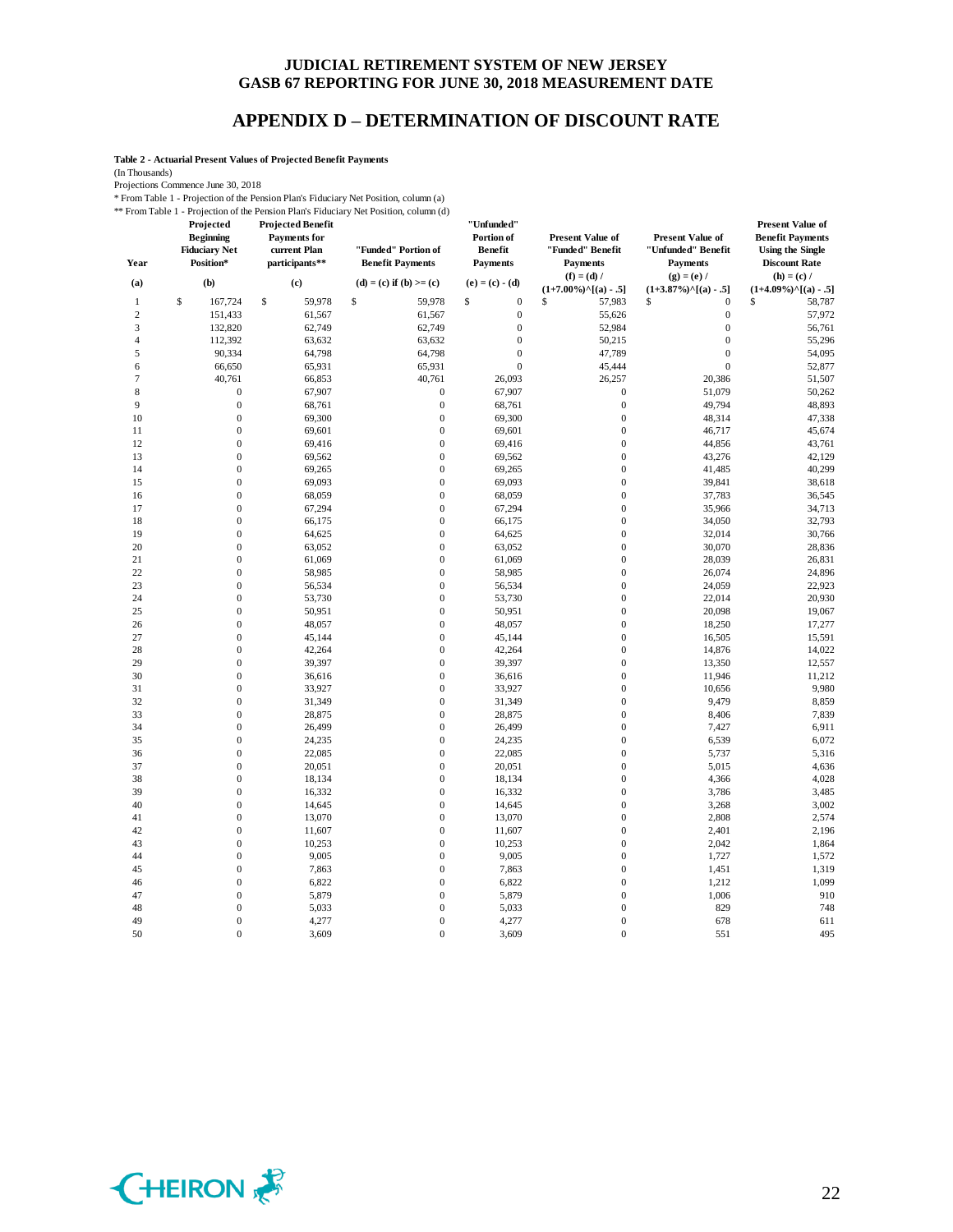### **APPENDIX D – DETERMINATION OF DISCOUNT RATE**

**Table 2 - Actuarial Present Values of Projected Benefit Payments**

(In Thousands)

Projections Commence June 30, 2018

\* From Table 1 - Projection of the Pension Plan's Fiduciary Net Position, column (a)

\*\* From Table 1 - Projection of the Pension Plan's Fiduciary Net Position, column (d)

| Year     | Projected<br><b>Beginning</b><br><b>Fiduciary Net</b><br>Position* | <b>Projected Benefit</b><br><b>Payments</b> for<br>current Plan<br>participants** | From Table 1 - Projection of the Pension Plan's Figuriary Net Position, column (d)<br>"Funded" Portion of<br><b>Benefit Payments</b> | "Unfunded"<br>Portion of<br><b>Benefit</b><br><b>Payments</b> | <b>Present Value of</b><br>"Funded" Benefit<br><b>Payments</b> | Present Value of<br>"Unfunded" Benefit<br>Payments    | <b>Present Value of</b><br><b>Benefit Payments</b><br><b>Using the Single</b><br><b>Discount Rate</b> |
|----------|--------------------------------------------------------------------|-----------------------------------------------------------------------------------|--------------------------------------------------------------------------------------------------------------------------------------|---------------------------------------------------------------|----------------------------------------------------------------|-------------------------------------------------------|-------------------------------------------------------------------------------------------------------|
| (a)      | (b)                                                                | (c)                                                                               | (d) = (c) if (b) >= (c)                                                                                                              | $(e) = (c) - (d)$                                             | $(f) = (d) /$<br>$(1+7.00\%)$ <sup>^</sup> [(a) - .5]          | $(g) = (e) /$<br>$(1+3.87\%)$ <sup>^</sup> [(a) - .5] | $(h) = (c) /$<br>$(1+4.09\%)$ <sup>^</sup> [(a) - .5]                                                 |
| 51       | $\boldsymbol{0}$                                                   | 3,022                                                                             | $\boldsymbol{0}$                                                                                                                     | 3,022                                                         | $\boldsymbol{0}$                                               | 444                                                   | 399                                                                                                   |
| 52       | $\boldsymbol{0}$                                                   | 2,512                                                                             | $\boldsymbol{0}$                                                                                                                     | 2,512                                                         | $\boldsymbol{0}$                                               | 355                                                   | 318                                                                                                   |
| 53       | $\boldsymbol{0}$                                                   | 2,072                                                                             | $\boldsymbol{0}$                                                                                                                     | 2,072                                                         | $\boldsymbol{0}$                                               | 282                                                   | 252                                                                                                   |
| 54       | $\boldsymbol{0}$                                                   | 1,695                                                                             | $\boldsymbol{0}$                                                                                                                     | 1,695                                                         | $\boldsymbol{0}$                                               | 222                                                   | 198                                                                                                   |
| 55       | $\boldsymbol{0}$                                                   | 1,375                                                                             | $\boldsymbol{0}$                                                                                                                     | 1,375                                                         | $\boldsymbol{0}$                                               | 174                                                   | 154                                                                                                   |
| 56       | $\mathbf{0}$                                                       | 1,107                                                                             | $\boldsymbol{0}$                                                                                                                     | 1,107                                                         | $\mathbf{0}$                                                   | 135                                                   | 119                                                                                                   |
| 57       | $\boldsymbol{0}$                                                   | 883                                                                               | $\boldsymbol{0}$                                                                                                                     | 883                                                           | $\boldsymbol{0}$                                               | 103                                                   | 92                                                                                                    |
| 58       | $\mathbf{0}$                                                       | 699                                                                               | $\boldsymbol{0}$                                                                                                                     | 699                                                           | $\mathbf{0}$                                                   | 79                                                    | 70                                                                                                    |
| 59       | $\boldsymbol{0}$                                                   | 548                                                                               | $\boldsymbol{0}$                                                                                                                     | 548                                                           | $\boldsymbol{0}$                                               | 59                                                    | 52                                                                                                    |
| 60       | $\boldsymbol{0}$                                                   | 426                                                                               | $\boldsymbol{0}$                                                                                                                     | 426                                                           | $\mathbf{0}$                                                   | 45                                                    | 39                                                                                                    |
| 61       | $\mathbf{0}$                                                       | 329                                                                               | $\boldsymbol{0}$                                                                                                                     | 329                                                           | $\mathbf{0}$                                                   | 33                                                    | 29                                                                                                    |
| 62       | $\overline{0}$                                                     | 252                                                                               | $\boldsymbol{0}$                                                                                                                     | 252                                                           | $\mathbf{0}$                                                   | 24                                                    | 21                                                                                                    |
| 63<br>64 | $\boldsymbol{0}$<br>$\boldsymbol{0}$                               | 192<br>146                                                                        | $\boldsymbol{0}$<br>$\boldsymbol{0}$                                                                                                 | 192<br>146                                                    | $\boldsymbol{0}$<br>$\mathbf{0}$                               | 18<br>13                                              | 16<br>11                                                                                              |
| 65       | $\boldsymbol{0}$                                                   | 111                                                                               | $\boldsymbol{0}$                                                                                                                     | 111                                                           | $\boldsymbol{0}$                                               | $10\,$                                                | $\,$ 8 $\,$                                                                                           |
| 66       | $\boldsymbol{0}$                                                   | 84                                                                                | $\boldsymbol{0}$                                                                                                                     | 84                                                            | $\mathbf{0}$                                                   | $\boldsymbol{7}$                                      | 6                                                                                                     |
| 67       | $\boldsymbol{0}$                                                   | 63                                                                                | $\boldsymbol{0}$                                                                                                                     | 63                                                            | $\mathbf{0}$                                                   | $\mathfrak s$                                         | $\overline{4}$                                                                                        |
| 68       | $\overline{0}$                                                     | 48                                                                                | $\boldsymbol{0}$                                                                                                                     | 48                                                            | $\overline{0}$                                                 | $\overline{4}$                                        | 3                                                                                                     |
| 69       | $\boldsymbol{0}$                                                   | 37                                                                                | $\boldsymbol{0}$                                                                                                                     | 37                                                            | $\boldsymbol{0}$                                               | $\mathfrak{Z}$                                        | $\overline{\mathbf{c}}$                                                                               |
| 70       | $\boldsymbol{0}$                                                   | 29                                                                                | $\boldsymbol{0}$                                                                                                                     | 29                                                            | $\mathbf{0}$                                                   | $\sqrt{2}$                                            | $\sqrt{2}$                                                                                            |
| 71       | $\mathbf{0}$                                                       | 23                                                                                | $\boldsymbol{0}$                                                                                                                     | 23                                                            | $\overline{0}$                                                 | $\,2$                                                 | $\,1$                                                                                                 |
| 72       | $\mathbf{0}$                                                       | 18                                                                                | $\boldsymbol{0}$                                                                                                                     | 18                                                            | $\mathbf{0}$                                                   | $\mathbf{1}$                                          | $\mathbf{1}$                                                                                          |
| 73       | $\overline{0}$                                                     | 15                                                                                | $\boldsymbol{0}$                                                                                                                     | 15                                                            | $\overline{0}$                                                 | $\mathbf{1}$                                          | $\mathbf{1}$                                                                                          |
| 74       | $\boldsymbol{0}$                                                   | 13                                                                                | $\boldsymbol{0}$                                                                                                                     | 13                                                            | $\boldsymbol{0}$                                               | $\mathbf{1}$                                          | $\mathbf{1}$                                                                                          |
| 75       | $\boldsymbol{0}$                                                   | 11                                                                                | $\boldsymbol{0}$                                                                                                                     | $11\,$                                                        | $\boldsymbol{0}$                                               | $\mathbf{1}$                                          | $\mathbf{1}$                                                                                          |
| 76       | $\boldsymbol{0}$                                                   | 9                                                                                 | $\boldsymbol{0}$                                                                                                                     | 9                                                             | $\mathbf{0}$                                                   | $\mathbf{1}$                                          | $\mathbf{0}$                                                                                          |
| 77       | $\boldsymbol{0}$                                                   | $\,$ 8 $\,$                                                                       | $\boldsymbol{0}$                                                                                                                     | $\,$ 8 $\,$                                                   | $\boldsymbol{0}$                                               | $\boldsymbol{0}$                                      | $\boldsymbol{0}$                                                                                      |
| 78       | $\overline{0}$                                                     | 6                                                                                 | $\boldsymbol{0}$                                                                                                                     | 6                                                             | $\overline{0}$                                                 | $\boldsymbol{0}$                                      | $\mathbf{0}$                                                                                          |
| 79       | $\boldsymbol{0}$                                                   | 5                                                                                 | $\boldsymbol{0}$                                                                                                                     | 5                                                             | $\boldsymbol{0}$                                               | $\boldsymbol{0}$                                      | $\boldsymbol{0}$                                                                                      |
| $80\,$   | $\boldsymbol{0}$                                                   | 5                                                                                 | $\boldsymbol{0}$                                                                                                                     | 5                                                             | $\boldsymbol{0}$                                               | $\boldsymbol{0}$                                      | $\boldsymbol{0}$                                                                                      |
| 81       | $\mathbf{0}$                                                       | $\overline{4}$                                                                    | $\boldsymbol{0}$                                                                                                                     | $\overline{4}$                                                | $\mathbf{0}$                                                   | $\boldsymbol{0}$                                      | $\mathbf{0}$                                                                                          |
| 82       | $\boldsymbol{0}$                                                   | 3                                                                                 | $\boldsymbol{0}$                                                                                                                     | $\sqrt{3}$                                                    | $\mathbf{0}$                                                   | $\boldsymbol{0}$                                      | $\boldsymbol{0}$                                                                                      |
| 83       | $\mathbf{0}$                                                       | $\overline{c}$<br>$\overline{c}$                                                  | $\boldsymbol{0}$                                                                                                                     | $\sqrt{2}$                                                    | $\mathbf{0}$                                                   | $\boldsymbol{0}$                                      | $\boldsymbol{0}$                                                                                      |
| 84       | $\mathbf{0}$<br>$\mathbf{0}$                                       | $\sqrt{2}$                                                                        | $\mathbf{0}$                                                                                                                         | $\sqrt{2}$<br>$\sqrt{2}$                                      | $\mathbf{0}$                                                   | $\boldsymbol{0}$                                      | $\mathbf{0}$<br>$\boldsymbol{0}$                                                                      |
| 85<br>86 | $\mathbf{0}$                                                       | $\mathbf{1}$                                                                      | $\boldsymbol{0}$<br>$\boldsymbol{0}$                                                                                                 | $\mathbf{1}$                                                  | $\boldsymbol{0}$<br>$\mathbf{0}$                               | $\boldsymbol{0}$<br>$\boldsymbol{0}$                  | $\boldsymbol{0}$                                                                                      |
| 87       | $\mathbf{0}$                                                       | $\mathbf{1}$                                                                      | $\boldsymbol{0}$                                                                                                                     | $\,1$                                                         | $\mathbf{0}$                                                   | $\boldsymbol{0}$                                      | $\boldsymbol{0}$                                                                                      |
| 88       | $\mathbf{0}$                                                       | $\mathbf{1}$                                                                      | $\boldsymbol{0}$                                                                                                                     | $\mathbf{1}$                                                  | $\mathbf{0}$                                                   | $\boldsymbol{0}$                                      | $\boldsymbol{0}$                                                                                      |
| 89       | $\overline{0}$                                                     | $\overline{0}$                                                                    | $\mathbf{0}$                                                                                                                         | $\boldsymbol{0}$                                              | $\overline{0}$                                                 | $\boldsymbol{0}$                                      | $\mathbf{0}$                                                                                          |
| 90       | $\boldsymbol{0}$                                                   | $\mathbf{0}$                                                                      | $\boldsymbol{0}$                                                                                                                     | $\boldsymbol{0}$                                              | $\boldsymbol{0}$                                               | $\boldsymbol{0}$                                      | $\boldsymbol{0}$                                                                                      |
| 91       | $\mathbf{0}$                                                       | $\mathbf{0}$                                                                      | $\boldsymbol{0}$                                                                                                                     | $\boldsymbol{0}$                                              | $\mathbf{0}$                                                   | $\boldsymbol{0}$                                      | $\mathbf{0}$                                                                                          |
| 92       | $\boldsymbol{0}$                                                   | $\boldsymbol{0}$                                                                  | $\boldsymbol{0}$                                                                                                                     | $\boldsymbol{0}$                                              | $\boldsymbol{0}$                                               | $\boldsymbol{0}$                                      | $\boldsymbol{0}$                                                                                      |
| 93       | $\mathbf{0}$                                                       | $\mathbf{0}$                                                                      | $\boldsymbol{0}$                                                                                                                     | $\boldsymbol{0}$                                              | $\mathbf{0}$                                                   | $\boldsymbol{0}$                                      | $\boldsymbol{0}$                                                                                      |
| 94       | $\boldsymbol{0}$                                                   | $\mathbf{0}$                                                                      | $\boldsymbol{0}$                                                                                                                     | $\boldsymbol{0}$                                              | $\mathbf{0}$                                                   | $\boldsymbol{0}$                                      | $\mathbf{0}$                                                                                          |
| 95       | $\mathbf{0}$                                                       | $\mathbf{0}$                                                                      | $\boldsymbol{0}$                                                                                                                     | $\boldsymbol{0}$                                              | $\boldsymbol{0}$                                               | $\boldsymbol{0}$                                      | $\boldsymbol{0}$                                                                                      |
| 96       | $\mathbf{0}$                                                       | $\mathbf{0}$                                                                      | $\boldsymbol{0}$                                                                                                                     | $\boldsymbol{0}$                                              | $\mathbf{0}$                                                   | $\boldsymbol{0}$                                      | $\boldsymbol{0}$                                                                                      |
| 97       | $\boldsymbol{0}$                                                   | $\boldsymbol{0}$                                                                  | $\boldsymbol{0}$                                                                                                                     | $\boldsymbol{0}$                                              | $\boldsymbol{0}$                                               | $\boldsymbol{0}$                                      | $\boldsymbol{0}$                                                                                      |
| 98       | $\boldsymbol{0}$                                                   | $\boldsymbol{0}$                                                                  | $\boldsymbol{0}$                                                                                                                     | $\boldsymbol{0}$                                              | $\mathbf{0}$                                                   | $\boldsymbol{0}$                                      | $\boldsymbol{0}$                                                                                      |
| 99       | $\boldsymbol{0}$                                                   | $\boldsymbol{0}$                                                                  | $\boldsymbol{0}$                                                                                                                     | $\boldsymbol{0}$                                              | $\boldsymbol{0}$                                               | $\boldsymbol{0}$                                      | $\mathbf{0}$                                                                                          |
| 100      | $\boldsymbol{0}$                                                   | $\boldsymbol{0}$                                                                  | $\boldsymbol{0}$                                                                                                                     | $\boldsymbol{0}$                                              | $\boldsymbol{0}$<br>\$<br>$336,299 + $$                        | $\boldsymbol{0}$<br>$832,251 =$ \$                    | $\boldsymbol{0}$<br>1,168,550                                                                         |

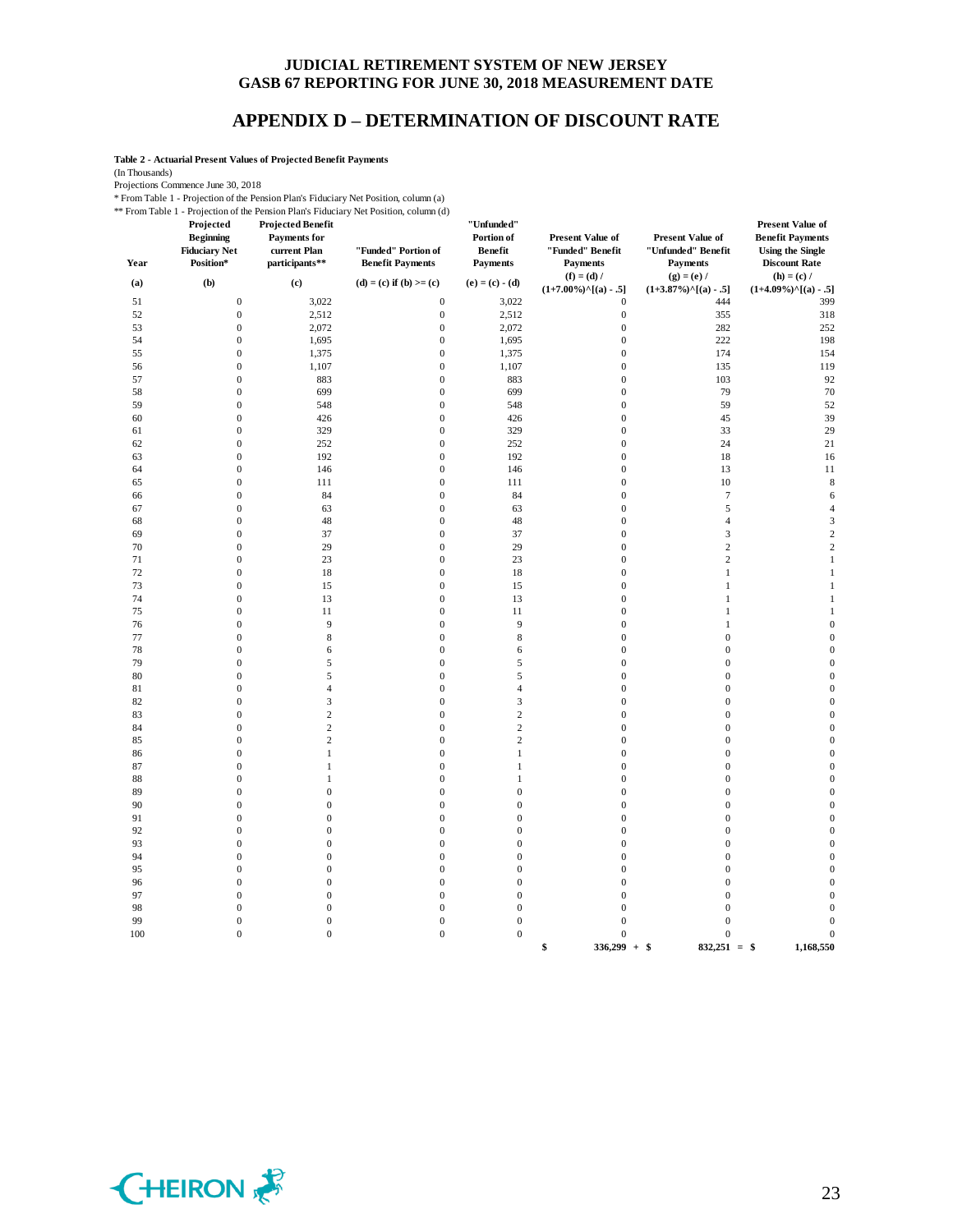## **APPENDIX E – GLOSSARY OF TERMS**

## **1. Actuarially Determined Contribution**

A target or recommended contribution for the reporting period, determined in conformity with Actuarial Standards of Practice based on the most recent measurement available when the contribution for the reporting period was adopted.

## **2. Actuarial Valuation Date**

The date as of which an actuarial valuation is performed. This date may be up to 24 months prior to the measurement date and up to 30 months prior to the employer's reporting date.

## **3. Entry Age Actuarial Cost Method**

The actuarial cost method required for GASB 67 calculations. Under this method, the actuarial present value of the projected benefits of each individual included in an actuarial valuation is allocated on a level basis over the earnings of the individual between entry age and assumed exit ages. The portion of this actuarial present value allocated to a valuation year is called the Service Cost. The portion of this actuarial present value not provided for at a valuation date by the actuarial present value of future service costs is called the Total Pension Liability.

### **4. Measurement Date**

The date as of which the Total Pension Liability and Plan Fiduciary Net Position are measured. The Total Pension Liability may be projected from the Actuarial Valuation Date to the Measurement Date. The Measurement Date must be the same as the Reporting Date for the plan.

## **5. Net Pension Liability**

The liability of employers and nonemployer contributing entities for employees for benefits provided through a defined benefit pension plan. It is calculated as the Total Pension Liability less the Plan Fiduciary Net Position.

## **6. Plan Fiduciary Net Position**

The fair or market value of assets.

## **7. Reporting Date**

The last day of the plan or employer's fiscal year.